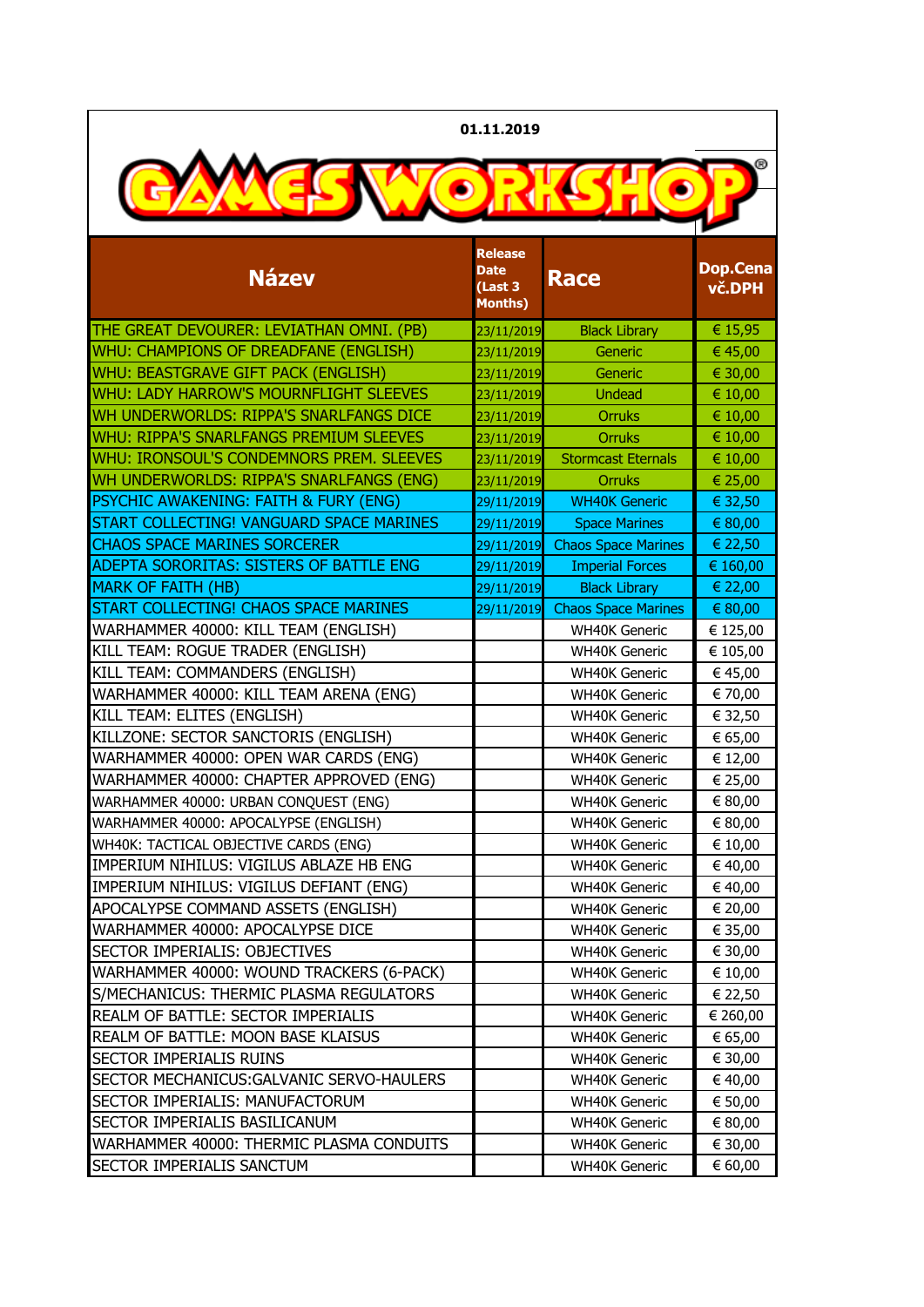| WARHAMMER 40000: STC RYZA-PATTERN RUINS                               | <b>WH40K Generic</b>                  | € 30,00            |
|-----------------------------------------------------------------------|---------------------------------------|--------------------|
| SECTOR MECHANICUS: SACRISTAN FORGESHRINE                              | <b>WH40K Generic</b>                  | € 32,50            |
| <b>SECTOR MECHANICUS TECTONIC FRAGDRILL</b>                           | <b>WH40K Generic</b>                  | € 45,00            |
| WH40K APOCALYPSE MOVEMENT TRAYS (25MM)                                | <b>WH40K Generic</b>                  | € 32,50            |
| WH40K APOCALYPSE MOVEMENT TRAYS (32MM)                                | <b>WH40K Generic</b>                  | € 32,50            |
| WH40K APOCALYPSE MOVEMENT TRAYS (40MM)                                | <b>WH40K Generic</b>                  | € 32,50            |
| SECTOR IMPERIALIS ADMINISTRATUM                                       | <b>WH40K Generic</b>                  | € 40,00            |
| WARHAMMER 40000 CARRY CASE                                            | <b>WH40K Generic</b>                  | € 25,00            |
| <b>SPACE MARINES</b>                                                  | <b>Space Marines</b>                  | € 8,00             |
| DATACARDS: BLOOD ANGELS (ENGLISH)                                     | <b>Space Marines</b>                  | € 12,00            |
| <b>BLOOD ANGELS TACTICAL SQUAD</b>                                    | <b>Space Marines</b>                  | € 35,00            |
| <b>BLOOD ANGELS SANGUINARY PRIEST</b>                                 | <b>Space Marines</b>                  | € 25,00            |
| BLOOD ANGELS CHAPLAIN WITH JUMP PACK                                  | <b>Space Marines</b>                  | € 26,00            |
| BLOOD ANGELS PRIMARIS UPGRADES                                        | <b>Space Marines</b>                  | € 10,00            |
| <b>BLOOD ANGELS UPGRADES</b>                                          | <b>Space Marines</b>                  | € 10,50            |
| DATACARDS: DARK ANGELS (ENGLISH)                                      | <b>Space Marines</b>                  | € 12,00            |
| DARK ANGELS PRIMARIS UPGRADES                                         | <b>Space Marines</b>                  | € 10,00            |
| <b>DARK ANGELS UPGRADES</b>                                           | <b>Space Marines</b>                  | € 10,50            |
| DATACARDS: SPACE MARINES (ENGLISH)                                    | <b>Space Marines</b>                  | € 12,00            |
| ULTRAMARINES CHIEF LIBRARIAN TIGURIUS                                 | <b>Space Marines</b>                  | € 32,50            |
| <b>SPACE MARINE LAND SPEEDER</b>                                      | <b>Space Marines</b>                  | € 25,00            |
| SPACE MARINE STERNGUARD VETERAN SQUAD                                 | <b>Space Marines</b>                  | € 40,00            |
| SPACE MARINE ATTACK BIKE                                              | <b>Space Marines</b>                  | € 22,50            |
| SPACE MARINE CENTURION DEVASTATOR SQUAD                               | <b>Space Marines</b>                  | € 62,00            |
| SPACE MARINE DROP POD                                                 | <b>Space Marines</b>                  | € 32,50            |
| SPACE MARINE LAND SPEEDER STORM                                       | <b>Space Marines</b>                  | € 25,00            |
| SPACE MARINE COMPANY COMMAND                                          | <b>Space Marines</b>                  | € 45,00            |
| WHITE SCAR PRIMARIS UPGRADES & TRANSFERS                              | <b>Space Marines</b>                  | € 20,00            |
| S/MARINES PRIMARIS REPULSOR EXECUTIONER                               | <b>Space Marines</b>                  | € 80,00            |
| <b>SPACE MARINES PRIMARIS CAPTAIN</b>                                 | <b>Space Marines</b>                  | € 30,00            |
| PRIMARIS LIBRARIAN IN PHOBOS ARMOUR                                   | <b>Space Marines</b>                  | € 25,00            |
| PRIMARIS CAPTAIN IN PHOBOS ARMOUR                                     | <b>Space Marines</b>                  | € 25,00            |
| ULTRAMARINES UPGRADES                                                 | <b>Space Marines</b>                  | € 10,50            |
| S/M ULTRAMARINES PRIMARIS UPGRADES                                    | Space Marines                         | € 12,00            |
| S/M PRIMARIS LIEUTENANT WITH POWER SWORD                              | <b>Space Marines</b>                  | € 25,00            |
| WHITE SCARS KOR'SARRO KHAN                                            | <b>Space Marines</b>                  | € 32,50            |
| S/M PRIMARIS INVICTOR TACTICAL WARSUIT                                | <b>Space Marines</b>                  | € 50,00            |
| DATACARDS: SPACE WOLVES (ENGLISH)                                     | <b>Space Marines</b>                  | € 12,00            |
| SPACE WOLVES THUNDERWOLF CAVALRY                                      | <b>Space Marines</b>                  | € 44,00            |
| <b>SPACE WOLVES WULFEN</b>                                            | <b>Space Marines</b>                  | € 45,00            |
| <b>SPACE WOLVES ULRIK THE SLAYER</b>                                  | <b>Space Marines</b>                  | € 25,00            |
| SPACE WOLVES IRON PRIEST                                              |                                       |                    |
| <b>SPACE WOLVES PRIMARIS UPGRADES</b>                                 | <b>Space Marines</b>                  | € 25,00            |
|                                                                       | <b>Space Marines</b>                  | € 10,00            |
| DATACARDS: ULTRAMARINES (ENGLISH)                                     | <b>Space Marines</b>                  | € 12,00            |
| DATACARDS: WHITE SCARS (ENGLISH)                                      | <b>Space Marines</b>                  | € 12,00            |
| APOCALYPSE DATASHEETS: SPACE MARINES ENG                              | <b>Space Marines</b>                  | € 20,00            |
| SPACE WOLVES UPGRADES                                                 | <b>Space Marines</b>                  | € 10,50            |
| CODEX: ULTRAMARINES (HB) (ENGLISH)                                    | <b>Space Marines</b>                  | € 22,50            |
| CODEX: WHITE SCARS (HB) (ENGLISH)<br>SPACE MARINES: ULTRAMARINES DICE | <b>Space Marines</b><br>Space Marines | € 22,50<br>€ 25,00 |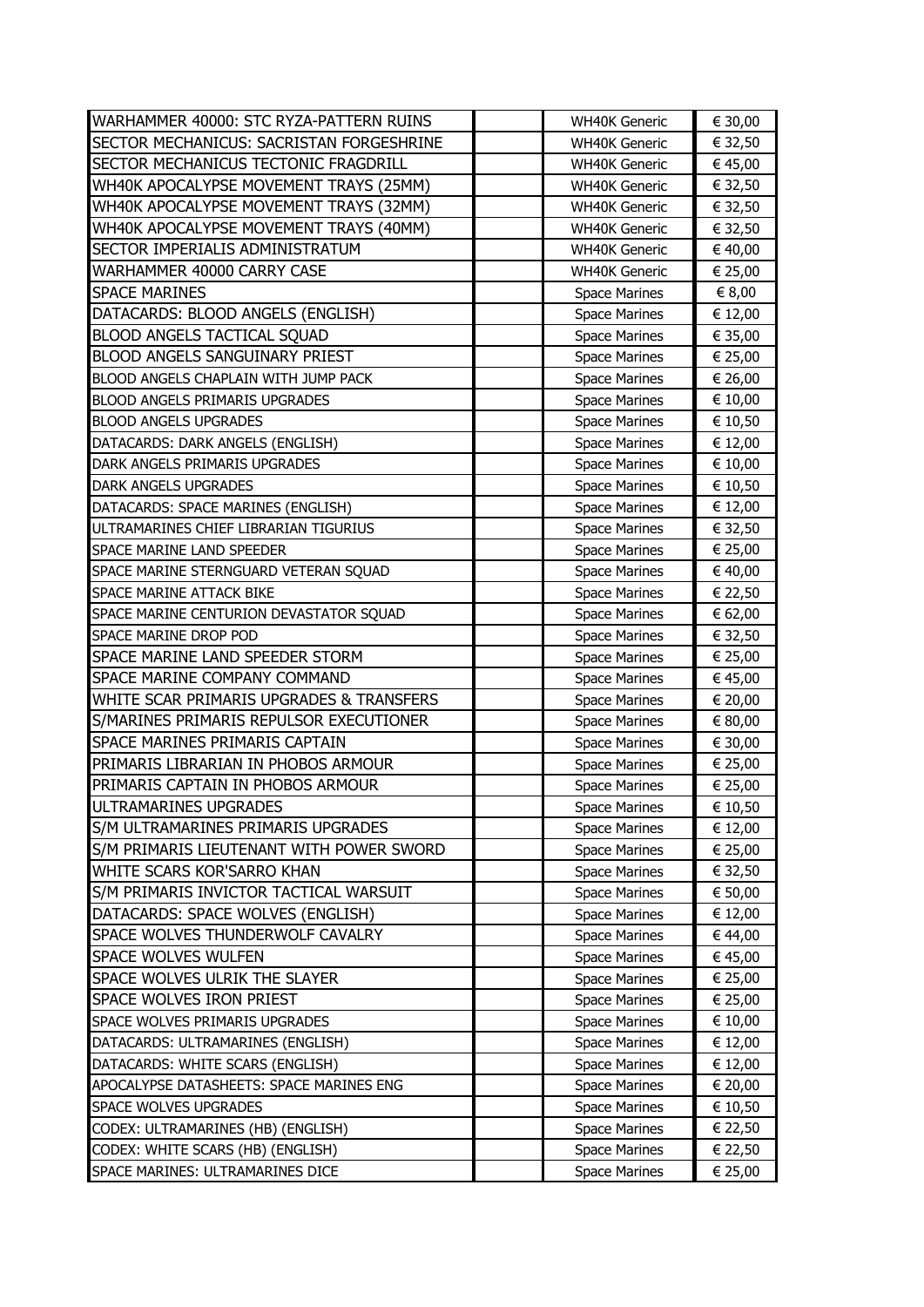| SPACE MARINES: WHITE SCARS DICE                   | <b>Space Marines</b>       | € 25,00  |
|---------------------------------------------------|----------------------------|----------|
| KILL TEAM: FRACTAL BLADES (ENGLISH)               | <b>Chaos Space Marines</b> | € 55,00  |
| KILL TEAM: DOLOROUS STRAIN (ENGLISH)              | <b>Chaos Space Marines</b> | € 55,00  |
| ETB: CHAOS SPACE MARINES CHAOS CULTISTS           | <b>Chaos Space Marines</b> | € 8,00   |
| DATACARDS: CHAOS SPACE MARINES 2 (ENG)            | <b>Chaos Space Marines</b> | € 12,00  |
| DATACARDS: DEATH GUARD (ENGLISH)                  | <b>Chaos Space Marines</b> | € 12,00  |
| DATACARDS: CHAOS KNIGHTS (ENGLISH)                | <b>Chaos Space Marines</b> | € 12,00  |
| <b>CHAOS SPACE MARINES BIKERS</b>                 | Chaos Space Marines        | € 30,00  |
| CHAOS SPACE MARINES CHAOS LORD                    | <b>Chaos Space Marines</b> | € 22,50  |
| CODEX: CHAOS KNIGHTS (HB) (ENGLISH)               | <b>Chaos Space Marines</b> | € 32,50  |
| DATACARDS: THOUSAND SONS (ENGLISH)                | <b>Chaos Space Marines</b> | € 12,00  |
| DEATH GUARD BIOLOGUS PUTRIFIER                    | Chaos Space Marines        | € 22,50  |
| DEATH GUARD NAUSEOUS ROTBONE                      | <b>Chaos Space Marines</b> | € 22,50  |
| DEATH GUARD SCRIBBUS WRETCH THE TALLYMAN          | <b>Chaos Space Marines</b> | € 22,50  |
| DEATH GUARD FOUL BLIGHTSPAWN                      | <b>Chaos Space Marines</b> | € 22,50  |
| DEATH GUARD PLAGUE MARINE ICON BEARER             | <b>Chaos Space Marines</b> | € 22,50  |
| DEATH GUARD PLAGUE MARINE CHAMPION                | <b>Chaos Space Marines</b> | € 22,50  |
| DEATH GUARD DEATHSHROUD BODYGUARD                 | <b>Chaos Space Marines</b> | € 45,00  |
| DEATH GUARD FOETID BLOAT-DRONE                    | <b>Chaos Space Marines</b> | € 40,00  |
| <b>ETB LORD FELTHIUS &amp; THE TAINTED COHORT</b> | <b>Chaos Space Marines</b> | € 32,50  |
| CHAOS SPACE MARINES NOISE MARINE                  | <b>Chaos Space Marines</b> | € 25,00  |
| CHAOS SPACE MARINES VEX MACHINATOR                | <b>Chaos Space Marines</b> | € 55,00  |
| <b>CHAOS SPACE MARINES HAVOCS</b>                 | <b>Chaos Space Marines</b> | € 42,50  |
| CHAOS SPACE MARINES CHAOS LORD (B/S F)            | <b>Chaos Space Marines</b> | € 22,50  |
| CHAOS KNIGHTS: KNIGHT DESECRATOR                  | Chaos Space Marines        | € 120,00 |
| CHAOS SPACE MARINES NOCTILITH CROWN               | <b>Chaos Space Marines</b> | € 40,00  |
| APOCALYPSE D/SHEETS: CHAOS S/MARINES ENG          | <b>Chaos Space Marines</b> | € 20,00  |
| KILL TEAM: TOOFRIPPA'S KREW (ENGLISH)             | Orks                       | € 55,00  |
| <b>EASY TO BUILD: ORK BOYZ</b>                    | Orks                       | € 8,00   |
| DATACARDS: ORKS (ENGLISH)                         | Orks                       | € 12,00  |
| <b>ORK GORKANAUT</b>                              | Orks                       | € 100,00 |
| <b>ORK FLASH GITZ</b>                             | Orks                       | € 42,50  |
| <b>ORKS PAINBOY</b>                               | Orks                       | € 20,00  |
| <b>ORKS MEKBOY WORKSHOP</b>                       | Orks                       | € 32,50  |
| ORKS WARBOSS GRUKK'S BOSS MOB                     | Orks                       | € 45,00  |
| ORKS SHOKKJUMP DRAGSTA                            | Orks                       | € 40,00  |
| ORKS RUKKATRUKK SQUIGBUGGY                        | Orks                       | € 40,00  |
| <b>ORKS MEGATRAKK SCRAPJET</b>                    | Orks                       | € 40,00  |
| ORKS KUSTOM BOOSTA-BLASTA                         | Orks                       | € 40,00  |
| ORKS DEFFKILLA WARTRIKE                           | Orks                       | € 40,00  |
| ORKS BOOMDAKKA SNAZZWAGON                         | Orks                       | € 40,00  |
| APOCALYPSE DATASHEETS: ORKS (ENG)                 | Orks                       | € 20,00  |
| <b>EASY TO BUILD: CRAFTWORLDS GUARDIANS</b>       | Eldar                      | € 8,00   |
| DATACARDS: CRAFTWORLDS (ENGLISH)                  | Eldar                      | € 12,00  |
| <b>CRAFTWORLDS WRAITHGUARD</b>                    | Eldar                      | € 42,50  |
| <b>CRAFTWORLDS WRAITHLORD</b>                     | Eldar                      | € 42,50  |
| <b>CRAFTWORLDS WAR WALKER</b>                     | Eldar                      | € 25,00  |
| YNNARI: TRIUMVIRATE OF YNNEAD                     | Eldar                      | € 60,00  |
| <b>ELDAR DARK REAPERS</b>                         | Eldar                      | € 33,00  |
| <b>CRAFTWORLDS ELDRAD ULTHRAN</b>                 | Eldar                      | € 22,50  |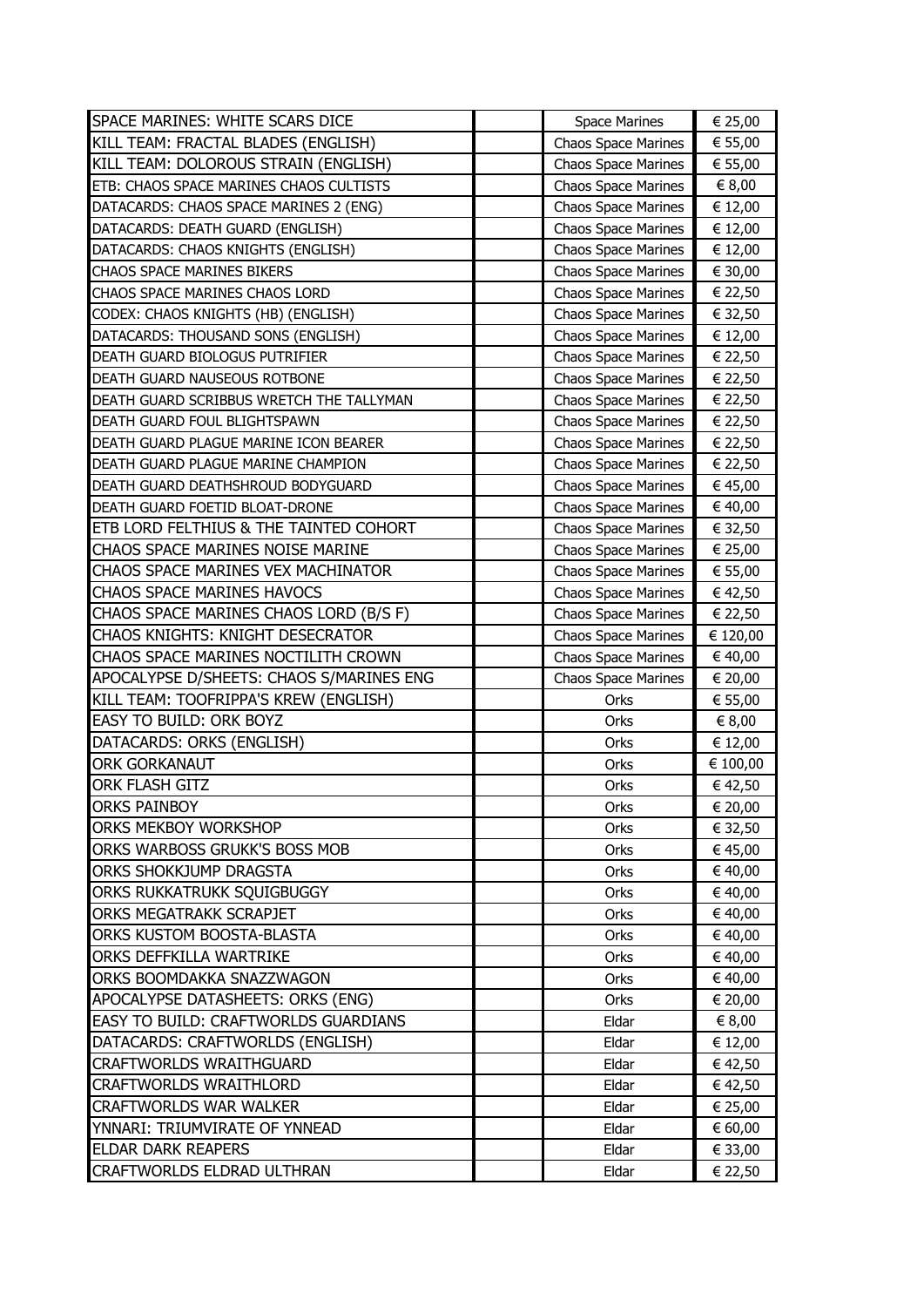| <b>CRAFTWORLDS SPIRITSEER</b>            | Eldar                     | € 22,50  |
|------------------------------------------|---------------------------|----------|
| APOCALYPSE DATASHEETS: AELDARI (ENG)     | Eldar                     | € 20,00  |
| <b>AELDARI WEBWAY GATE</b>               | Eldar                     | € 32,50  |
| EASY TO BUILD ASTRA MILITARUM CADIANS    | Astra Militarum           | € 8,00   |
| DATACARDS: ASTRA MILITARUM (ENGLISH)     | Astra Militarum           | € 12,00  |
| OFFICIO PREFECTUS COMMISSAR              | Astra Militarum           | € 20,00  |
| ASTRA MILITARUM BANEBLADE                | Astra Militarum           | € 110,00 |
| APOCALYPSE DATASHEETS: A/MILITARUM ENG   | Astra Militarum           | € 20,00  |
| EASY-TO-BUILD TYRANID TERMAGANTS         | Tyranids                  | € 8,00   |
| DATACARDS: TYRANIDS (ENGLISH)            | Tyranids                  | € 12,00  |
| <b>TYRANID TRYGON/MAWLOC</b>             | Tyranids                  | € 60,00  |
| <b>TYRANID HARPY</b>                     | Tyranids                  | € 65,00  |
| <b>TYRANID TERMAGANT BROOD</b>           | Tyranids                  | € 25,00  |
| <b>TYRANID WARRIORS</b>                  | Tyranids                  | € 42,50  |
| <b>TYRANID BROODLORD</b>                 | Tyranids                  | € 33,00  |
| TYRANIDS SPEARHEAD DETACHMENT            | Tyranids                  | € 130,00 |
| APOC D/SHTS: TYRANIDS + GENE CULTS (ENG) | Tyranids                  | € 20,00  |
| <b>GREY KNIGHTS GRAND MASTER VOLDUS</b>  | <b>Grey Knights</b>       | € 25,00  |
| DATACARDS: GREY KNIGHTS (ENGLISH)        | Grey Knights              | € 12,00  |
| CAPTAIN-GENERAL TRAJANN VALORIS          | <b>Imperial Forces</b>    | € 30,00  |
| DATACARDS: ADEPTUS CUSTODES (ENG)        | <b>Imperial Forces</b>    | € 12,00  |
| <b>CELESTINE THE LIVING SAINT</b>        | <b>Imperial Forces</b>    | € 42,50  |
| DATACARDS: IMPERIAL KNIGHTS (ENGLISH)    | <b>Imperial Forces</b>    | € 12,00  |
| DATASHEETS: IMPERIAL KNIGHTS (ENGLISH)   | <b>Imperial Forces</b>    | € 12,00  |
| IMPERIAL KNIGHTS ARMIGER HELVERINS       | <b>Imperial Forces</b>    | € 60,00  |
| IMPERIAL KNIGHTS: KNIGHT VALIANT         | <b>Imperial Forces</b>    | € 130,00 |
| IMPERIAL KNIGHTS: ARMIGER WARGLAIVES     | <b>Imperial Forces</b>    | € 60,00  |
| DATACARDS: DEATHWATCH (ENGLISH)          | Deathwatch                | € 12,00  |
| DEATHWATCH WATCH MASTER                  | Deathwatch                | € 22,50  |
| DATACARDS: NECRONS (ENGLISH)             | <b>Necrons</b>            | € 12,00  |
| <b>NECRON CANOPTEK WRAITHS</b>           | <b>Necrons</b>            | € 42,50  |
| NECRONS DOOM SCYTHE                      | <b>Necrons</b>            | € 42,50  |
| NECRONS CRYPTEK                          | Necrons                   | € 25,00  |
| APOCALYPSE DATASHEETS: NECRONS (ENG)     | <b>Necrons</b>            | € 20,00  |
| DATACARDS: HARLEQUINS (ENG)              | Harlequins                | € 12,00  |
| DATACARDS: DRUKHARI (ENGLISH)            | Dark Eldar                | € 12,00  |
| <b>DRUKHARI ARCHON</b>                   | Dark Eldar                | € 20,00  |
| DATACARDS: T'AU EMPIRE (ENGLISH)         | Tau Empire                | € 12,00  |
| TAU EMPIRE XV8 CRISIS BATTLESUITS        | Tau Empire                | € 60,00  |
| TAU EMPIRE TY7 DEVILFISH                 | Tau Empire                | € 32,50  |
| APOCALYPSE DATASHEETS: T'AU EMPIRE (ENG) | Tau Empire                | € 20,00  |
| TAU EMPIRE TIDEWALL SHIELDLINE           | Tau Empire                | € 45,00  |
| DATACARDS: CHAOS DAEMONS (ENGLISH)       | Chaos Daemons             | € 12,00  |
| APOCALYPSE DATASHEETS: CHAOS DAEMONS ENG | Chaos Daemons             | € 20,00  |
| KILL TEAM: THETA-7 AQUISITUS (ENGLISH)   | <b>Adeptus Mechanicus</b> | € 55,00  |
| DATACARDS: ADEPTUS MECHANICUS (ENGLISH)  | <b>Adeptus Mechanicus</b> | € 12,00  |
| ADEPTUS MECHANICUS BELISARIUS CAWL       | Adeptus Mechanicus        | € 42,50  |
| ADEPTUS MECHANICUS TECH-PRIEST DOMINUS   | <b>Adeptus Mechanicus</b> | € 29,00  |
| ADEPT/MECHANICUS SKORPIUS DISINTEGRATOR  | <b>Adeptus Mechanicus</b> | € 60,00  |
| DATACARDS: GENESTEALER CULTS (ENGLISH)   | Genestealer Cults         | € 12,00  |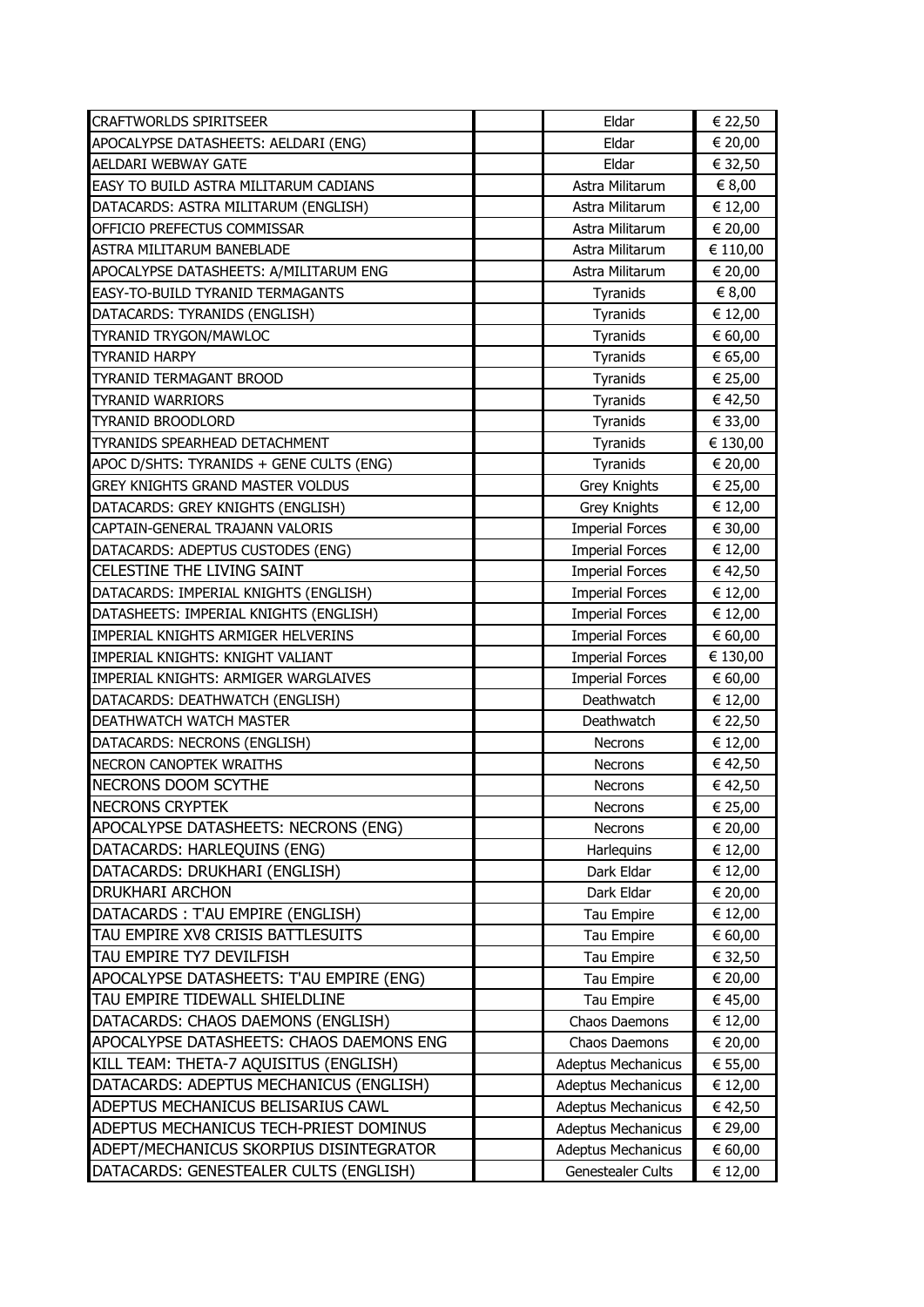| <b>GENESTEALER CULTS BIOPHAGUS</b>       | <b>Genestealer Cults</b> | € 22,50  |
|------------------------------------------|--------------------------|----------|
| <b>GENESTEALER CULTS CLAMAVUS</b>        | Genestealer Cults        | € 22,50  |
| <b>GENESTEALER CULTS LOCUS</b>           | <b>Genestealer Cults</b> | € 22,50  |
| <b>GENESTEALER CULTS NEXOS</b>           | Genestealer Cults        | € 22,50  |
| GENESTEALER CULTS BROODCOVEN             | Genestealer Cults        | € 50,00  |
| GENESTEALER CULTS BROOD BROTHERS         | <b>Genestealer Cults</b> | € 35,00  |
| <b>GENESTEALER CULTS ABOMINANT</b>       | Genestealer Cults        | € 22,50  |
| <b>GENESTEALER CULTS ABERRANTS</b>       | Genestealer Cults        | € 32,50  |
| GENESTEALER CULTS ACHILLES RIDGERUNNER   | Genestealer Cults        | € 40,00  |
| <b>GENESTEALER CULTS JACKAL ALPHUS</b>   | <b>Genestealer Cults</b> | € 30,00  |
| PRIMARCH NOVEL BUNDLE                    | <b>Black Library</b>     | € 159,50 |
| DAN ABNETT NOVEL BUNDLE                  | <b>Black Library</b>     | € 126,95 |
| HORUS HERESY: BETRAYER (PB)              | <b>Black Library</b>     | € 11,50  |
| HORUS HERESY: MARK OF CALTH (PB)         | <b>Black Library</b>     | € 11,50  |
| HORUS HERESY: VULKAN LIVES (PB)          | <b>Black Library</b>     | € 10,50  |
| HH: THE UNREMEMBERED EMPIRE (A-FORMAT)   | <b>Black Library</b>     | € 10,50  |
| HORUS HERESY: NEMESIS (PB)               | <b>Black Library</b>     | € 11,50  |
| HORUS HERESY: DELIVERANCE LOST           | <b>Black Library</b>     | € 11,50  |
| HORUS HERESY: BATTLE FOR THE ABYSS (PB)  | <b>Black Library</b>     | € 11,50  |
| HORUS HERESY: DESCENT OF ANGELS (PB)     | <b>Black Library</b>     | € 11,50  |
| HORUS HERESY: FALLEN ANGELS (PB)         | <b>Black Library</b>     | € 11,50  |
| HORUS HERESY: MECHANICUM (PB)            | <b>Black Library</b>     | € 11,50  |
| HORUS HERESY: TALES OF HERESY (PB)       | <b>Black Library</b>     | € 11,50  |
| HORUS HERESY: THE DAMNATION OF PYTHOS    | <b>Black Library</b>     | € 11,50  |
| HORUS HERESY: THE PRIMARCHS (PB)         | <b>Black Library</b>     | € 11,50  |
| EISENHORN: MALLEUS (PB)                  | <b>Black Library</b>     | € 12,50  |
| HORUS HERESY: LEGACIES OF BETRAYAL (PB)  | <b>Black Library</b>     | € 11,50  |
| EISENHORN: HERETICUS (PB)                | <b>Black Library</b>     | € 12,50  |
| HORUS HERESY: DEATHFIRE (PB)             | <b>Black Library</b>     | € 11,50  |
| HORUS HERESY: WAR WITHOUT END (PB)       | <b>Black Library</b>     | € 11,50  |
| PRIMARCHS: ROBOUTE GUILLIMAN (HB)        | <b>Black Library</b>     | € 15,95  |
| PRIMARCHS: LEMAN RUSS: THE GREAT WOLF HB | <b>Black Library</b>     | € 15,95  |
| DEATHWATCH: IGNITION (PB)                | <b>Black Library</b>     | € 12,50  |
| PRIMARCHS: MAGNUS THE RED (HB)           | <b>Black Library</b>     | € 15,95  |
| <b>HORUS HERESY: PHAROS (PB)</b>         | <b>Black Library</b>     | € 11,50  |
| HORUS HERESY: EYE OF TERRA (PB)          | <b>Black Library</b>     | € 11,50  |
| PRIMARCHS: PERTURABO                     | <b>Black Library</b>     | € 15,95  |
| SISTERS OF BATTLE: THE OMNIBUS           | <b>Black Library</b>     | € 15,95  |
| MEPHISTON: BLOOD OF SANGUINIUS (PB)      | <b>Black Library</b>     | € 12,50  |
| PRIMARCHS: LORGAR: BEARER OF THE WORD HB | <b>Black Library</b>     | € 15,95  |
| HORUS HERESY: THE SILENT WAR (PB)        | <b>Black Library</b>     | € 11,50  |
| SHADOWSWORD (PB)                         | <b>Black Library</b>     | € 12,50  |
| <b>BANEBLADE (PB)</b>                    | <b>Black Library</b>     | € 12,50  |
| HORUS HERESY: ANGELS OF CALIBAN (PB)     | <b>Black Library</b>     | € 11,50  |
| PRIMARCHS: FULGRIM (HB)                  | <b>Black Library</b>     | € 15,95  |
| GAUNT'S GHOSTS: THE SAINT OMNIBUS (PB)   | <b>Black Library</b>     | € 20,00  |
| CIAPHUS CAIN: DEFENDER OF THE IMPERIUM   | <b>Black Library</b>     | € 15,95  |
| EISENHORN: THE MAGOS (PB)                | <b>Black Library</b>     | € 13,50  |
| DANTE (PB)                               | <b>Black Library</b>     | € 12,50  |
| GAUNT'S GHOSTS: THE LOST (OMNIBUS) (PB)  | <b>Black Library</b>     | € 20,00  |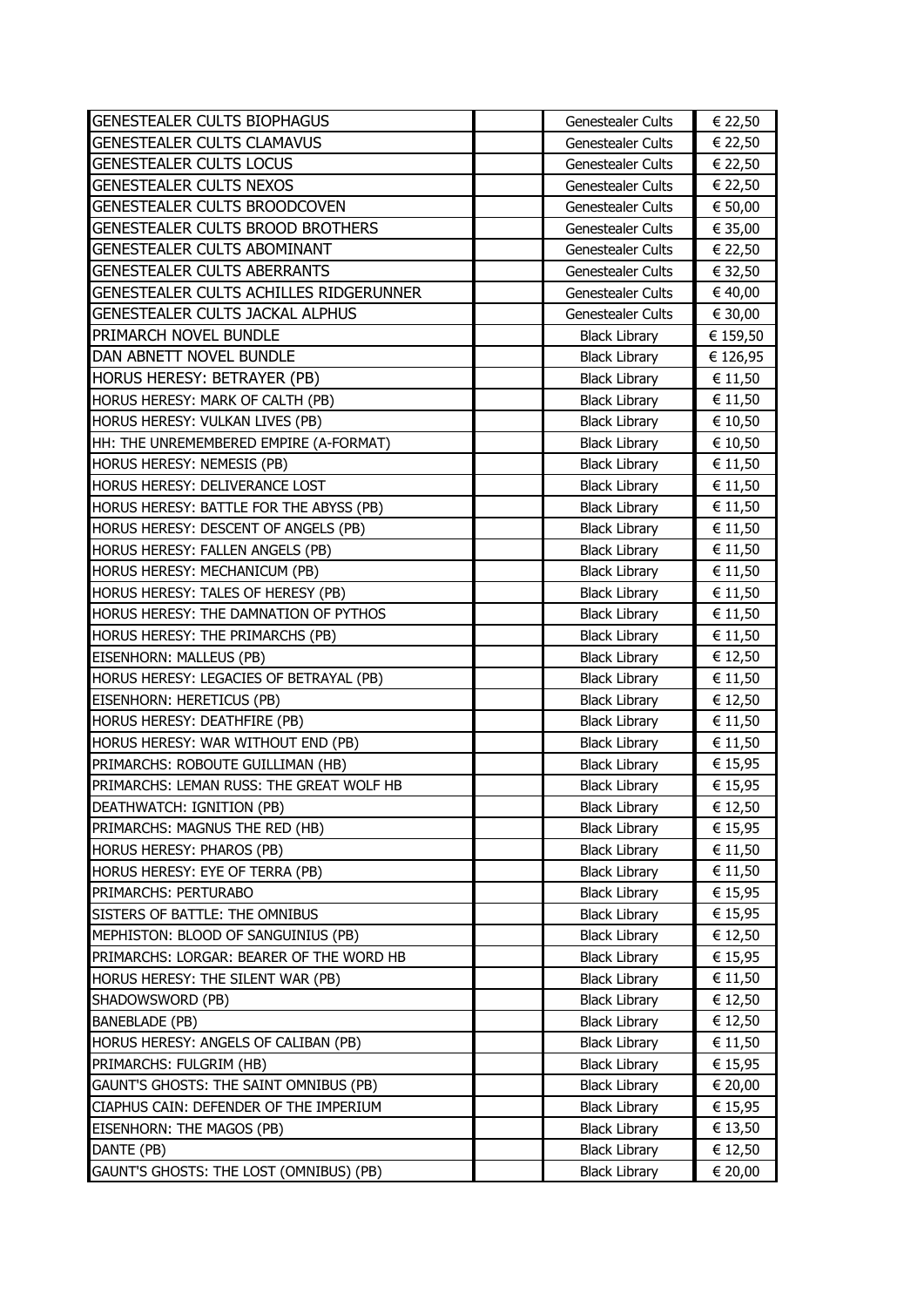| VAULTS OF TERRA: THE CARRION THRONE (PB) | <b>Black Library</b> | € 12,50 |
|------------------------------------------|----------------------|---------|
| SALAMANDERS: THE OMNIBUS (PB)            | <b>Black Library</b> | € 20,00 |
| FABIUS BILE: CLONELORD (PB)              | <b>Black Library</b> | € 12,50 |
| YARRICK: THE OMNIBUS (PB)                | <b>Black Library</b> | 20      |
| PRIMARCHS: FERRUS MANUS (HB)             | <b>Black Library</b> | € 15,95 |
| PRIMARCHS: JAGHATAI KHAN (HB)            | <b>Black Library</b> | € 15,95 |
| SONS OF THE HYDRA (PB)                   | <b>Black Library</b> | € 12,50 |
| <b>ENFORCER OMNIBUS (PB)</b>             | <b>Black Library</b> | € 20,00 |
| WAR FOR ARMAGEDDON: THE OMNIBUS (PB)     | <b>Black Library</b> | € 20,00 |
| SMC: OF HONOUR AND IRON (PB)             | <b>Black Library</b> | € 12,50 |
| WATCHERS/THRONE: THE EMPEROR'S LEGION PB | <b>Black Library</b> | € 12,50 |
| C/CAIN: SAVIOUR OF THE IMPERIUM (PB)     | <b>Black Library</b> | € 20,00 |
| BLOOD OF IAX (HB)                        | <b>Black Library</b> | € 22,00 |
| HORUS HERESY: SHADOWS OF TREACHERY (PB)  | <b>Black Library</b> | € 10,50 |
| THE BEAST ARISES: VOLUME 1 (PB)          | <b>Black Library</b> | € 20,00 |
| PRIMARCHS: VULKAN LORD OF DRAKES (HB)    | <b>Black Library</b> | € 15,95 |
| HORUS HERESY: SHATTERED LEGIONS (PB)     | <b>Black Library</b> | € 11,50 |
| THE VOICE OF MARS (PB)                   | <b>Black Library</b> | € 12,50 |
| SPACE MARINE HEROES: DEATH KNELL         | <b>Black Library</b> | € 4,00  |
| THE BEAST ARISES VOLUME 2 (PB)           | <b>Black Library</b> | € 20,00 |
| GAUNT'S GHOSTS: THE VICTORY (PT1) (PB)   | <b>Black Library</b> | € 15,95 |
| THE EMPEROR'S GIFT (PB)                  | <b>Black Library</b> | € 12,50 |
| HORUS HERESY: VISIONS OF HERESY (HB)     | <b>Black Library</b> | € 70,00 |
| HORUS HERESY AUDIO COLL. VOL 1 (AUDIOBK) | <b>Black Library</b> | € 45,00 |
| HORUS HERESY: TITANDEATH (HB)            | <b>Black Library</b> | € 25,00 |
| HH: HUBRIS OF MONARCHIA (AUDIOBOOK)      | <b>Black Library</b> | € 15,00 |
| THE BEAST ARISES: VOLUME 3 (PB)          | <b>Black Library</b> | € 20,00 |
| HORUS HERESY: THE CRIMSON KING (PB)      | <b>Black Library</b> | € 11,50 |
| MEPHISTON: REVENANT CRUSADE (PB)         | <b>Black Library</b> | € 12,50 |
| THE URIEL VENTRIS CHRONICLES: VOL 1 (PB) | <b>Black Library</b> | € 20,00 |
| BLOOD ANGELS: COMPLETE RAFEN OMNIBUS PB  | <b>Black Library</b> | € 20,00 |
| GAUNT'S GHOSTS: ANARCH (HB)              | <b>Black Library</b> | € 22,00 |
| SPACE MARINE HEROES: BLOOD RITE (PB)     | <b>Black Library</b> | € 4,00  |
| PRIMARCHS: CORAX LORD OF SHADOWS (HB)    | <b>Black Library</b> | € 15,95 |
| THE LORDS OF SILENCE (PB)                | <b>Black Library</b> | € 12,50 |
| HORUS HERESY: TALLARN (PB)               | <b>Black Library</b> | € 11,50 |
| OUR MARTYRED LADY (AUDIOBOOK)            | <b>Black Library</b> | € 45,00 |
| WARPED GALAXIES: ATTACK OF THE NECRON PB | <b>Black Library</b> | € 8,00  |
| W/GALAXIES: ATTACK OF THE NECRON (AUDIO) | <b>Black Library</b> | € 13,00 |
| CIAPHAS CAIN: CHOOSE YOUR ENEMIES (PB)   | <b>Black Library</b> | € 12,50 |
| <b>RED &amp; BLACK (AUDIOBOOK)</b>       | <b>Black Library</b> | € 15,00 |
| HORUS HERESY: NIGHTFANE (AUDIOBOOK)      | <b>Black Library</b> | € 15,00 |
| HH PRIMARCHS: SONS OF THE EMPEROR: ANTH. | <b>Black Library</b> | € 20,00 |
| THE HORUS HERESY: MACRAGGE'S HONOUR (HB) | <b>Black Library</b> | € 25,00 |
| IRON WARRIORS: THE COMPLETE OMNIBUS (PB) | <b>Black Library</b> | € 15,95 |
| PERDITION'S FLAME (AUDIOBOOK)            | <b>Black Library</b> | € 15,00 |
| HORUS HERESY: RUINSTORM (PB)             | <b>Black Library</b> | € 11,50 |
| DARK IMPERIUM: PLAGUE WAR (PB)           | <b>Black Library</b> | € 12,50 |
| RISE OF THE YNNARI: WILD RIDER (PB)      | <b>Black Library</b> | € 12,50 |
| PRIMARCHS: ANGRON: SLAVE OF NUCERIA (HB) | <b>Black Library</b> | € 15,95 |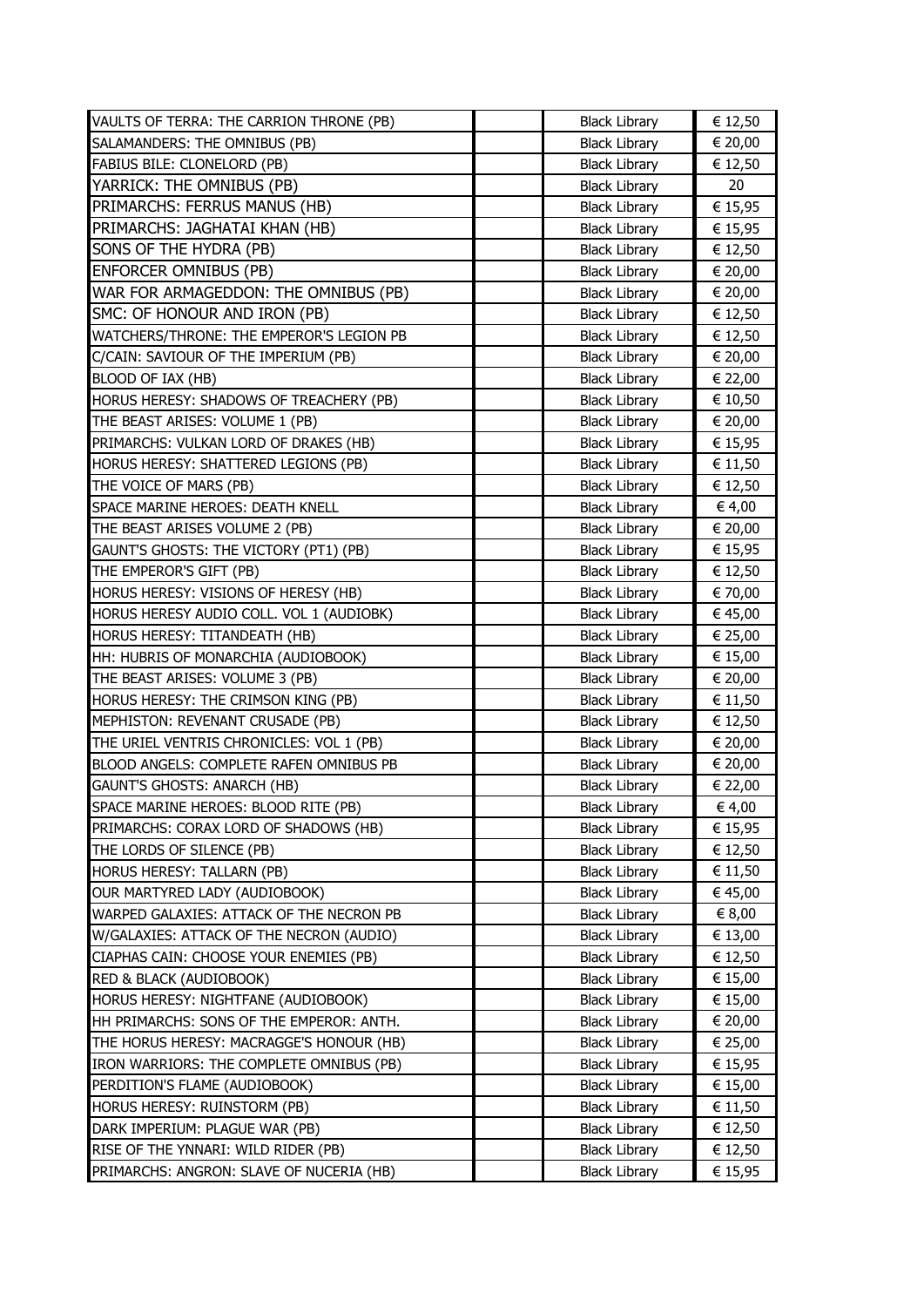| <b>BLACKSTONE FORTRESS (PB)</b>            | <b>Black Library</b> | € 12,50  |
|--------------------------------------------|----------------------|----------|
| DEATHWATCH: SHADOWBREAKER (HB)             | <b>Black Library</b> | € 22,00  |
| W/GALAXIES: CLAWS OF THE GENESTEALER (PB)  | <b>Black Library</b> | € 8,00   |
| HH: SIEGE OF TERRA: THE SOLAR WAR (HB)     | <b>Black Library</b> | € 25,00  |
| AGENT/THRONE: ASHES AND OATHS (AUDIOBOOK)  | <b>Black Library</b> | € 15,00  |
| KNIGHTS OF CALIBAN (PB)                    | <b>Black Library</b> | € 20,00  |
| BLOOD OF IAX (PB)                          | <b>Black Library</b> | € 12,50  |
| SHIELD OF THE EMPEROR (PB)                 | <b>Black Library</b> | € 20,00  |
| HORUS HERESY: OLD EARTH (PB)               | <b>Black Library</b> | € 11,50  |
| <b>DOUBLE EAGLE (PB)</b>                   | <b>Black Library</b> | € 12,50  |
| HONOURBOUND (PB)                           | <b>Black Library</b> | € 12,50  |
| THE HORUSIAN WARS: INCARNATION (PB)        | <b>Black Library</b> | € 12,50  |
| RAVENOR: THE OMNIBUS (PB)                  | <b>Black Library</b> | € 20,00  |
| SPACE MARINE CONQUESTS: APOCALYPSE         | <b>Black Library</b> | € 12,50  |
| HH: THE BROKEN CHAIN (AUDIOBOOK)           | <b>Black Library</b> | € 15,00  |
| THE URIEL VENTRIS CHRONICLES: VOL 2 (PB)   | <b>Black Library</b> | € 20,00  |
| AGENTS OF THE IMPERIUM (AUDIOBOOK)         | <b>Black Library</b> | € 15,00  |
| PRIMARCHS: KONRAD CURZE: THE NIGHT HAUNTER | <b>Black Library</b> | € 15,95  |
| HORUS HERESY: THE BURDEN OF LOYALTY (PB)   | <b>Black Library</b> | € 11,50  |
| WARPED GALAXIES: SECRETS OF THE TAU (PB)   | <b>Black Library</b> | € 8,00   |
| HH: AGE OF DARKNESS (PB)                   | <b>Black Library</b> | € 10,50  |
| <b>RITES OF PASSAGE (HB)</b>               | <b>Black Library</b> | € 22,00  |
| HORUS HERESY: THE OUTCAST DEAD (PB)        | <b>Black Library</b> | € 10,50  |
| HORUS HERESY: FEAR TO TREAD (PB)           | <b>Black Library</b> | € 11,50  |
| HORUS HERESY: ANGEL EXTERMINATUS (PB)      | <b>Black Library</b> | € 11,50  |
| B/STONE FORTRESS: THE DREADED AMBULL ENG   | Generic              | € 45,00  |
| B/STONE FORTRESS: TRAITOR COMMAND (ENG)    | Generic              | € 50,00  |
| BLACKSTONE FORTRESS: ESCALATION (ENG)      | Generic              | € 85,00  |
| <b>BLACKSTONE FORTRESS CARRY CASE</b>      | Generic              | € 45,00  |
| B/STONE FORTRESS: ADVANCED ARSENAL (ENG)   | Generic              | € 12,00  |
| B/STONE FORTRESS: ENDLESS PERIL (ENG)      | Generic              | € 12,00  |
| WARCRY: BATTLEPLAN CARDS (ENGLISH)         | Warhammer Generic    | € 14,50  |
| <b>WARCRY CARRY CASE</b>                   | Warhammer Generic    | € 25,00  |
| <b>WARCRY: CORPSEWRACK MAUSOLEUM</b>       | Warhammer Generic    | € 70,00  |
| <b>WARCRY: SHATTERD STORMVAULT</b>         | Warhammer Generic    | € 70,00  |
| REALM OF BATTLE: SHATTERED DOMINION        | Warhammer Generic    | € 260,00 |
| <b>OPHIDIAN ARCHWAY</b>                    | Warhammer Generic    | € 35,00  |
| <b>BALEFUL REALMGATES</b>                  | Warhammer Generic    | € 50,00  |
| <b>ETHERIC VORTEX: GLOOMTIDE SHIPWRECK</b> | Warhammer Generic    | € 32,50  |
| <b>BALEWIND VORTEX</b>                     | Warhammer Generic    | € 12,00  |
| <b>MAGEWRATH THRONE</b>                    | Warhammer Generic    | € 12,00  |
| SIGMARITE MAUSOLEUM                        | Warhammer Generic    | € 70,00  |
| REALM OF BATTLE: BLASTED HALLOWHEART       | Warhammer Generic    | € 65,00  |
| AGE OF SIGMAR: AZYRITE RUINS               | Warhammer Generic    | € 30,00  |
| AGE OF SIGMAR: AZYRITE TOWNSCAPE           | Warhammer Generic    | € 42,50  |
| DOMINION OF SIGMAR: SHATTERED TEMPLE       | Warhammer Generic    | € 35,00  |
| DOMINION OF SIGMAR: SIGMARITE DAIS         | Warhammer Generic    | € 55,00  |
| DOMINION SIGMAR: THE ENDURING STORMVAULT   | Warhammer Generic    | € 125,00 |
| DOMINION OF SIGMAR: TIMEWORN RUINS         | Warhammer Generic    | € 32,50  |
| ENDLESS SPELLS: HEDONITES OF SLAANESH      | Warhammer Generic    | € 25,00  |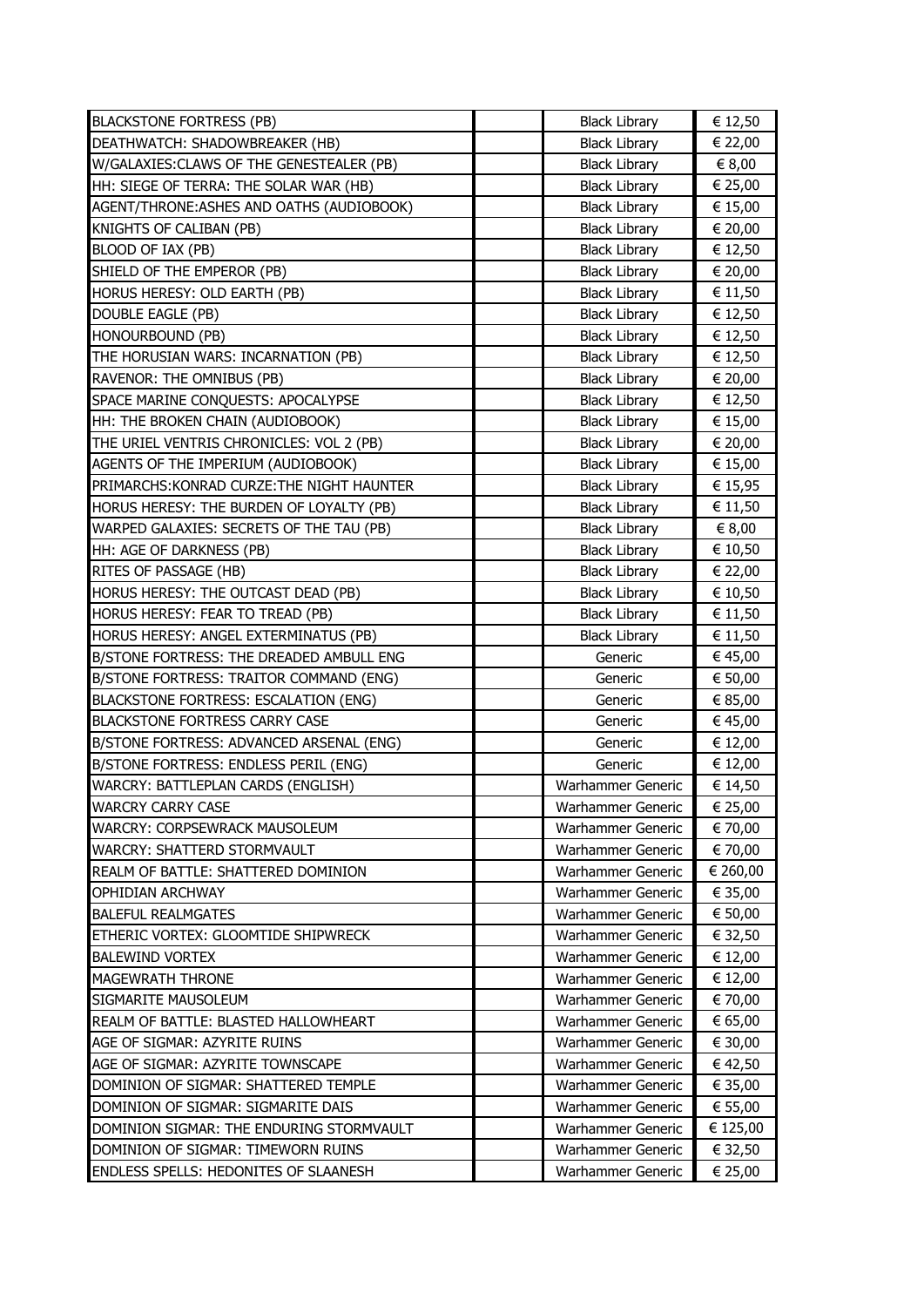| <b>FANE OF SLAANESH</b>                  | Warhammer Generic     | € 30,00  |
|------------------------------------------|-----------------------|----------|
| AGE OF SIGMAR: OBJECTIVE MARKERS         | Warhammer Generic     | € 25,00  |
| WARHAMMER: AGE OF SIGMAR CORE BOOK (ENG) | Warhammer Generic     | € 45,00  |
| A.O.S: GENERAL'S HANDBOOK 2019 (ENGLISH) | Warhammer Generic     | € 25,00  |
| AGE OF SIGMAR: FORBIDDEN POWER (ENG)     | Warhammer Generic     | € 70,00  |
| ALEGUZZLER GARGANT                       | Warhammer Generic     | € 55,00  |
| <b>WARCRY: THE UNMADE</b>                | Chaos                 | € 40,00  |
| <b>WARCRY: THE SPLINTERED FANG</b>       | Chaos                 | € 40,00  |
| START COLLECTING! SLAVES TO DARKNESS     | Chaos                 | € 70,00  |
| SLAVES TO DARKNESS GODSWORN WARBAND      | Chaos                 | € 130,00 |
| BATTLETOME: BLADES OF KHORNE (HB) (ENG)  | Chaos                 | € 32,50  |
| <b>CHAOS WARRIORS</b>                    | Chaos                 | € 40,00  |
| KHORNE BLOODBOUND WRATHMONGERS           | Chaos                 | € 45,00  |
| KHORNE BLOODBOUND BLOOD WARRIORS         | Chaos                 | € 49,00  |
| NURGLE ROTBRINGERS THE GLOTTKIN          | Chaos                 | € 86,00  |
| KHORNE BLOODBOUND BLOODREAVERS           | Chaos                 | € 46,00  |
| BATTLETOME: DISCIPLES OF TZEENTCH SB ENG | Chaos                 | € 20,00  |
| NURGLE ROTBRINGERS LORD OF BLIGHTS       | Chaos                 | € 22,50  |
| EVERCHOSEN ARCHAON EXALTED GRAND MARSHAL | Chaos                 | € 130,00 |
| EVERCHOSEN VARANGUARD KNIGHTS OF RUIN    | Chaos                 | € 80,00  |
| BLADES OF KHORNE: JUDGEMENTS OF KHORNE   | Chaos                 | € 25,00  |
| <b>BLADES OF KHORNE: SKULL ALTAR</b>     | Chaos                 | € 30,00  |
| BATTLETOME: MAGGOTKIN OF NURGLE (HB) ENG | Chaos                 | € 32,50  |
| BATTLETOME:HEDONITES OF SLAANESH HB ENG  | Chaos                 | € 32,50  |
| TZEENTCH ARCANITES KAIRIC ACOLYTES       | Chaos                 | € 40,00  |
| TZEENTCH ARCANITES TZAANGOR SHAMAN       | Chaos                 | € 25,00  |
| DARKOATH WARQUEEN MARAKARR BLOOD-SKY     | Chaos                 | € 25,00  |
| BATTLETOME: SYLVANETH (HB) (ENGLISH)     | Wood Elf              | € 32,50  |
| SYLVANETH DRYADS                         | Wood Elf              | € 33,00  |
| SYLVANETH TREELORD                       | Wood Elf              | € 50,00  |
| SYLVANETH ALARIELLE THE EVERQUEEN        | Wood Elf              | € 105,00 |
| SYLVANETH DRYCHA HAMADRETH               | Wood Elf              | € 46,00  |
| <b>ENDLESS SPELLS: SYLVANETH</b>         | Wood Elf              | € 30,00  |
| BATTLETOME: FYRESLAYERS (HB) (ENGLISH)   | Dwarf                 | € 32,50  |
| BATTLETOME: KHARADRON OVERLORDS (SB) ENG | Dwarf                 | € 25,00  |
| <b>FYRESLAYERS VULKITE BERZERKERS</b>    | Dwarf                 | € 45,00  |
| FYRESLAYERS MAGMIC INVOCATIONS           | Dwarf                 | € 25,00  |
| <b>FYRESLAYERS MAGMIC BATTLEFORGE</b>    | Dwarf                 | € 30,00  |
| BROKK GRUNGSSON LORD-MAGNATE BARAK-NAR   | Dwarf                 | € 32,50  |
| KHARADRON OVERLORDS SKYRIGGERS           | Dwarf                 | € 32,50  |
| KHARADRON OVERLORDS GRUNDSTOK THUNDERERS | Dwarf                 | € 32,50  |
| KHARADRON OVERLORDS ARKANAUT FRIGATE     | Dwarf                 | € 65,00  |
| KHARADRON OVERLORDS ARKANAUT IRONCLAD    | Dwarf                 | € 90,00  |
| START COLLECTING! SKAVEN PESTILENS       | Skaven                | € 70,00  |
| <b>SKAVEN PESTILENS PLAGUE MONKS</b>     | Skaven                | € 30,00  |
| SKAVEN PESTILENS VERMINLORD CORRUPTOR    | Skaven                | € 80,00  |
| BATTLETOME: SKAVEN (HB) (ENGLISH)        | Skaven                | € 32,50  |
| <b>SKAVEN GNAWHOLES</b>                  | Skaven                | € 42,50  |
| <b>ENDLESS SPELLS: SKAVEN</b>            | Skaven                | € 25,00  |
| START COLLECTING! MALIGNANTS             | <b>Vampire Counts</b> | € 70,00  |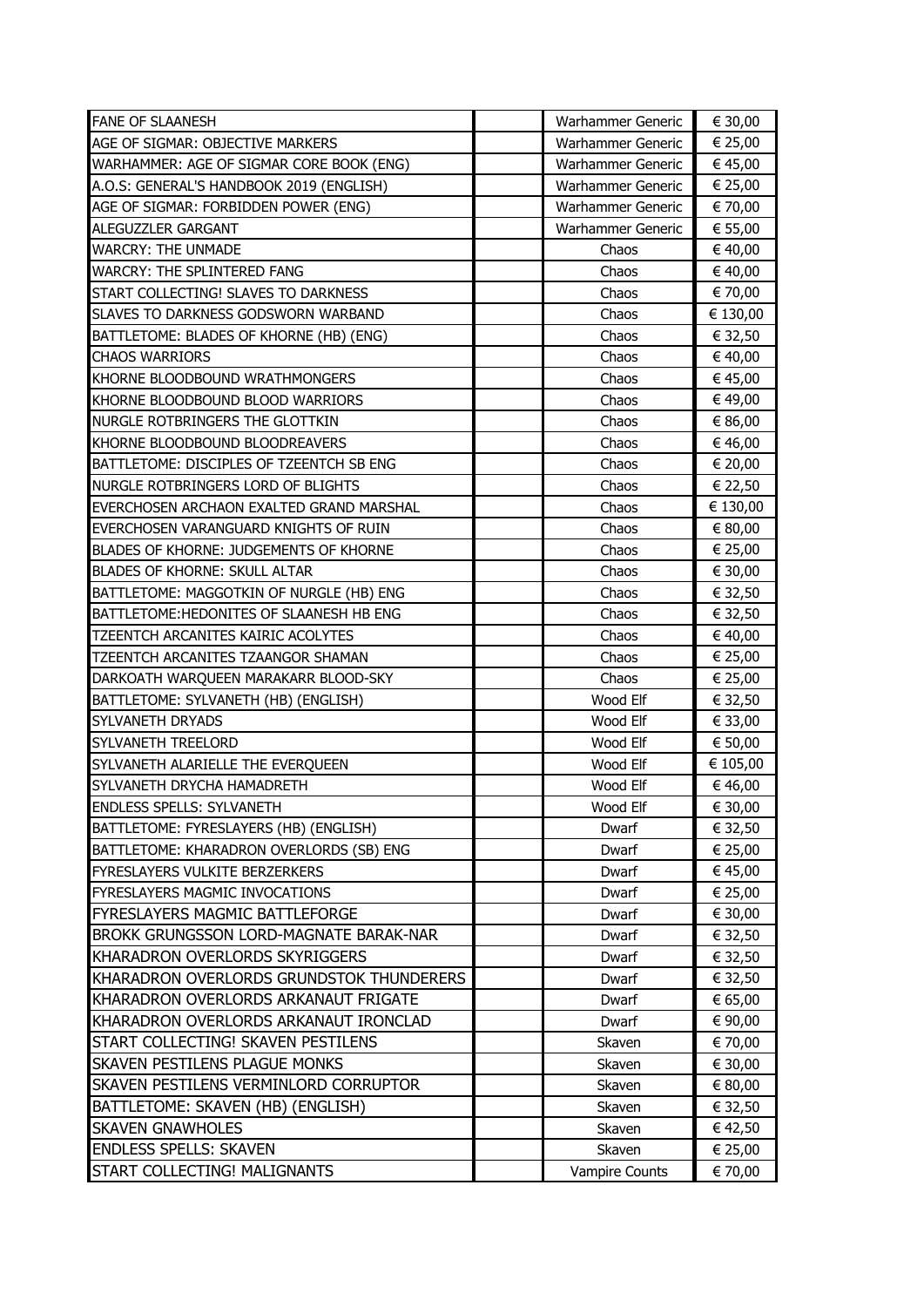| <b>ETB NIGHTHAUNT GLAIVEWRAITH STALKERS</b>   | <b>Vampire Counts</b>     | € 12,00  |
|-----------------------------------------------|---------------------------|----------|
| ETB: NIGHTHAUNT REIKENOR THE GRIMHAILER       | Vampire Counts            | € 32,50  |
| <b>ETB: NIGHTHAUNT CHAINRASP HORDES</b>       | Vampire Counts            | € 32,50  |
| ETB: NIGHTHAUNT DREADBLADE HARROWS            | <b>Vampire Counts</b>     | € 20,00  |
| BATTLETOME: LEGIONS OF NAGASH (HB) (ENG)      | <b>Vampire Counts</b>     | € 32,50  |
| <b>DEADWALKERS ZOMBIES</b>                    | <b>Vampire Counts</b>     | € 30,00  |
| NIGHTHAUNT HEXWRAITHS                         | Vampire Counts            | € 30,00  |
| DEATHRATTLE GRAVE GUARD                       | <b>Vampire Counts</b>     | € 34,00  |
| <b>FLESH-EATER COURTS CRYPT GHOULS</b>        | <b>Vampire Counts</b>     | € 35,00  |
| FLESH-EATER COURTS CRYPT FLAYERS              | <b>Vampire Counts</b>     | € 40,00  |
| NIGHTHAUNT KELDREK: KNIGHT OF SHROUDS         | Vampire Counts            | € 25,00  |
| <b>ENDLESS SPELLS: NIGHTHAUNT</b>             | Vampire Counts            | € 25,00  |
| NIGHTHAUNT BLACK COACH                        | Vampire Counts            | € 90,00  |
| NIGHTHAUNT CRAWLOCKE THE JAILOR               | <b>Vampire Counts</b>     | € 32,50  |
| NIGHTHAUNT BLADEGHEIST REVENANTS              | <b>Vampire Counts</b>     | € 35,00  |
| NIGHTHAUNT DREADSCYTHE HARRIDANS              | <b>Vampire Counts</b>     | € 35,00  |
| BATTLETOME: FLESH-EATER COURTS (HB) ENG       | Vampire Counts            | € 32,50  |
| NIGHTHAUNT LIEKORON THE EXECUTIONER           | Vampire Counts            | € 22,50  |
| FLESH-EATER COURTS CHARNEL THRONE             | Vampire Counts            | € 30,00  |
| <b>ENDLESS SPELLS: FLESH-EATER COURTS</b>     | <b>Vampire Counts</b>     | € 25,00  |
| DEATHLORDS NAGASH SUPREME LORD OF UNDEAD      | Vampire Counts            | € 85,00  |
| <b>DEATHLORDS MORGHASTS</b>                   | Vampire Counts            | € 47,00  |
| <b>SERAPHON SAURUS GUARD</b>                  | Lizardmen                 | € 45,00  |
| <b>BONESPLITTERZ SAVAGE ORRUKS</b>            | Orcs & Goblins            | € 40,00  |
| BONESPLITTERZ SAVAGE BOARBOYS                 | Orcs & Goblins            | € 40,00  |
| <b>IRONJAWZ ORRUK ARDBOYZ</b>                 | Orcs & Goblins            | € 45,00  |
| IRONJAWZ ORRUK MAW-KRUSHA                     | Orcs & Goblins            | € 90,00  |
| GLOOMSPITE GITZ: BAD MOON LOONSHRINE          | Orcs & Goblins            | € 45,00  |
| <b>GLOOMSPITE GITZ SNEAKY SNUFFLERS</b>       | Orcs & Goblins            | € 32,50  |
| <b>ENDLESS SPELLS: GLOOMSPITE GITZ</b>        | Orcs & Goblins            | € 25,00  |
| <b>GLOOMSPITE GITZ SKRAGROTT THE LOONKING</b> | Orcs & Goblins            | € 25,00  |
| GLOOMSPITE GITZ MANGLER SQUIGS                | Orcs & Goblins            | € 65,00  |
| GLOOMSPITE GITS DANKHOLD TROGGOTH             | Orcs & Goblins            | € 55,00  |
| GLOOMSPITE GITZ GOBBAPALOOZA                  | Orcs & Goblins            | € 40,00  |
| <b>GLOOMSPITE GITZ LOONBOSS</b>               | Orcs & Goblins            | € 22,50  |
| BATTLETOME: GLOOMSPITE GITZ (HB) (ENG)        | Orcs & Goblins            | € 32,50  |
| HIGH ELF SHADOW WARRIORS                      | High Elf                  | € 40,00  |
| BATTLETOME: DAUGHTERS OF KHAINE (HB) ENG      | Dark Elf                  | € 32,50  |
| DAUGHTERS OF KHAINE DOOMFIRE WARLOCKS         | Dark Elf                  | € 30,00  |
| DAUGHTERS OF KHAINE MORATHI                   | Dark Elf                  | € 105,00 |
| DAUGHTERS OF KHAINE KHINERAI                  | Dark Elf                  | € 35,00  |
| <b>GUTBUSTERS OGORS</b>                       | Ogre Kingdoms             | € 32,50  |
| BEASTCLAW RAIDERS MOURNFANG PACK              | Ogre Kingdoms             | € 55,00  |
| BATTLETOME: BEASTS OF CHAOS (HB) (ENG)        | Beastmen                  | € 32,50  |
| <b>ENDLESS SPELLS: BEASTS OF CHAOS</b>        | Beastmen                  | € 25,00  |
| <b>BEASTS OF CHAOS HERDSTONE</b>              | <b>Beastmen</b>           | € 25,00  |
| <b>BRAYHERDS GORS</b>                         | Beastmen                  | € 22,50  |
| START COLLECTING! STORMCAST VANGUARD          | <b>Stormcast Eternals</b> | € 80,00  |
| START COLLECTING! T/STRIKE BROTHERHOOD        | <b>Stormcast Eternals</b> | € 65,00  |
| ETB CASTIGATORS WITH GRYPH-HOUND              | <b>Stormcast Eternals</b> | € 12,00  |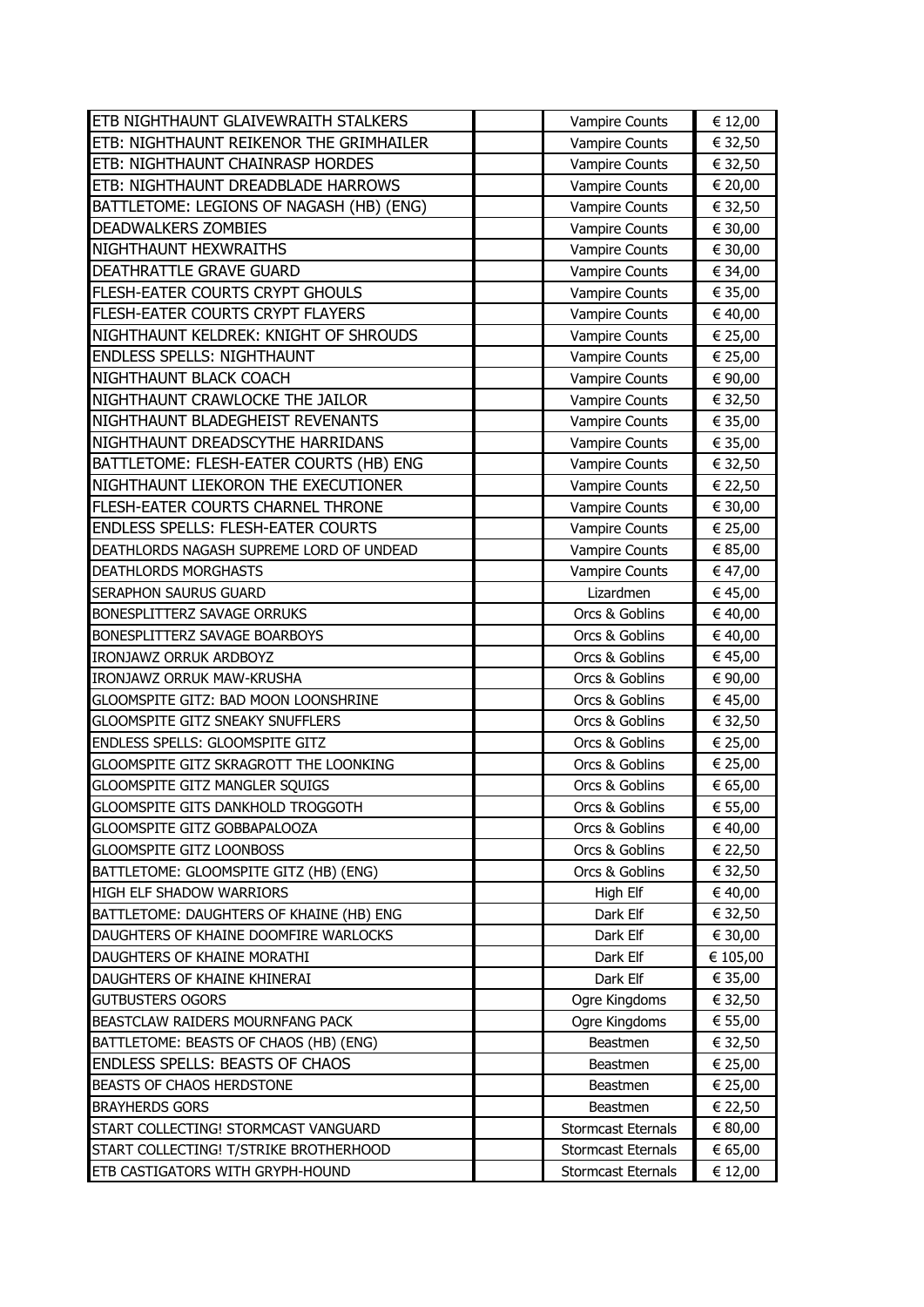| ETB ASTREIA SOLBRIGHT LORD-ARCANUM        | <b>Stormcast Eternals</b> | € 32,50  |
|-------------------------------------------|---------------------------|----------|
| ETB: STORMCAST ETERNALS CELESTAR BALLISTA | <b>Stormcast Eternals</b> | € 20,00  |
| STORMCAST ETERNALS LIBERATORS             | <b>Stormcast Eternals</b> | € 49,00  |
| STORMCAST ETERNALS JUDICATORS             | <b>Stormcast Eternals</b> | € 49,00  |
| STORMCAST ETERNALS PALADINS               | <b>Stormcast Eternals</b> | € 46,00  |
| STORMCAST ETERNALS PROSECUTORS            | <b>Stormcast Eternals</b> | € 59,00  |
| STORMCAST ETERNALS LORD-CASTELLANT        | <b>Stormcast Eternals</b> | € 30,00  |
| CELESTANT-PRIME HAMMER OF SIGMAR          | <b>Stormcast Eternals</b> | € 62,00  |
| STORMCAST ETERNALS KNIGHT-AZYROS          | <b>Stormcast Eternals</b> | € 33,00  |
| STORMCAST ETERNALS KNIGHT-VEXILLOR        | <b>Stormcast Eternals</b> | € 23,00  |
| STORMCAST ETERNALS STARDRAKE              | <b>Stormcast Eternals</b> | € 120,00 |
| STORMCAST ETERNALS DRACOTHIAN GUARD       | <b>Stormcast Eternals</b> | € 55,00  |
| STORMCAST ETERNALS VANGUARD-HUNTERS       | <b>Stormcast Eternals</b> | € 50,00  |
| STORMCAST ETERNALS VANGUARD-RAPTORS       | <b>Stormcast Eternals</b> | € 30,00  |
| LORD-CELESTANT GAVRIEL SUREHEART          | <b>Stormcast Eternals</b> | € 25,00  |
| STORMCAST ETERNALS NEAVE BLACKTALON       | <b>Stormcast Eternals</b> | € 22,50  |
| LORD-ORDINATOR VORRUS STARSTRIKE          | <b>Stormcast Eternals</b> | € 25,00  |
| <b>ENDLESS SPELLS: STORMCAST ETERNALS</b> | <b>Stormcast Eternals</b> | € 25,00  |
| LORD-ORDINATOR WITH ASTRAL GRANDHAMMER    | <b>Stormcast Eternals</b> | € 25,00  |
| STORMCAST ETERNALS LORD-EXORCIST          | <b>Stormcast Eternals</b> | € 25,00  |
| AVENTIS FIRESTRIKE MAGISTER OF HAMMERHAL  | <b>Stormcast Eternals</b> | € 90,00  |
| S/E EVOCATORS ON CELESTIAL DRACOLINES     | <b>Stormcast Eternals</b> | € 45,00  |
| STORMCAST ETERNALS SEQUITORS              | <b>Stormcast Eternals</b> | € 50,00  |
| WARCRY: IDONETH DEEPKIN CARD PACK         | Aelves                    | € 6,50   |
| BATTLETOME: IDONETH DEEPKIN (HB) (ENG)    | Aelves                    | € 32,50  |
| IDONETH DEEPKIN: ISHARANN SOULRENDER      | Aelves                    | € 22,50  |
| IDONETH DEEPKIN: ISHARANN SOULSCRYER      | Aelves                    | € 22,50  |
| IDONETH DEEPKIN: ISHARANN TIDECASTER      | Aelves                    | € 22,50  |
| VOLTURNOS HIGH KING OF THE DEEP           | Aelves                    | € 32,50  |
| IDONETH DEEPKIN: NAMARTI THRALLS          | Aelves                    | € 40,00  |
| IDONETH DEEPKIN: NAMARTI REAVERS          | Aelves                    | € 40,00  |
| LOTANN WARDEN OF THE SOUL LEDGERS         | Aelves                    | € 25,00  |
| IDONETH DEEPKIN: EIDOLON OF MATHLANN      | Aelves                    | € 85,00  |
| IDONETH DEEPKIN: AKHELIAN LEVIADON        | Aelves                    | € 90,00  |
| IDONETH DEEPKIN: AKHELIAN ALLOPEX         | Aelves                    | € 35,00  |
| WANDERERS SISTERS OF THE THORN            | Aelves                    | € 32,50  |
| WANDERERS ETERNAL GUARD                   | Aelves                    | € 32,50  |
| WARHAMMER CHRONICLES: THE ORION TRILOGY   | <b>Black Library</b>      | € 15,95  |
| VAMPIRE WARS: THE VON CARSTEIN TRILOGY PB | <b>Black Library</b>      | € 20,00  |
| WH CHRONICLES: THE SUNDERING (PB)         | <b>Black Library</b>      | € 20,00  |
| CHAMPIONS OF CHAOS (OMNIBUS) (PB)         | <b>Black Library</b>      | € 20,00  |
| MATHIAS THULMANN: WITCH HUNTER (PB)       | <b>Black Library</b>      | € 20,00  |
| ULRIKA THE VAMPIRE: THE OMNIBUS (PB)      | <b>Black Library</b>      | € 20,00  |
| THE REALMGATE WARS: VOLUME 1 (PB)         | <b>Black Library</b>      | € 20,00  |
| THE REALMGATE WARS: VOLUME 2 (PB)         | <b>Black Library</b>      | € 20,00  |
| WHC: MASTERS OF STEEL AND STONE (PB)      | <b>Black Library</b>      | € 20,00  |
| GOTREK & FELIX: THE FIRST OMNIBUS (PB)    | <b>Black Library</b>      | € 20,00  |
| GOTREK: REALMSLAYER (AUDIOBOOK)           | <b>Black Library</b>      | € 45,00  |
| EIGHT LAMANTATIONS: WAR CLAW (AUDIOBOOK)  | <b>Black Library</b>      | € 20,00  |
| WH CHRONICLES: TYRION & TECLIS (PB)       | <b>Black Library</b>      | € 20,00  |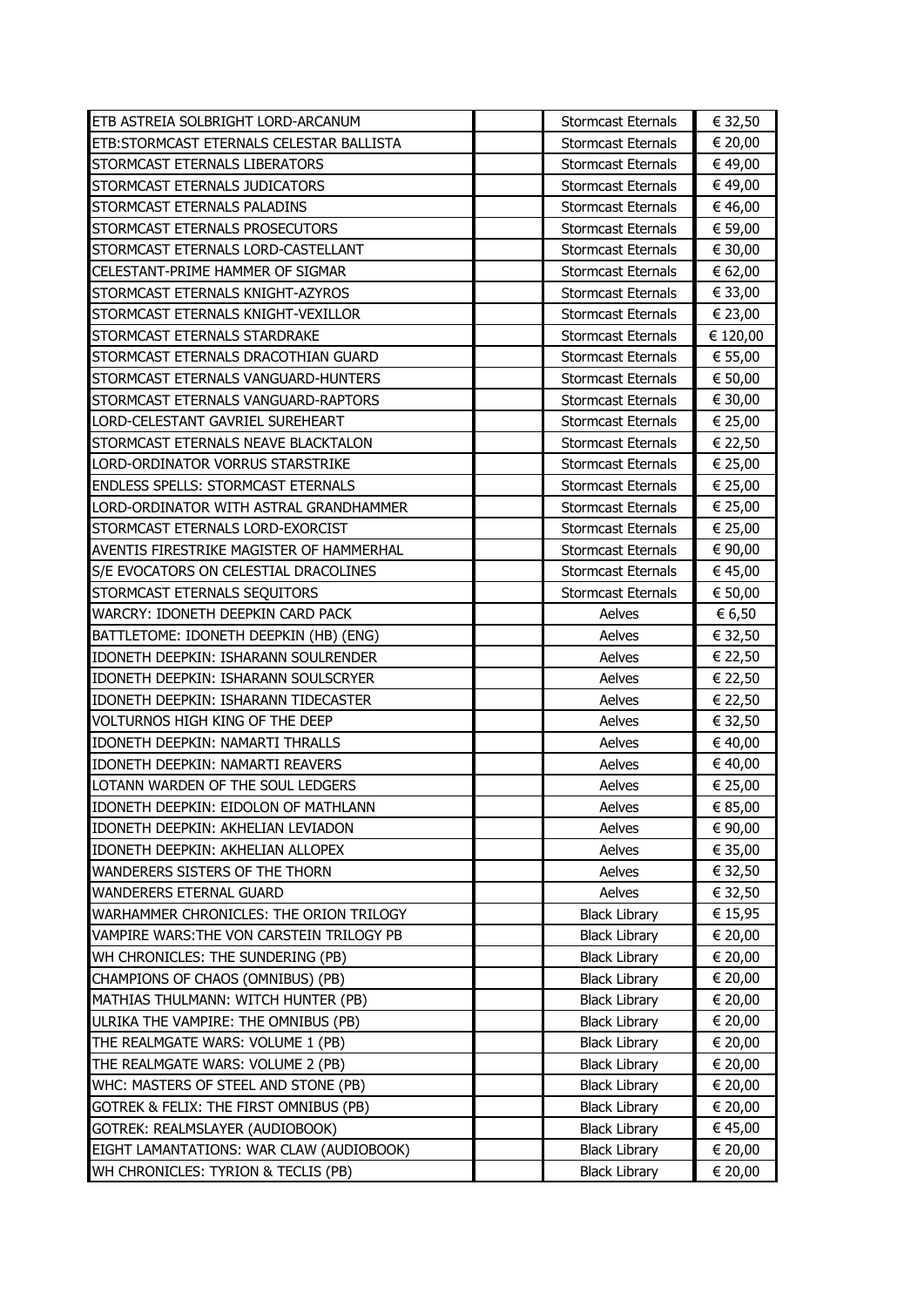| CALLIS AND TOLL: THE SILVER SHARD (PB)       | <b>Black Library</b>                         | € 12,50            |
|----------------------------------------------|----------------------------------------------|--------------------|
| WHC: WARRIORS OF THE CHAOS WASTES (PB)       | <b>Black Library</b>                         | € 20,00            |
| THE TAINTED HEART (PB)                       | <b>Black Library</b>                         | € 12,50            |
| GOTREK & FELIX: THE SECOND OMNIBUS (PB)      | <b>Black Library</b>                         | € 20,00            |
| REALM QUEST: CITY OF LIFESTONE (PB)          | <b>Black Library</b>                         | € 8,00             |
| REALM QUEST: CITY OF LIFESTONE (AUDIO)       | <b>Black Library</b>                         | € 13,00            |
| SHADESPIRE: THE MIRRORED CITY (PB)           | <b>Black Library</b>                         | € 12,50            |
| WHC: KNIGHTS OF THE EMPIRE (PB)              | <b>Black Library</b>                         | € 20,00            |
| WHC: WARLORDS OF KARAK EIGHT PEAKS (PB)      | <b>Black Library</b>                         | € 20,00            |
| DRACHENFELS (PB) (ENGLISH)                   | <b>Black Library</b>                         | € 12,50            |
| PALACE OF MEMORY & OTHER STORIES (AUDIO)     | <b>Black Library</b>                         | € 15,00            |
| <b>BLACKTALON: FIRST MARK (PB)</b>           | <b>Black Library</b>                         | € 12,50            |
| HALLOWED KNIGHTS: BLACK PYRAMID (PB)         | <b>Black Library</b>                         | € 12,50            |
| REALM QUEST: LAIR OF THE SKAVEN (PB)         | <b>Black Library</b>                         | € 8,00             |
| RULERS OF THE DEAD (PB)                      | <b>Black Library</b>                         | € 12,50            |
| WHC: SKAVEN WARS: THE BLACK PLAGUE (PB)      | <b>Black Library</b>                         | € 20,00            |
| SOUL WARS (PB)                               | <b>Black Library</b>                         | € 12,50            |
| GOTREK & FELIX: THE THIRD OMNIBUS (ENG)      | <b>Black Library</b>                         | € 20,00            |
| REALM QUEST: FOREST OF THE ANCIENTS (PB)     | <b>Black Library</b>                         | $\in 8,00$         |
| HAMILCAR: CHAMPION OF THE GODS (PB)          | <b>Black Library</b>                         | € 12,50            |
| <b>MYTHS &amp; REVENANTS (HB)</b>            | <b>Black Library</b>                         | € 22,00            |
| SILVER NAILS (PB)                            | <b>Black Library</b>                         | € 12,50            |
| BEASTS IN VELVET (PB)                        | <b>Black Library</b>                         | € 12,50            |
| <b>GODS AND MORTALS (PB)</b>                 | <b>Black Library</b>                         | € 12,50            |
| THE IMPRECATIONS OF DAEMONS (AUDIOBOOK)      | <b>Black Library</b>                         | € 15,00            |
|                                              |                                              |                    |
| <b>WARCRY ANTHOLOGY</b>                      | <b>Black Library</b>                         | € 22,00            |
| WH UNDERWORLDS: SHADESPIRE CARD SLEEVES      | Generic                                      | € 8,00             |
| WH UNDERWORLDS: POWER UNBOUND CARDS ENG      | Generic                                      | € 15,00            |
| WH UNDERWORLDS: GARREK'S REAVERS (ENG)       | Chaos                                        | € 22,50            |
| WH U/WORLDS: STEELHEARTS CHAMPIONS (ENG)     | <b>Stormcast Eternals</b>                    | € 22,50            |
| MIDDLE-EARTH SBG RULES MANUAL (ENGLISH)      | <b>LOTR Generic</b>                          | € 45,00            |
| ARMIES OF THE LORD OF THE RINGS (ENG)        | <b>LOTR Generic</b>                          | € 45,00            |
| M-E SBG: ARMIES OF THE HOBBIT (ENGLISH)      | LOTR Generic                                 | € 45,00            |
| MIDDLE-EARTH SBG: BATTLE COMPANIES (ENG)     | <b>LOTR Generic</b>                          | € 40,00            |
| LORD OF THE RINGS: FELLOWSHIP OF THE RING    | <b>LOTR Generic</b>                          | € 40,00            |
| THE HOBBIT: GREAT EAGLES                     | <b>LOTR Generic</b>                          | € 40,00            |
| <b>GANDALF THE WHITE &amp; PEREGRIN TOOK</b> | <b>LOTR Generic</b>                          | € 32,50            |
| THORIN OAKENSHIELD & COMPANY                 | <b>LOTR Generic</b>                          | € 40,00            |
| THE THREE HUNTERS                            | <b>LOTR Generic</b>                          | € 32,50            |
| <b>EOWYN &amp; MERRY</b>                     | <b>LOTR Generic</b>                          | € 32,50            |
| <b>URUK-HAI WARRIORS</b>                     | <b>LOTR Orcs</b>                             | € 34,00            |
| <b>LOTR: MORDOR ORCS</b>                     | LOTR Orcs                                    | € 34,00            |
| <b>MORANNON ORCS</b>                         | <b>LOTR Orcs</b>                             | € 34,00            |
| THE LORD OF THE RINGS: WARG RIDERS           | <b>LOTR Orcs</b>                             | € 25,00            |
| LOTR: KNIGHTS OF MINAS TIRITH                | <b>LOTR Humans</b>                           | € 25,00            |
| <b>WARRIORS OF MINAS TIRITH</b>              | <b>LOTR Humans</b>                           | € 34,00            |
| <b>EASTERLING WARRIORS</b>                   | <b>LOTR Humans</b>                           | € 34,00            |
| LOTR: MORDOR TROLL / ISENGARD TROLL          | <b>LOTR Monsters</b>                         | € 32,50            |
| LOTR: WAR MUMAK OF HARAD<br>THE BALROG       | <b>LOTR Monsters</b><br><b>LOTR Monsters</b> | € 80,00<br>€ 50,00 |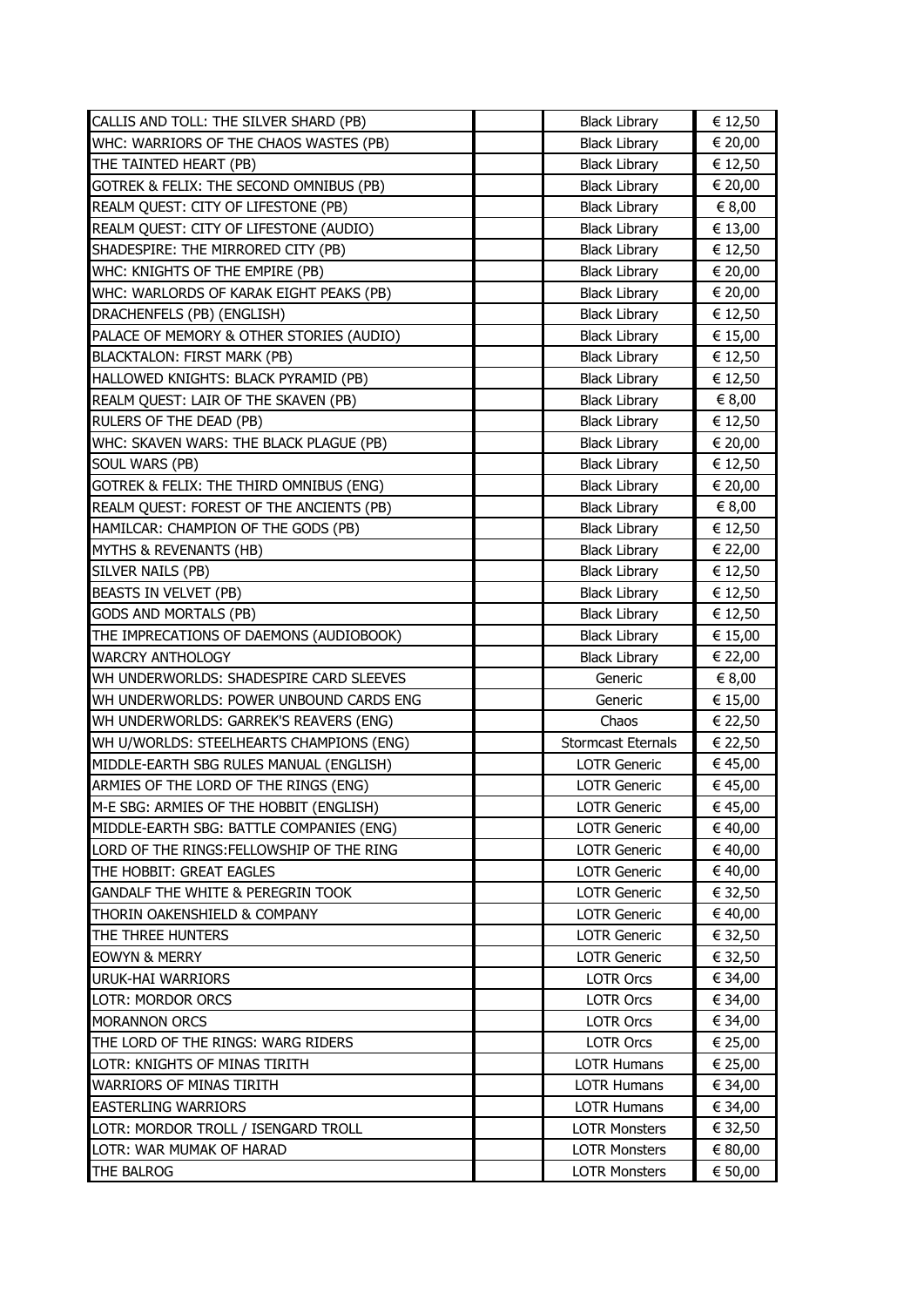| LORD OF THE RINGS: WINGED NAZGUL         | <b>LOTR Monsters</b>   | € 50,00  |
|------------------------------------------|------------------------|----------|
| <b>BLOOD BOWL OGRE</b>                   | Generic                | € 14,50  |
| <b>BLOOD BOWL TROLL</b>                  | Generic                | € 20,00  |
| THE ELFHEIM EAGLES BLOOD BOWL TEAM       | Generic                | € 30,00  |
| BLOOD BOWL: SPIKE! 2018 ALMANAC! (ENG)   | Generic                | € 40,00  |
| SPIKE! JOURNAL: ISSUE 5 (ENGLISH)        | Generic                | € 12,00  |
| BLOOD BOWL: GREENFIELD GRASSHUGGERS      | Generic                | € 30,00  |
| SPIKE! JOURNAL: ISSUE 6 (ENGLISH)        | Generic                | € 12,00  |
| BLOOD BOWL: INDUCEMENTS CARDS (ENG)      | Generic                | € 21,00  |
| BLOOD BOWL: THE DOOM LORDS               | Chaos                  | € 30,00  |
| BLOOD BOWL: NURGLE'S ROTTERS TEAM        | Chaos                  | € 30,00  |
| THE REIKLAND REAVERS BLOOD BOWL TEAM     | Human                  | € 30,00  |
| BLOOD BOWL: THE ATHELORN AVENGERS        | Wood Elf               | € 30,00  |
| THE DWARF GIANTS BLOOD BOWL TEAM         | Dwarfs                 | € 30,00  |
| BLOOD BOWL: THE SKAVENBLIGHT SCRAMBLERS  | Skaven                 | € 30,00  |
| BLOOD BOWL CHAMPIONS OF DEATH TEAM       | Undead                 | € 30,00  |
| THE GOUGED EYE ORC BLOOD BOWL TEAM       | Orruks                 | € 30,00  |
| SCARCRAG SNIVELLERS BLOOD BOWL TEAM      | Orruks                 | € 30,00  |
| BLOOD BOWL: NAGGAROTH NIGHTMARES         | Dark Elf               | € 30,00  |
| AERO/IMPERIALIS: WINGS OF VENGEANCE ENG  | Aeronautica Imperialis | € 70,00  |
| AERO/IMPER: IMPERIAL & ORK GROUND ASSETS | Aeronautica Imperialis | € 32,50  |
| A/I: RYNN'S WORLD AIR WAR CAMPAIGN BOOK  | Aeronautica Imperialis | € 29,00  |
| AIR: CLEANER (250ML) (3-PACK)            | Generic                | € 13,00  |
| NECROMUNDA GOLIATH GANG                  | Generic                | € 34,00  |
| NECROMUNDA ESCHER GANG                   | Generic                | € 34,00  |
| NECROMUNDA 32MM BASES (X10)              | Generic                | € 5,25   |
| NECROMUNDA ORLOCK GANG                   | Generic                | € 34,00  |
| NECROMUNDA: RULEBOOK (ENGLISH)           | Generic                | € 45,00  |
| NECROMUNDA: GANGS OF THE UNDERHIVE (ENG) | Generic                | € 40,00  |
| NECROMUNDA: VAN SAAR GANG                | Generic                | € 34,00  |
| NECROMUNDA CAWDOR GANG                   | Generic                | € 34,00  |
| NECROMUNDA: DELAQUE GANG                 | Generic                | € 34,00  |
| NECROMUNDA AMBOT AUTOMATA                | Generic                | € 34,00  |
| NECROMUNDA KAL JERICHO AND SCABS         | Generic                | € 25,00  |
| NECROMUNDA: THE BOOK OF JUDGEMENT (ENG)  | Generic                | € 37,00  |
| NECROMUNDA: PALANITE ENFORCER PATROL     | Generic                | € 34,00  |
| ADEPTUS TITANICUS CIVITAS IMPERIALIS     | Generic                | € 32,50  |
| ADEPTUS TITANICUS GRAND MASTER ED. (ENG) | Generic                | € 237,00 |
| ADEPTUS TITANICUS: RULES SET (ENGLISH)   | Generic                | € 45,00  |
| ADEPTUS TITANICUS WARHOUND SCOUT TITANS  | Generic                | € 55,00  |
| ADEPTUS TITANICUS: CERASTUS KNIGHTS      | Generic                | € 25,00  |
| ADEPTUS TITANICUS TITAN BATTLEGROUP      | Generic                | € 130,00 |
| WARLORD TITAN WITH PLASMA ANNIHILATOR    | Generic                | € 85,00  |
| REAVER TITAN W/MELTA CANNON & CHAINFIST  | Generic                | € 45,00  |
| A/TITANICUS ACASTUS KNIGHTS PORPHYRION   | Generic                | € 40,00  |
| ACASTUS KNIGHT COMMAND TERMINAL PK (ENG) | Generic                | € 20,00  |
| CITADEL WATER POT (6-PACK)               | Generic                | € 7,00   |
| <b>CITADEL CRUSADE CASE XL</b>           | Generic                | € 125,00 |
| <b>CITADEL CREEPING VINES</b>            | Generic                | € 22,50  |
| <b>CITADEL BARBED BRACKEN</b>            | Generic                | € 22,50  |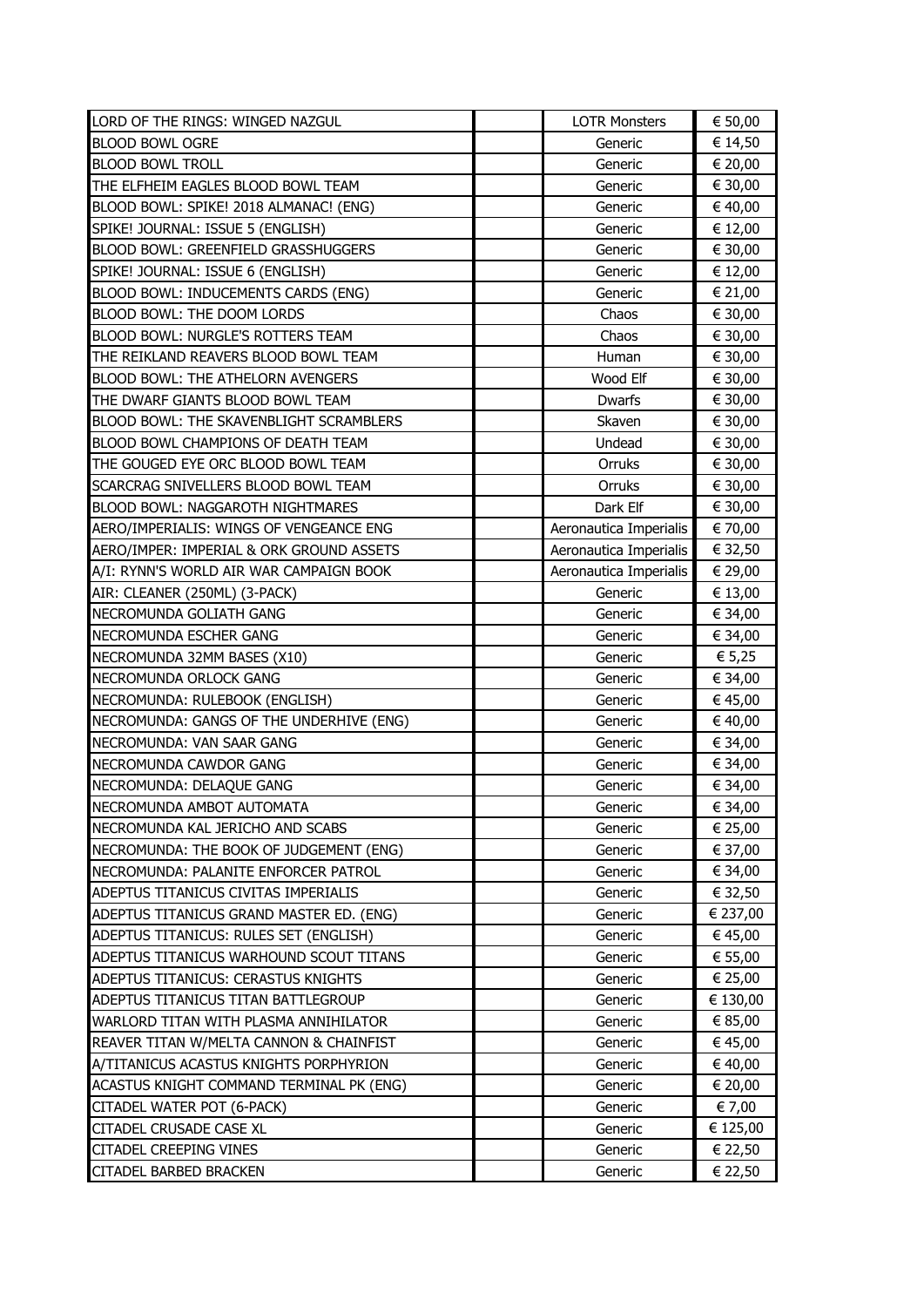| DARK MILLENNIUM PLAYING CARDS             | Generic              | € 12,00  |
|-------------------------------------------|----------------------|----------|
| <b>GREEN STUFF</b>                        | Generic              | € 9,30   |
| <b>CITADEL PAINTING MAT</b>               | Generic              | € 20,00  |
| CITADEL PAINTING HANDLE XL (4-PACK)       | Generic              | € 12,00  |
| <b>CITADEL ASSEMBLY HANDLE</b>            | Generic              | € 15,00  |
| CITADEL MIXED BASE PACK 1                 | Generic              | € 10,50  |
| CITADEL MIXED BASE PACK 2                 | Generic              | € 10,50  |
| <b>CITADEL BASING SET</b>                 | Generic              | € 45,00  |
| PAINT POT RETURN (A)                      | Generic              |          |
| PAINT POT RETURN (B)                      | Generic              |          |
| PAINT POT RETURN (C)                      | Generic              |          |
| WHITE DWARF AUGUST 2019 (ENG)             | Generic              | € 8,00   |
| <b>NE SPRAY OVERLABEL X6</b>              | Generic              | € 0,00   |
| A/I AIRCRFT & ACES: ORK AIR WAAAGH! CRDS  | Orks                 | € 21,00  |
| A/IMPERIALIS ORK FLYBOYZ DICE SET         | Orks                 | € 12,00  |
| A/IMPERIALIS: ORK AIR WAAAGH! DAKKAJETS   | Orks                 | € 32,50  |
| A/I: ORK AIR WAAAGH! FIGHTA BOMMERZ       | Orks                 | € 32,50  |
| A/I: AIRCRAFT AND ACES: IMP. NAVY CARDS   | <b>Imperial Navy</b> | € 21,00  |
| A/IMPERIALIS IMPERIAL NAVY DICE SET       | <b>Imperial Navy</b> | € 12,00  |
| A/I: IMPERIAL NAVY THUNDERBOLT FIGHTERS   | <b>Imperial Navy</b> | € 32,50  |
| A/I: IMPERIAL NAVY MARAUDER BOMBERS       | <b>Imperial Navy</b> | € 32,50  |
| A/I: IMPERIAL NAVY MARAUDER DESTROYERS    | <b>Imperial Navy</b> | € 32,50  |
| START COLLECTING! DAEMONS OF SLAANESH     | Chaos Daemons        | € 70,00  |
| START COLLECTING! DAEMONS OF TZEENTCH     | Chaos Daemons        | € 70,00  |
| DAEMONS OF NURGLE BEAST OF NURGLE         | Chaos Daemons        | € 32,50  |
| DAEMONS OF NURGLE HORTICULOUS SLIMUX      | Chaos Daemons        | € 42,50  |
| DAEMONS OF NURGLE: SLOPPITY BILEPIPER     | Chaos Daemons        | € 22,50  |
| DAEMONS OF NURGLE: SPOILPOX SCRIVENER     | Chaos Daemons        | € 22,50  |
| <b>FECULENT GNARLMAW</b>                  | Chaos Daemons        | € 25,00  |
| DAEMONS OF SLAANESH DAEMONETTES           | Chaos Daemons        | € 25,00  |
| DAEMONS OF TZEENTCH PINK HORRORS          | Chaos Daemons        | € 30,00  |
| DAEMONS OF TZEENTCH FLAMERS OF TZEENTCH   | Chaos Daemons        | € 22,50  |
| DAEMONS OF NURGLE NURGLINGS               | Chaos Daemons        | € 23,00  |
| HERALD OF TZEENTCH ON BURNING CHARIOT     | Chaos Daemons        | € 32,50  |
| <b>SKARBRAND THE BLOODTHIRSTER</b>        | Chaos Daemons        | € 110,00 |
| DAEMONS OF TZEENTCH BLUE HORRORS          | Chaos Daemons        | € 30,00  |
| DAEMONS OF SLAANESH: FIENDS               | Chaos Daemons        | € 40,00  |
| DAEMONS OF SLAANESH: INFERNAL ENRAPTURESS | Chaos Daemons        | € 32,50  |
| SYLL'ESSKE: THE VENGEFUL ALLEGIANCE       | Chaos Daemons        | € 40,00  |
| DAEMONS/SLAANESH: THE CONTORTED EPITOME   | Chaos Daemons        | € 40,00  |
| BLOODMASTER HERALD OF KHORNE              | Chaos Daemons        | € 22,50  |
| DAEMONS OF KHORNE FLESH HOUNDS            | Chaos Daemons        | € 40,00  |
| KARANAK THE HOUND OF VENGEANCE            | Chaos Daemons        | € 25,00  |
| DAEMONS OF SLAANESH: THE MASQUE           | Chaos Daemons        | € 22,50  |
| REALM OF CHAOS: WRATH & RAPTURE (ENG)     | Chaos Daemons        | € 125,00 |
| CITADEL BASE PAINT SET                    | Paint - Base         | € 38,00  |
| CITADEL LAYER PAINT SET                   | Paint - Layer        | € 63,00  |
| <b>CITADEL DRY PAINT SET</b>              | Paint - Dry          | € 35,00  |
| <b>CITADEL SHADE PAINT SET</b>            | Paint - Shade        | € 30,00  |
| NOVELLA COLLECTION 1 (ENGLISH)            | <b>Black Library</b> | € 40,00  |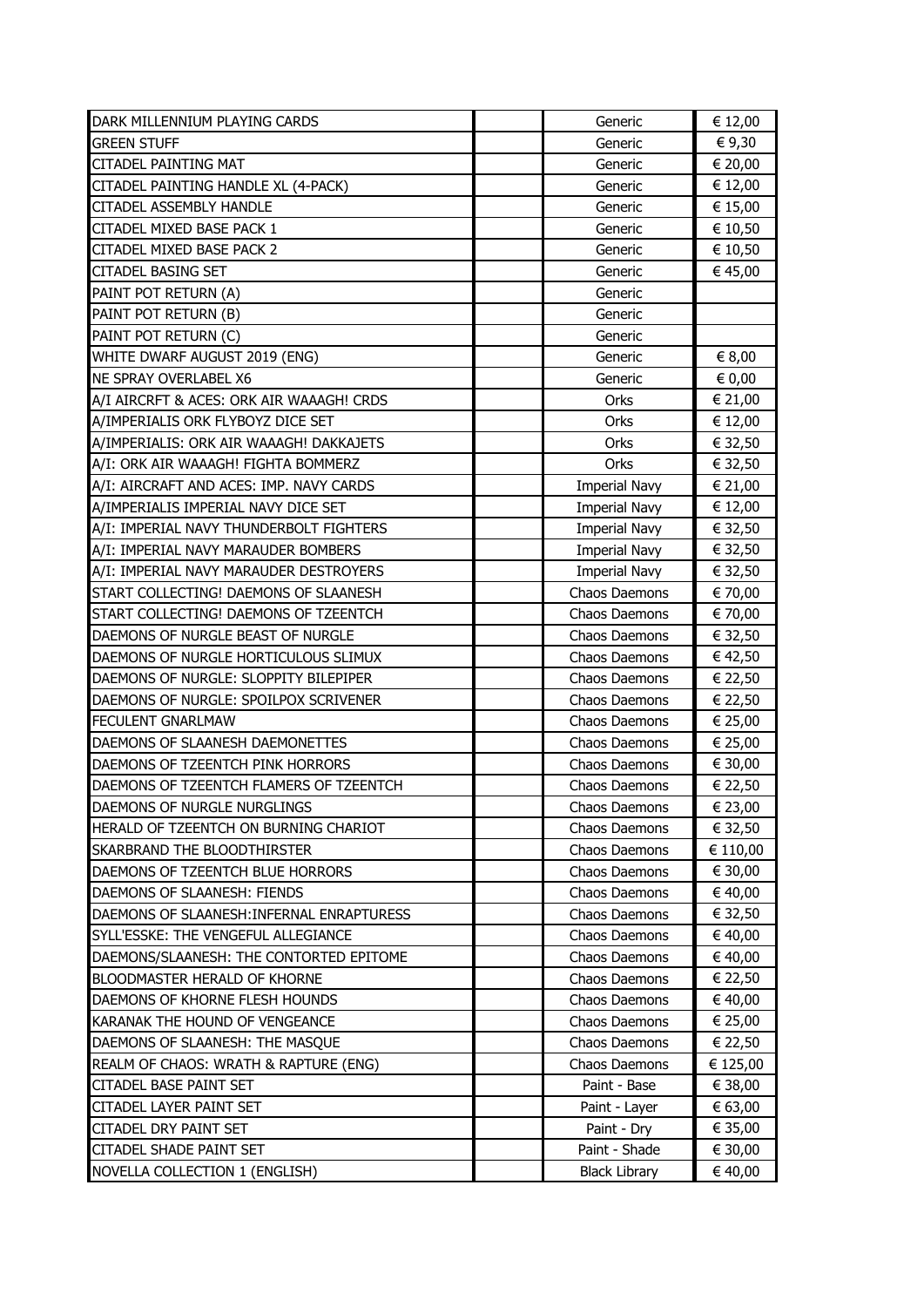| NECROMUNDA: KAL JERICHO OMNIBUS          | <b>Black Library</b> | € 15,95 |
|------------------------------------------|----------------------|---------|
| INFERNO! VOLUME 1 (PB)                   | <b>Black Library</b> | € 12,50 |
| INFERNO! VOLUME 2 (PB)                   | <b>Black Library</b> | € 12,50 |
| ON WINGS OF BLOOD (PB)                   | <b>Black Library</b> | € 12,50 |
| MALEDICTIONS (PB)                        | <b>Black Library</b> | € 12,50 |
| THE WICKED AND THE DAMNED (PB)           | <b>Black Library</b> | € 12,50 |
| <b>GENEVIEVE UNDEAD (PB)</b>             | <b>Black Library</b> | € 12,50 |
| INFERNO! VOLUME 3 (PB)                   | <b>Black Library</b> | € 12,50 |
| UNDERHIVE: A NECROMUNDA ANTHOLOGY (PB)   | <b>Black Library</b> | € 12,50 |
| NECROMUNDA: TERMINAL OVERKILL (PB)       | <b>Black Library</b> | € 12,50 |
| SECTOR IMPERIALIS: 32MM ROUND BASES      | <b>WH40K Generic</b> | € 30,00 |
| AOS: SHATTERED DOMINION: 25 & 32MM ROUND | Warhammer Generic    | € 30,00 |
| <b>CITADEL BATTLE FIGURE CASE</b>        | Generic              | € 70,00 |
| <b>CITADEL PAINT BOX</b>                 | Generic              | € 40,00 |
| CITADEL MEDIUM BASE BRUSH (3-PACK)       | Generic              | € 6,25  |
| CITADEL LARGE BASE BRUSH (3-PACK)        | Generic              | € 6,75  |
| CITADEL EXTRA LARGE BASE BRUSH (3-PACK)  | Generic              | € 8,00  |
| CITADEL MEDIUM SHADE BRUSH (3-PACK)      | Generic              | € 6,25  |
| CITADEL LARGE SHADE BRUSH (3-PACK)       | Generic              | € 9,00  |
| CITADEL SMALL DRYBRUSH (3-PACK)          | Generic              | € 5,00  |
| CITADEL MEDIUM DRYBRUSH (3-PACK)         | Generic              | € 5,00  |
| CITADEL LARGE DRYBRUSH (3-PACK)          | Generic              | € 7,25  |
| CITADEL X-SMALL ARTIFICER LAYER BRUSH    | Generic              | € 16,00 |
| CITADEL MEDIUM GLAZE BRUSH (3-PACK)      | Generic              | € 5,50  |
| GW TAPE MEASURE (PACK OF 3)              | Generic              | € 5,75  |
| CITADEL PAINTING HANDLE (6-PACK)         | Generic              | € 8,00  |
| LIQUID GREEN STUFF (3-PACK)              | Generic              | € 5,00  |
| <b>CITADEL KNIFE</b>                     | Generic              | € 23,00 |
| <b>CITADEL DRILL</b>                     | Generic              | € 22,00 |
| <b>CITADEL MOULDLINE REMOVER</b>         | Generic              | € 13,50 |
| <b>CITADEL FILE SET</b>                  | Generic              | € 17,00 |
| MIDDENLAND TUFTS (3-PACK)                | Generic              | € 12,00 |
| KHORNE RED 12ML (6-PACK)                 | Paint - Base         | € 3,60  |
| NAGGAROTH NIGHT (6-PACK)                 | Paint - Base         | € 3,60  |
| KANTOR BLUE 12ML (6-PACK)                | Paint - Base         | € 3,60  |
| CALEDOR SKY (6-PACK)                     | Paint - Base         | € 3,60  |
| STEGADON SCALE GREEN (6-PACK)            | Paint - Base         | € 3,60  |
| CALIBAN GREEN 12ML (6-PACK)              | Paint - Base         | € 3,60  |
| BASE: DEATHWORLD FOREST (12ML) (6-PACK)  | Paint - Base         | € 3,60  |
| ZANDRI DUST (6-PACK)                     | Paint - Base         | € 3,60  |
| STEEL LEGION DRAB 12ML (6-PACK)          | Paint - Base         | € 3,60  |
| XV-88 12ML (6-PACK)                      | Paint - Base         | € 3,60  |
| RHINOX HIDE (6-PACK)                     | Paint - Base         | € 3,60  |
| MECHANICUS STANDARD GREY (12ML) (6-PACK) | Paint - Base         | € 3,60  |
| CELESTRA GREY 12ML (6-PACK)              | Paint - Base         | € 3,60  |
| BASE: BALTHASAR GOLD (12ML) (6-PACK)     | Paint - Base         | € 3,60  |
| SCREAMING BELL (6-PACK)                  | Paint - Base         | € 3,60  |
| THE FANG (6-PACK)                        | Paint - Base         | € 3,60  |
| BASE: DEATH GUARD GREEN (12ML) (6-PACK)  | Paint - Base         | € 3,60  |
| BASE: IONRACH SKIN (12ML) 6-PACK         | Paint - Base         | € 3,60  |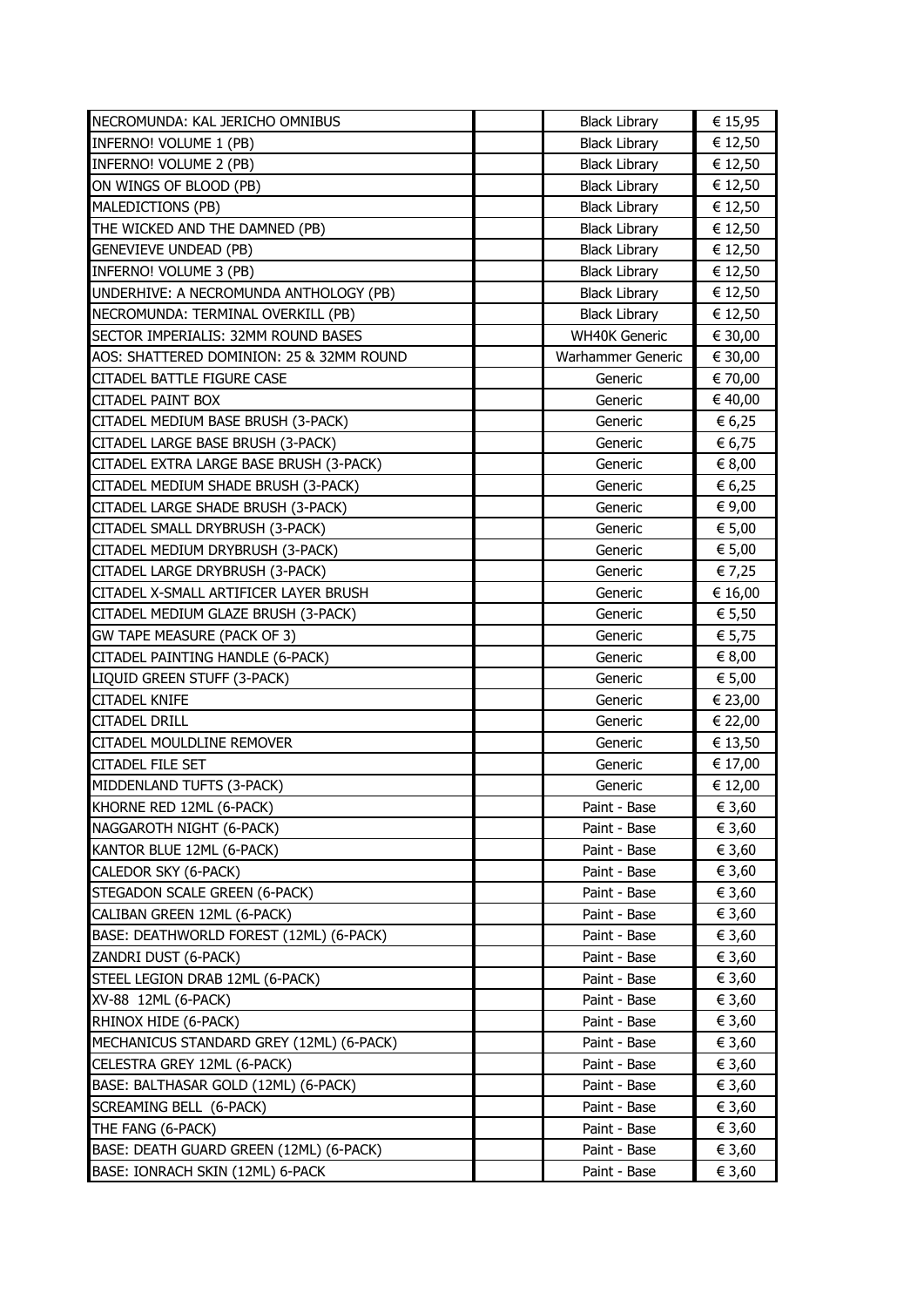| BASE: CATACHAN FLESHTONE (12ML) (6-PACK) | Paint - Base  | € 3,60 |
|------------------------------------------|---------------|--------|
| BASE: MORGHAST BONE (12ML) (6-PACK)      | Paint - Base  | € 3,60 |
| YRIEL YELLOW 12ML (6-PACK)               | Paint - Layer | € 3,60 |
| FLASH GITZ YELLOW (6-PACK)               | Paint - Layer | € 3,60 |
| EVIL SUNZ SCARLET (6-PACK)               | Paint - Layer | € 3,60 |
| WILD RIDER RED 12ML (6-PACK)             | Paint - Layer | € 3,60 |
| WAZDAKKA RED 12ML (6-PACK)               | Paint - Layer | € 3,60 |
| XEREUS PURPLE (6-PACK)                   | Paint - Layer | € 3,60 |
| <b>GENESTEALER PURPLE (6-PACK)</b>       | Paint - Layer | € 3,60 |
| ALAITOC BLUE (6-PACK)                    | Paint - Layer | € 3,60 |
| <b>HOETH BLUE (6-PACK)</b>               | Paint - Layer | € 3,60 |
| ALTDORF GUARD BLUE (6-PACK)              | Paint - Layer | € 3,60 |
| CALGAR BLUE 12ML (6-PACK)                | Paint - Layer | € 3,60 |
| TECLIS BLUE (6-PACK)                     | Paint - Layer | € 3,60 |
| LOTHERN BLUE (6-PACK)                    | Paint - Layer | € 3,60 |
| SOTEK GREEN (6-PACK)                     | Paint - Layer | € 3,60 |
| TEMPLE GUARD BLUE 12ML (6-PACK)          | Paint - Layer | € 3,60 |
| <b>WARPSTONE GLOW (6-PACK)</b>           | Paint - Layer | € 3,60 |
| MOOT GREEN 12ML (6-PACK)                 | Paint - Layer | € 3,60 |
| <b>WARBOSS GREEN (6-PACK)</b>            | Paint - Layer | € 3,60 |
| SKARSNIK GREEN (6-PACK)                  | Paint - Layer | € 3,60 |
| NURGLING GREEN 12ML (6-PACK)             | Paint - Layer | € 3,60 |
| ELYSIAN GREEN (6-PACK)                   | Paint - Layer | € 3,60 |
| OGRYN CAMO 12ML (6-PACK)                 | Paint - Layer | € 3,60 |
| <b>USHABTI BONE (6-PACK)</b>             | Paint - Layer | € 3,60 |
|                                          |               |        |
| SCREAMING SKULL 12ML (6-PACK)            | Paint - Layer | € 3,60 |
| TALLARN SAND (6-PACK)                    | Paint - Layer | € 3,60 |
| <b>KARAK STONE (6-PACK)</b>              | Paint - Layer | € 3,60 |
| CADIAN FLESHTONE 12ML (6-PACK)           | Paint - Layer | € 3,60 |
| <b>SKRAG BROWN (6-PACK)</b>              | Paint - Layer | € 3,60 |
| DEATHCLAW BROWN (6-PACK)                 | Paint - Layer | € 3,60 |
| TAU LIGHT OCHRE (12ML) (6-PACK)          | Paint - Layer | € 3,60 |
| BALOR BROWN 12ML (6-PACK)                | Paint - Layer | € 3,60 |
| ZAMESI DESERT (6-PACK)                   | Paint - Layer | € 3,60 |
| DOOMBULL BROWN (6-PACK)                  | Paint - Layer | € 3,60 |
| TUSKGOR FUR (6-PACK)                     | Paint - Layer | € 3,60 |
| DAWNSTONE 12ML (6-PACK)                  | Paint - Layer | € 3,60 |
| ADMINISTRATUM GREY 12ML (6-PACK)         | Paint - Layer | € 3,60 |
| <b>ESHIN GREY (6-PACK)</b>               | Paint - Layer | € 3,60 |
| SKAVENBLIGHT DINGE (6-PACK)              | Paint - Layer | € 3,60 |
| STORMVERMIN FUR (6-PACK)                 | Paint - Layer | € 3,60 |
| ULTHUAN GREY (6-PACK)                    | Paint - Layer | € 3,60 |
| WHITE SCAR 12ML (6-PACK)                 | Paint - Layer | € 3,60 |
| <b>IRONBREAKER (6-PACK)</b>              | Paint - Layer | € 3,60 |
| RUNEFANG STEEL (6-PACK)                  | Paint - Layer | € 3,60 |
| AURIC ARMOUR GOLD (6-PACK)               | Paint - Layer | € 3,60 |
| BRASS SCORPION (6-PACK)                  | Paint - Layer | € 3,60 |
| RUSS GREY (6-PACK)                       | Paint - Layer | € 3,60 |
| FENRISIAN GREY (6-PACK)                  | Paint - Layer | € 3,60 |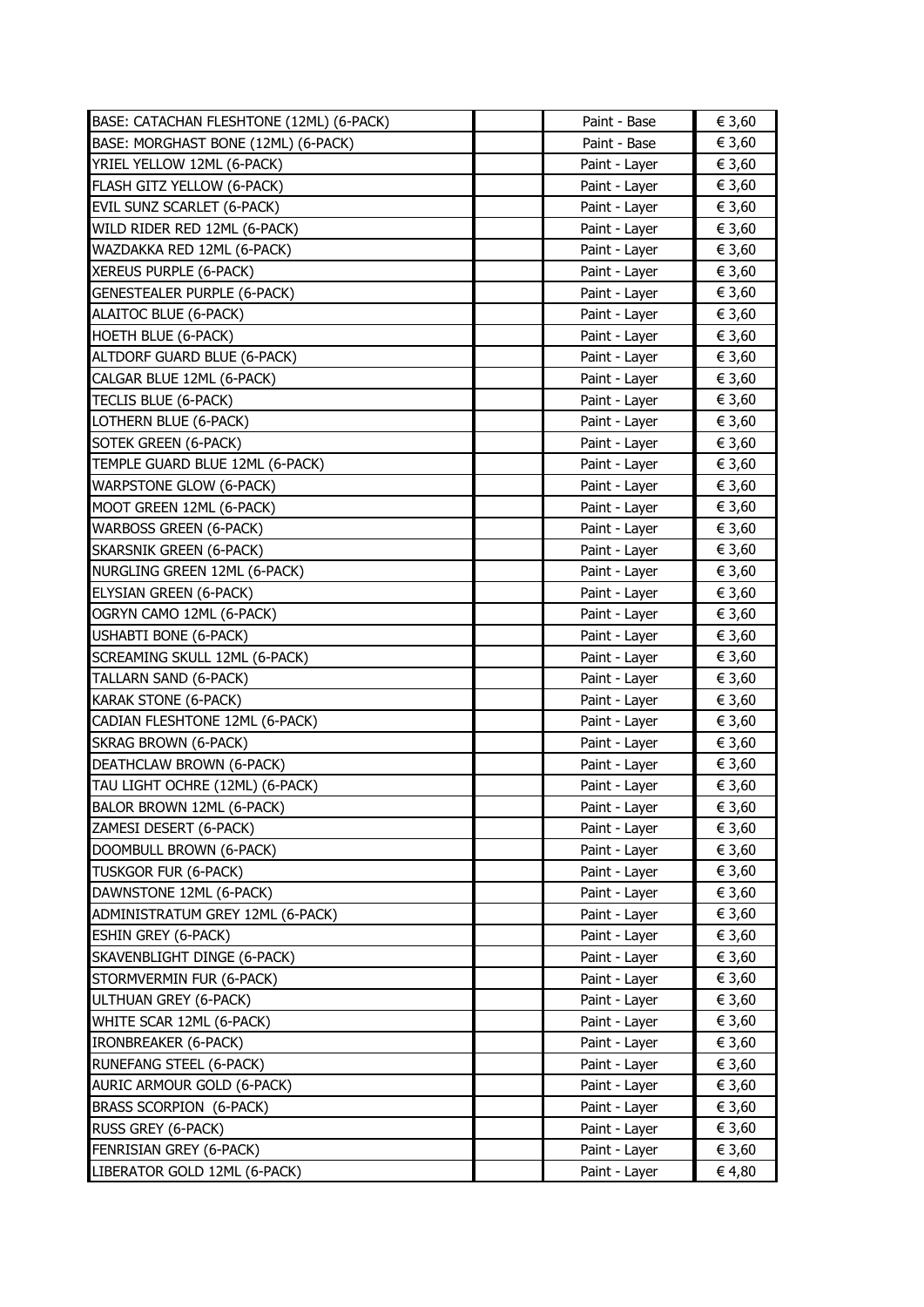| FLAYED ONE FLESH (6-PACK)                | Paint - Layer     | € 3,60 |
|------------------------------------------|-------------------|--------|
| LAYER: FULGURITE COPPER (12ML) (6-PACK)  | Paint - Layer     | € 4,80 |
| LAYER: STORMHOST SILVER (12ML) (6-PACK)  | Paint - Layer     | € 4,80 |
| LAYER: DEEPKIN FLESH (12ML) 6-PACK       | Paint - Layer     | € 3,60 |
| LAYER: BLOODREAVER FLESH (12ML) (6-PACK) | Paint - Layer     | € 3,60 |
| LAYER: KNIGHT-QUESTOR FLESH (12ML) 6-PK  | Paint - Layer     | € 3,60 |
| HEXOS PALESUN (6-PACK)                   | Paint - Dry       | € 3,60 |
| LUCIUS LILAC (6-PACK)                    | Paint - Dry       | € 3,60 |
| PRAXETI WHITE (6-PACK)                   | Paint - Dry       | € 3,60 |
| SKINK BLUE (6-PACK)                      | Paint - Dry       | € 3,60 |
| UNDERHIVE ASH (6-PACK)                   | Paint - Dry       | € 3,60 |
| DRY: TYRANT SKULL (12ML) (6-PACK)        | Paint - Dry       | € 3,60 |
| DRY: TERMINATUS STONE (12ML) (6-PACK)    | Paint - Dry       | € 3,60 |
| LONGBEARD GREY (6-PACK)                  | Paint - Dry       | € 3,60 |
| <b>GOLDEN GRIFFON (6-PACK)</b>           | Paint - Dry       | € 3,60 |
| DRY: ASTORATH RED (6-PACK)               | Paint - Dry       | € 3,60 |
| DRY: HOETH BLUE (6-PACK)                 | Paint - Dry       | € 3,60 |
| DRY: STORMFANG (6-PACK)                  | Paint - Dry       | € 3,60 |
| DRY: NIBLET GREEN (6-PACK)               | Paint - Dry       | € 3,60 |
| DRY: NURGLING GREEN (6-PACK)             | Paint - Dry       | € 3,60 |
| DRY: DAWNSTONE (6-PACK)                  | Paint - Dry       | € 3,60 |
| DRY: SIGMARITE (6-PACK)                  | Paint - Dry       | € 3,60 |
| SHADE: CARROBURG CRIMSON (24ML) (6-PACK) | Paint - Shade     | € 6,30 |
| SHADE: DRUCHII VIOLET (24ML) (6-PACK)    | Paint - Shade     | € 6,30 |
| SHADE: DRAKENHOF NIGHTSHADE (24ML) (6PK) | Paint - Shade     | € 6,30 |
| SHADE: CASANDORA YELLOW (24ML) (6-PACK)  | Paint - Shade     | € 6,30 |
| SHADE: BIEL-TAN GREEN (24ML) (6-PACK)    | Paint - Shade     | € 6,30 |
| SHADE: ATHONIAN CAMOSHADE (24ML) (6PK)   | Paint - Shade     | € 6,30 |
| SHADE: COELIA GREENSHADE (24ML) 6-PACK   | Paint - Shade     | € 6,30 |
| SHADE: SERAPHIM SEPIA (24ML) (6-PACK)    | Paint - Shade     | € 6,30 |
| SHADE: REIKLAND FLESHSHADE (24ML) 6-PACK | Paint - Shade     | € 6,30 |
| SHADE: NULN OIL GLOSS (24ML) (6-PACK)    | Paint - Shade     | € 6,30 |
| SHADE:REIKLAND FLESHSHADE GLOSS 24ML 6PK | Paint - Shade     | € 6,30 |
| TECHNICAL: LAHMIAN MEDIUM (24ML) (6PK)   | Paint - Technical | € 6,30 |
| BLOOD FOR THE BLOOD GOD (6-PACK)         | Paint - Technical | € 3,60 |
| TECHNICAL: NIGHTHAUNT GLOOM (24ML) X6    | Paint - Technical | € 6,30 |
| TECHNICAL: HEXWRAITH FLAME (24ML) X6     | Paint - Technical | € 6,30 |
| TECHNICAL: AGRELLAN EARTH (24ML) (6PK)   | Paint - Technical | € 6,30 |
| TECHNICAL: MARTIAN IRONEARTH (24ML) 6PK  | Paint - Technical | € 6,30 |
| TECHNICAL: ARMAGEDDON DUST (24ML) (6PK)  | Paint - Technical | € 6,30 |
| TECHNICAL: ASTROGRANITE (24ML) (6-PACK)  | Paint - Technical | € 6,30 |
| TECHNICAL: VALHALLAN BLIZZARD (24ML) 6PK | Paint - Technical | € 6,30 |
| TECHNICAL: CONTRAST MEDIUM (24ML) (6-PK) | Paint - Technical | € 6,30 |
| (6-PACK) TECHNICAL: STORMSHIELD (24ML)   | Paint - Technical | € 6,30 |
| CONTRAST: FLESH TEARERS RED (18ML) (6PK) | Paint - Contrast  | € 6,30 |
| CONTRAST: MAGOS PURPLE (18ML) (6-PACK)   | Paint - Contrast  | € 6,30 |
| CONTRAST: LEVIADON BLUE (18ML) (6-PACK)  | Paint - Contrast  | € 6,30 |
| CONTRAST: AKHELIAN GREEN (18ML) (6-PACK) | Paint - Contrast  | € 6,30 |
| CONTRAST: DARK ANGELS GREEN (18ML) (6PK) | Paint - Contrast  | € 6,30 |
| CONTRAST: NAZDREG YELLOW (18ML) (6-PACK) | Paint - Contrast  | € 6,30 |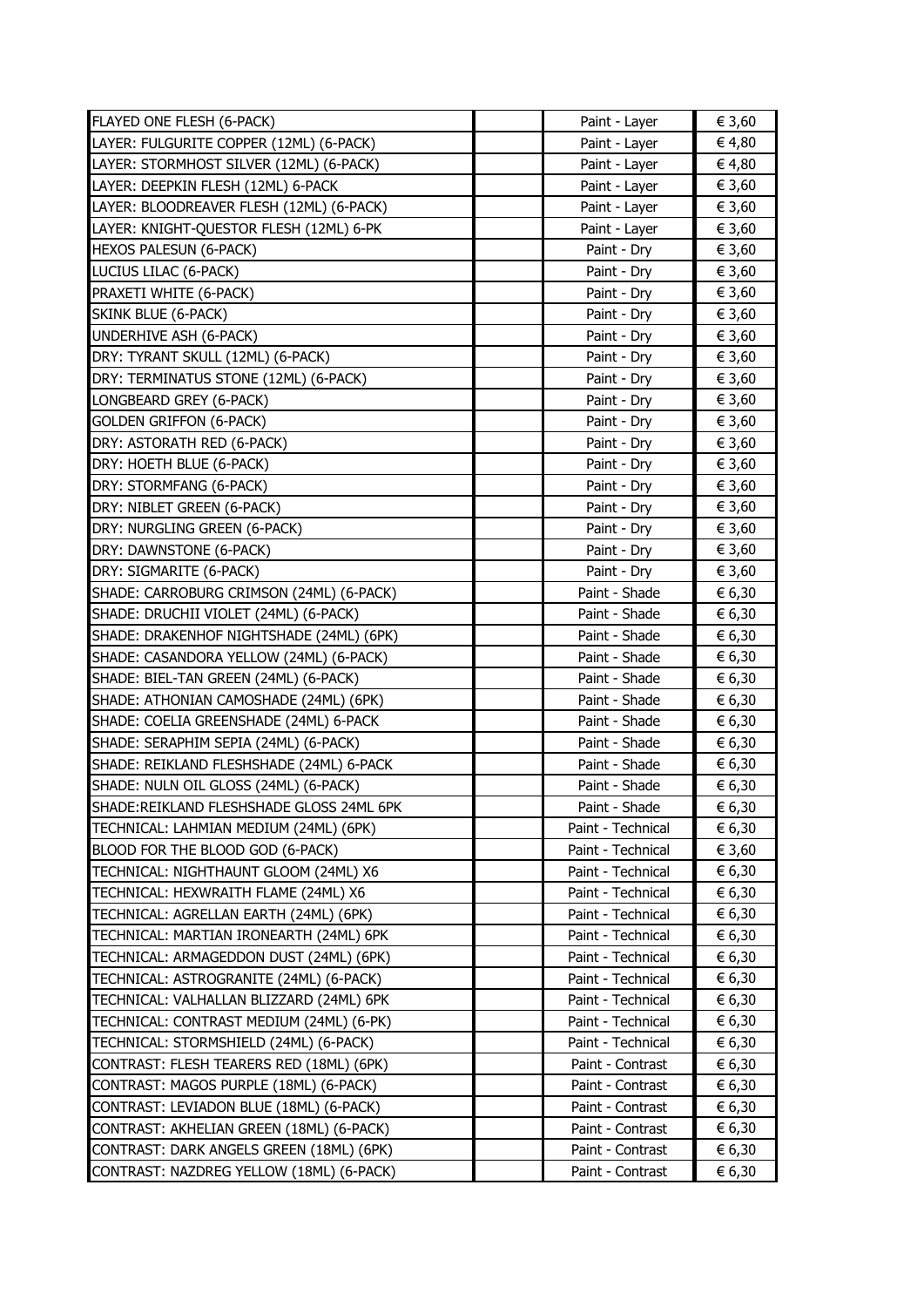|                                                                               | Paint - Contrast                                       | € 6,30             |
|-------------------------------------------------------------------------------|--------------------------------------------------------|--------------------|
| CONTRAST: ORK FLESH (18ML) (6-PACK)<br>CONTRAST: MILITARUM GREEN (18ML) (6PK) | Paint - Contrast                                       | € 6,30             |
| CONTRAST: AGGAROS DUNES (18ML) (6-PACK)                                       | Paint - Contrast                                       | € 6,30             |
| CONTRAST: SNAKEBITE LEATHER (18ML) (6PK)                                      | Paint - Contrast                                       | € 6,30             |
| CONTRAST: GORE-GRUNTA FUR (18ML) (6PK)                                        | Paint - Contrast                                       | € 6,30             |
| CONTRAST: CYGOR BROWN (18ML) (6-PACK)                                         | Paint - Contrast                                       | € 6,30             |
| CONTRAST: FYRESLAYER FLESH (18ML) (6PK)                                       | Paint - Contrast                                       | € 6,30             |
| CONTRAST: APOTHECARY WHITE (18ML) (6PK)                                       | Paint - Contrast                                       | € 6,30             |
| CONTRAST: GRYPH-CHARGER GREY (18ML) 6PK                                       | Paint - Contrast                                       | € 6,30             |
| CONTRAST: SPACE WOLVES GREY (18ML) (6PK)                                      | Paint - Contrast                                       | € 6,30             |
| CONTRAST: BASILICANUM GREY (18ML) (6PK)                                       | Paint - Contrast                                       | € 6,30             |
| CONTRAST: BLACK TEMPLAR (18ML) (6-PACK)                                       | Paint - Contrast                                       | € 6,30             |
| WARHAMMER 40000 RULEBOOK (ENGLISH)                                            | <b>WH40K Generic</b>                                   | € 45,00            |
| WARHAMMER 40000: KNOW NO FEAR (ENGLISH)                                       | <b>WH40K Generic</b>                                   | € 65,00            |
| WARHAMMER 40000: FIRST STRIKE (ENGLISH)                                       | <b>WH40K Generic</b>                                   | € 32,50            |
| GETTING STARTED WITH WARHAMMER 40K (ENG)                                      | <b>WH40K Generic</b>                                   | € 6,50             |
| WARHAMMER 40000 ESSENTIALS SET (ENGLISH)                                      | <b>WH40K Generic</b>                                   | € 32,50            |
| CODEX: SPACE MARINES (HB) (ENGLISH)                                           | <b>Space Marines</b>                                   | € 32,50            |
| SPACE MARINE TACTICAL SQUAD                                                   | Space Marines                                          | € 35,00            |
| SPACE MARINE DEVASTATOR SQUAD                                                 | <b>Space Marines</b>                                   | € 40,00            |
| SPACE MARINES RAZORBACK                                                       | <b>Space Marines</b>                                   | € 35,00            |
| <b>SPACE MARINES PREDATOR</b>                                                 | <b>Space Marines</b>                                   | € 50,00            |
| SPACE MARINES SCOUTS WITH SNIPER RIFLES                                       | <b>Space Marines</b>                                   | € 22,50            |
| ETB PRIMARIS REDEMPTOR DREADNOUGHT                                            | <b>Space Marines</b>                                   | € 32,50            |
| SM INT PAINT SET+ GER/FRE/ITA/DUT/CZ/SLV                                      | <b>Space Marines</b>                                   | € 24,00            |
| <b>CHAOS SPACE MARINES</b>                                                    | <b>Chaos Space Marines</b>                             | € 45,00            |
| CHAOS SPACE MARINE RAPTORS                                                    | <b>Chaos Space Marines</b>                             | € 30,00            |
| THOUSAND SONS RUBRIC MARINES                                                  | <b>Chaos Space Marines</b>                             | € 42,50            |
| CHAOS SPACE MARINES DARK APOSTLE                                              | <b>Chaos Space Marines</b>                             | € 30,00            |
|                                                                               |                                                        |                    |
| DEATH GUARD PLAGUEBURST CRAWLER                                               | <b>Chaos Space Marines</b>                             | € 55,00            |
| ETB DEATH GUARD MYPHITIC BLIGHT-HAULER                                        | <b>Chaos Space Marines</b>                             | € 20,00            |
| D/GUARD PAINT ST+ GER/FRE/ITA/DUT/CZ/SLV                                      | <b>Chaos Space Marines</b>                             | € 24,00            |
| <b>ORK BOYZ</b>                                                               | Orks                                                   | € 25,00            |
| ORKS GRETCHIN                                                                 | Orks                                                   | € 14,50            |
| START COLLECTING! CRAFTWORLDS                                                 | Eldar                                                  | € 70,00            |
| ASTRA MILITARUM CADIAN COMMAND SQUAD                                          | Astra Militarum                                        | € 25,00            |
| <b>ASTRA MILITARUM SENTINEL</b>                                               | Astra Militarum                                        | € 25,00            |
| ASTRA MILITARUM CADIAN INFANTRY SQUAD                                         | Astra Militarum                                        | € 25,00            |
| A/MILITARUM CADIAN HEAVY WEAPON SQUAD                                         | Astra Militarum                                        | € 32,50            |
| TYRANID HIVE TYRANT / THE SWARMLORD                                           | Tyranids                                               | € 45,00            |
| KNIGHT PRECEPTOR CANIS REX                                                    | <b>Imperial Forces</b>                                 | € 124,00           |
| NECRON IMMORTALS/DEATHMARKS                                                   | Necrons                                                | € 30,00            |
| DRUKHARI KABALITE WARRIORS                                                    | Dark Eldar                                             | € 25,00            |
| TAU EMPIRE PATHFINDER TEAM                                                    | Tau Empire                                             | € 30,00            |
| TAU EMPIRE XV25 STEALTH BATTLESUITS                                           | Tau Empire                                             | € 22,50            |
| TAU EMPIRE XV88 BROADSIDE BATTLESUIT                                          | Tau Empire                                             | € 42,50            |
| TAU EMPIRE COMMANDER                                                          | Tau Empire                                             | € 42,50            |
| START COLLECTING! T'AU EMPIRE                                                 | Tau Empire                                             | € 80,00            |
| ADEPTUS MECHANICUS SKITARII<br>ADEPTUS MECHANICUS IRONSTRIDER                 | <b>Adeptus Mechanicus</b><br><b>Adeptus Mechanicus</b> | € 32,50<br>€ 42,50 |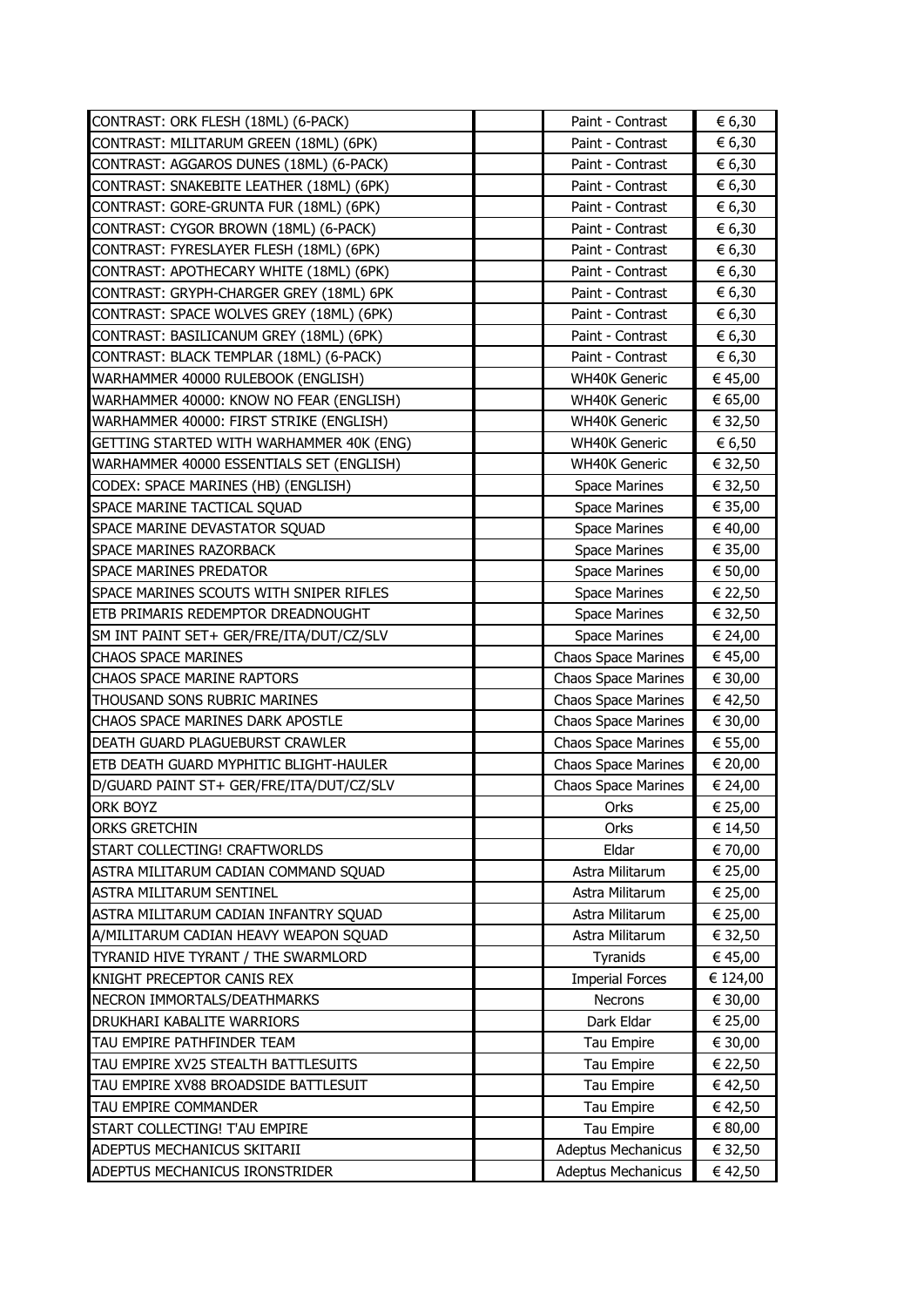| ADEPTUS MECHANICUS KASTELAN ROBOTS       | <b>Adeptus Mechanicus</b> | € 60,00 |
|------------------------------------------|---------------------------|---------|
| START COLLECTING! SKITARII               | <b>Adeptus Mechanicus</b> | € 80,00 |
| GENESTEALER CULTS ATALAN JACKALS         | Genestealer Cults         | € 42,50 |
| AGE OF SIGMAR: STORM STRIKE (ENG)        | Warhammer Generic         | € 32,50 |
| GETTING STARTED WITH AGE OF SIGMAR (ENG) | Warhammer Generic         | € 6,50  |
| AOS PAINTS+TOOLS GER/CH/ITA/DUT/CZE/SLV  | Warhammer Generic         | € 32,50 |
| AGE OF SIGMAR: TEMPEST OF SOULS (ENG)    | Warhammer Generic         | € 65,00 |
| <b>DAEMON PRINCE</b>                     | Chaos                     | € 33,00 |
| NURGLE ROTBRINGERS PUTRID BLIGHTKINGS    | Chaos                     | € 44,00 |
| TZEENTCH ARCANITES TZAANGOR ENLIGHTENED  | Chaos                     | € 32,50 |
| START COLLECTING! SYLVANETH              | Wood Elf                  | € 70,00 |
| KHARADRON OVERLORDS ARKANAUT COMPANY     | Dwarf                     | € 40,00 |
| N/HAUNT PAINT SET+ GER/FRE/ITA/DUT/CZ/SL | <b>Vampire Counts</b>     | € 24,00 |
| ETB: NIGHTHAUNT MYRMOURN BANSHEES        | <b>Vampire Counts</b>     | € 12,00 |
| DEATHRATTLE SKELETON WARRIORS            | <b>Vampire Counts</b>     | € 22,50 |
| NIGHTHAUNT LADY OLYNDER                  | <b>Vampire Counts</b>     | € 35,00 |
| NIGHTHAUNT SPIRIT HOSTS                  | <b>Vampire Counts</b>     | € 21,00 |
| START COLLECTING! SERAPHON               | Lizardmen                 | € 70,00 |
| GLOOMSPITE GITZ ROCKGUT TROGGOTHS        | Orcs & Goblins            | € 45,00 |
| S/CAST PAINT SET+ GER/FRE/ITA/DUT/CZ/SLV | <b>Stormcast Eternals</b> | € 24,00 |
| ETB: STORMCAST ETERNALS SEQUITORS        | <b>Stormcast Eternals</b> | € 12,00 |
| WHU: YLTHARI'S GUARDIANS (ENGLISH)       | Sylvaneth                 | € 22,50 |
| WHU: THUNDRIK'S PROFITEERS (ENGLISH)     | Duardin                   | € 22,50 |
| CHAOS BLACK SPRAY (N/EUROPE) (6-PACK)    | Generic                   | € 13,50 |
| WRAITHBONE SPRAY 400ML (N/EURO) (6-PACK) | Generic                   | € 15,50 |
| CITADEL SMALL BASE BRUSH (3-PACK)        | Generic                   | € 5,00  |
| CITADEL SMALL LAYER BRUSH (6-PACK)       | Generic                   | € 5,75  |
| CITADEL MEDIUM LAYER BRUSH (6-PACK)      | Generic                   | € 6,25  |
| <b>CITADEL SKULLS</b>                    | Generic                   | € 22,50 |
| CITADEL 12mm DICE SET (6-PACK)           | Generic                   | € 7,00  |
| PLASTIC GLUE (GLOBAL) (10-PACK)          | Generic                   | € 6,75  |
| <b>CITADEL FINE DETAIL CUTTERS</b>       | Generic                   | € 26,00 |
| DAEMONS OF KHORNE BLOODLETTERS           | Chaos Daemons             | € 25,00 |
| BASE: AVERLAND SUNSET (12ML) (6-PACK)    | Paint - Base              | € 3,60  |
| MEPHISTON RED 12ML (6-PACK)              | Paint - Base              | € 3,60  |
| MACRAGGE BLUE (12ML) (6-PACK)            | Paint - Base              | € 3,60  |
| WAAAGH! FLESH (6-PACK)                   | Paint - Base              | € 3,60  |
| MOURNFANG BROWN 12ML (6-PACK)            | Paint - Base              | € 3,60  |
| ABADDON BLACK 12ML (6-PACK)              | Paint - Base              | € 3,60  |
| LEADBELCHER (6-PACK)                     | Paint - Base              | € 3,60  |
| RETRIBUTOR ARMOUR 12ML (6-PACK)          | Paint - Base              | € 4,80  |
| BASE: CORAX WHITE (12ML) (6-PACK)        | Paint - Base              | € 3,60  |
| BASE: WRAITHBONE (12ML) (6-PACK)         | Paint - Base              | € 3,60  |
| KISLEV FLESH (6-PACK)                    | Paint - Layer             | € 3,60  |
| NECRON COMPOUND 12ML (6-PACK)            | Paint - Dry               | € 3,60  |
| SHADE: NULN OIL (24ML) (6-PACK)          | Paint - Shade             | € 6,30  |
| SHADE: AGRAX EARTHSHADE (24ML) (6-PACK)  | Paint - Shade             | € 6,30  |
| TECHNICAL: STIRLAND MUD (24ML) (6-PACK)  | Paint - Technical         | € 6,30  |
| CONTRAST: IYANDEN YELLOW (18ML) (6-PACK) | Paint - Contrast          | € 6,30  |
| CONTRAST: BLOOD ANGELS RED (18ML) (6PK)  | Paint - Contrast          | € 6,30  |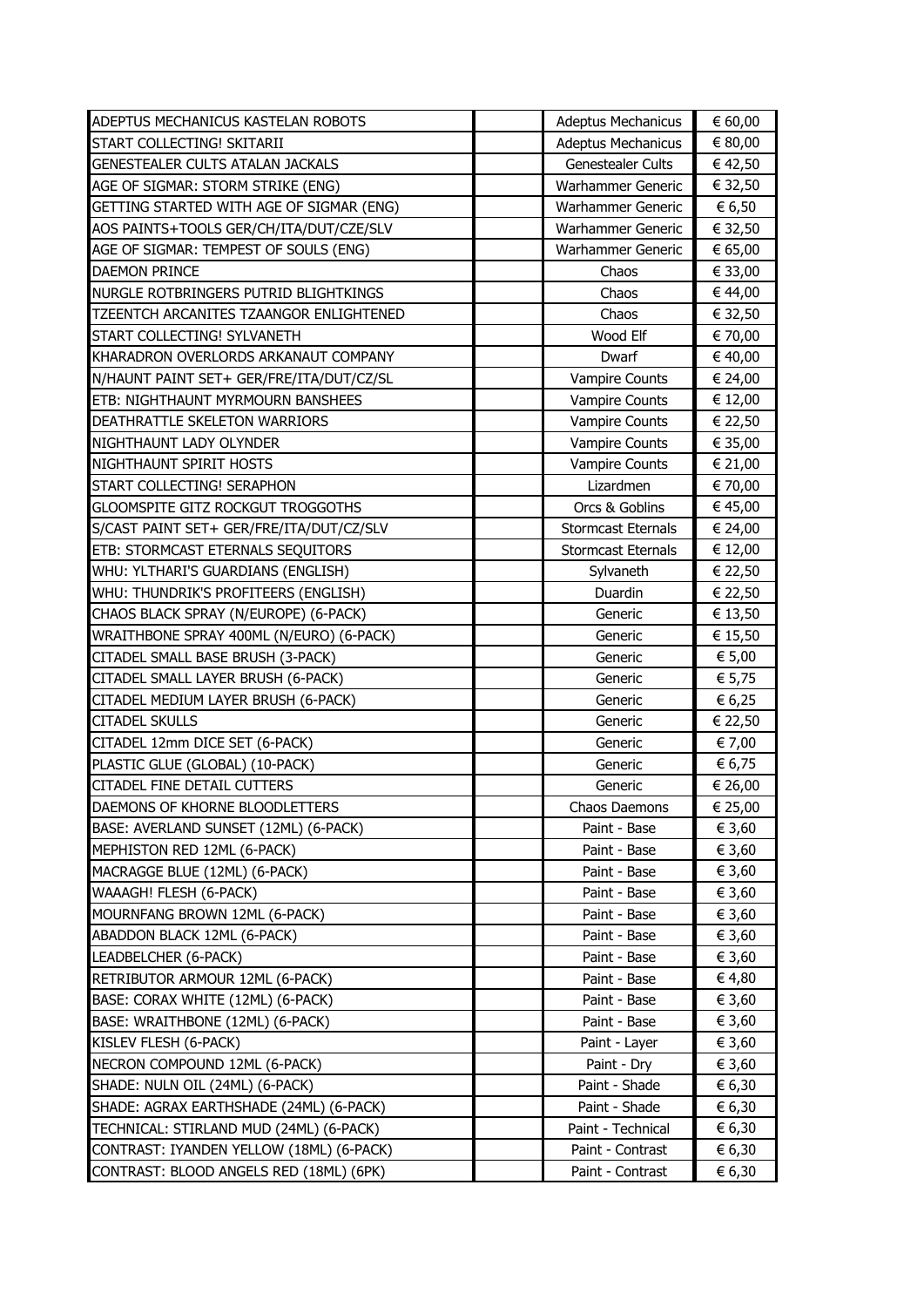| CONTRAST: ULTRAMARINES BLUE (18ML) (6PK) | Paint - Contrast           | € 6,30   |
|------------------------------------------|----------------------------|----------|
| CONTRAST: SKELETON HORDE (18ML) (6-PACK) | Paint - Contrast           | € 6,30   |
| CONTRAST: GUILLIMAN FLESH (18ML) (6PK)   | Paint - Contrast           | € 6,30   |
| STORMRAVEN GUNSHIP                       | <b>Space Marines</b>       | € 70,00  |
| BLOOD ANGELS FURIOSO DREADNOUGHT         | <b>Space Marines</b>       | € 42,50  |
| DEATHWING COMMAND SQUAD                  | <b>Space Marines</b>       | € 45,00  |
| SPACE MARINE ASSAULT SQUAD               | <b>Space Marines</b>       | € 35,00  |
| SPACE MARINE BIKE SQUAD                  | <b>Space Marines</b>       | € 30,00  |
| SPACE MARINE VANGUARD VETERAN SQUAD      | <b>Space Marines</b>       | € 35,00  |
| SPACE MARINE VINDICATOR                  | <b>Space Marines</b>       | € 50,00  |
| SPACE MARINE VENERABLE DREADNOUGHT       | <b>Space Marines</b>       | € 42,50  |
| S/MARINE TERMINATOR CLOSE COMBAT SQUAD   | <b>Space Marines</b>       | € 36,00  |
| <b>SPACE MARINE LIBRARIAN</b>            | <b>Space Marines</b>       | € 25,00  |
| SPACE MARINE STORMHAWK INTERCEPTOR       | <b>Space Marines</b>       | € 45,00  |
| SPACE MARINES PRIMARIS CHAPLAIN          | <b>Space Marines</b>       | € 30,00  |
| SPACE MARINES PRIMARIS LIBRARIAN         | <b>Space Marines</b>       | € 30,00  |
| SPACE MARINES PRIMARIS AGGRESSORS        | <b>Space Marines</b>       | € 40,00  |
| SPACE MARINES PRIMARIS REPULSOR          | <b>Space Marines</b>       | € 65,00  |
| START COLLECTING! BLOOD ANGELS           | <b>Space Marines</b>       | € 80,00  |
| START COLLECTING! SPACE MARINES          | <b>Space Marines</b>       | € 70,00  |
| START COLLECTING! PRIMARIS SPACE WOLVES  | <b>Space Marines</b>       | € 80,00  |
| <b>KHORNE BERZERKERS</b>                 | <b>Chaos Space Marines</b> | € 32,50  |
| <b>CHAOS SPACE MARINE TERMINATORS</b>    | <b>Chaos Space Marines</b> | € 45,00  |
| CHAOS SPACE MARINES POSSESSED            | <b>Chaos Space Marines</b> | € 30,00  |
| THOUSAND SONS MAGNUS THE RED             | <b>Chaos Space Marines</b> | € 120,00 |
| AHRIMAN ARCH-SORCERER OF TZEENTCH        | <b>Chaos Space Marines</b> | € 32,50  |
| CHAOS SPACE MARINES MASTER OF EXECUTIONS | <b>Chaos Space Marines</b> | € 22,50  |
| MORTARION: DAEMON PRIMARCH OF NURGLE     | <b>Chaos Space Marines</b> | € 120,00 |
| DEATH GUARD BLIGHTLORD TERMINATORS       | <b>Chaos Space Marines</b> | € 45,00  |
| START COLLECTING! THOUSAND SONS          | <b>Chaos Space Marines</b> | € 80,00  |
| ORK WARBIKER MOB                         | Orks                       | € 32,50  |
| <b>ORK MEGANOBZ</b>                      | Orks                       | € 49,00  |
| <b>ORK NOBZ</b>                          | Orks                       | € 22,50  |
| ORK STORMBOYZ                            | Orks                       | € 22,50  |
| <b>ORK KILLA KANS</b>                    | Orks                       | € 42,50  |
| <b>ORK BATTLEWAGON</b>                   | Orks                       | € 60,00  |
| ORK MEK GUN                              | Orks                       | € 40,00  |
| START COLLECTING! ORKS                   | Orks                       | € 70,00  |
| <b>CRAFTWORLDS FARSEER</b>               | Eldar                      | € 20,00  |
| <b>CRAFTWORLDS WINDRIDERS</b>            | Eldar                      | € 40,00  |
| <b>CRAFTWORLDS GUARDIANS</b>             | Eldar                      | € 30,00  |
| <b>CRAFTWORLDS HEMLOCK WRAITHFIGHTER</b> | Eldar                      | € 60,00  |
| MILITARUM AUXILLA BULLGRYNS              | Astra Militarum            | € 42,50  |
| ASTRA MILITARUM HYDRA                    | Astra Militarum            | € 45,00  |
| ASTRA MILITARUM TECH-PRIEST ENGINSEER    | Astra Militarum            | € 23,00  |
| START COLLECTING! ASTRA MILITARUM        | Astra Militarum            | € 70,00  |
| START COLLECTING! MILITARUM TEMPESTUS    | Astra Militarum            | € 80,00  |
| <b>TYRANID GENESTEALERS</b>              | Tyranids                   | € 25,00  |
| <b>TYRANID GARGOYLE BROOD</b>            | Tyranids                   | € 25,00  |
| TYRANID HORMAGAUNT BROOD                 | Tyranids                   | € 25,00  |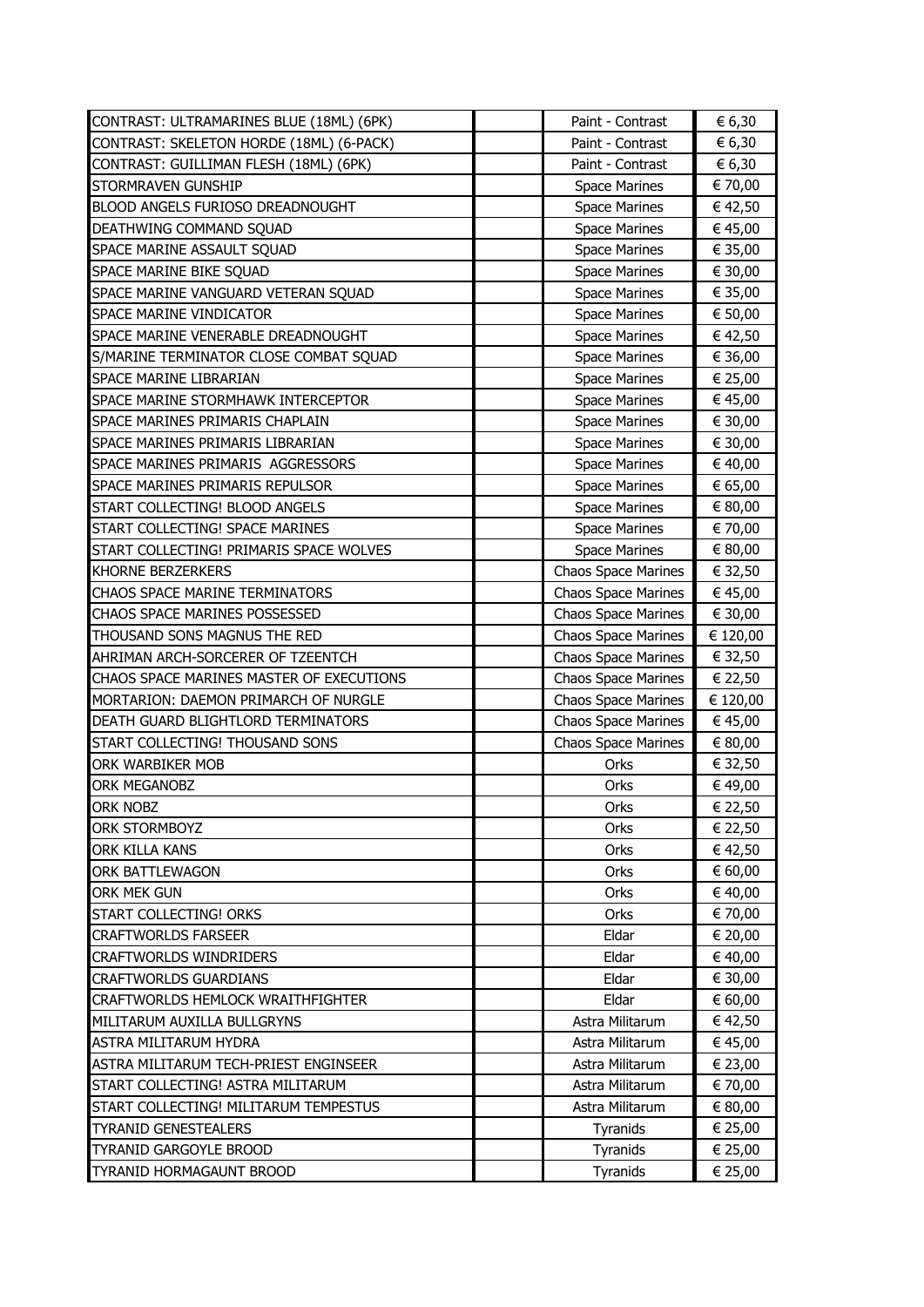| <b>TYRANID TYRANNOCYTE</b>               | Tyranids                 | € 55,00 |
|------------------------------------------|--------------------------|---------|
| <b>TYRANID VENOMTHROPES</b>              | Tyranids                 | € 52,00 |
| START COLLECTING! TYRANIDS               | Tyranids                 | € 80,00 |
| <b>GREY KNIGHTS STRIKE SQUAD</b>         | Grey Knights             | € 47,50 |
| <b>GREY KNIGHTS NEMESIS DREADKNIGHT</b>  | Grey Knights             | € 50,00 |
| ADEPTUS CUSTODES CUSTODIAN GUARD         | <b>Imperial Forces</b>   | € 45,00 |
| ASTRA TELEPATHICA SISTERS OF SILENCE     | <b>Imperial Forces</b>   | € 35,00 |
| ADEPTUS CUSTODES CUSTODIAN WARDENS       | <b>Imperial Forces</b>   | € 45,00 |
| ADEPTUS CUSTODES VERTUS PRAETORS         | <b>Imperial Forces</b>   | € 45,00 |
| DEATHWATCH CORVUS BLACKSTAR              | Deathwatch               | € 60,00 |
| START COLLECTING! DEATHWATCH             | Deathwatch               | € 80,00 |
| <b>NECRON TRIARCH PRAETORIANS</b>        | Necrons                  | € 32,50 |
| NECRON CATACOMB CMD BARGE/ANNIHIL. BARGE | <b>Necrons</b>           | € 32,50 |
| <b>NECRONS TOMB BLADES</b>               | <b>Necrons</b>           | € 32,50 |
| <b>NECRON OVERLORD</b>                   | <b>Necrons</b>           | € 22,00 |
| START COLLECTING! NECRONS                | Necrons                  | € 70,00 |
| <b>HARLEQUIN SKYWEAVERS</b>              | Harlequins               | € 32,50 |
| HARLEQUIN SHADOWSEER                     | Harlequins               | € 21,00 |
| HARLEQUIN DEATH JESTER                   | Harlequins               | € 21,00 |
| <b>DARK ELDAR WYCHES</b>                 | Dark Eldar               | € 25,00 |
| START COLLECTING! DRUKHARI               | Dark Eldar               | € 70,00 |
| T'AU EMPIRE CADRE FIREBLADE              | Tau Empire               | € 20,00 |
| TAU EMPIRE TX4 PIRANHA                   | Tau Empire               | € 25,00 |
| TAU XV95 GHOSTKEEL BATTLESUIT            | Tau Empire               | € 65,00 |
| <b>GENESTEALER CULTS MAGUS</b>           | Genestealer Cults        | € 22,50 |
| <b>GENESTEALER CULTS GOLIATH</b>         | <b>Genestealer Cults</b> | € 46,00 |
| START COLLECTING! GOREBLADE WARBAND      | Chaos                    | € 65,00 |
| NURGLE ROTBRINGERS LORD OF PLAGUES       | Chaos                    | € 12,00 |
| START COLLECTING! MAGGOTKIN OF NURGLE    | Chaos                    | € 80,00 |
| SYLVANETH KURNOTH HUNTERS                | Wood Elf                 | € 46,00 |
| START COLLECTING! KHARADRON OVERLORDS    | Dwarf                    | € 80,00 |
| START COLLECTING! FYRESLAYERS            | Dwarf                    | € 80,00 |
| <b>FYRESLAYERS HEARTHGUARD</b>           | Dwarf                    | € 35,00 |
| <b>SKAVEN CLANRATS</b>                   | Skaven                   | € 30,00 |
| START COLLECTING! SKELETON HORDE         | <b>Vampire Counts</b>    | € 70,00 |
| START COLLECTING! FLESH-EATER COURTS     | <b>Vampire Counts</b>    | € 70,00 |
| KURDOSS VALENTIAN THE CRAVEN KING        | <b>Vampire Counts</b>    | € 35,00 |
| NIGHTHAUNT GRIMGHAST REAPERS             | <b>Vampire Counts</b>    | € 35,00 |
| DEATHRATTLE WIGHT KING                   | <b>Vampire Counts</b>    | € 12,00 |
| NIGHTHAUNT CAIRN WRAITH                  | <b>Vampire Counts</b>    | € 12,00 |
| VAMPIRE COUNTS: TOMB BANSHEE             | <b>Vampire Counts</b>    | € 12,00 |
| DEATHMAGES NECROMANCER                   | Vampire Counts           | € 12,00 |
| <b>SERAPHON SKINKS</b>                   | Lizardmen                | € 30,00 |
| <b>SKINK STARPRIEST</b>                  | Lizardmen                | € 20,00 |
| START COLLECTING! IRONJAWZ               | Orcs & Goblins           | € 80,00 |
| <b>GLOOMSPITE GITZ GROTS</b>             | Orcs & Goblins           | € 30,00 |
| MOONCLAN SNAZZGAR STINKMULLETT           | Orcs & Goblins           | € 25,00 |
| <b>GLOOMSPITE GITZ: FANATICS</b>         | Orcs & Goblins           | € 32,50 |
| <b>IRONJAWZ ORRUK BRUTES</b>             | Orcs & Goblins           | € 42,00 |
| <b>GLOOMSPITE GITZ SQUIG HOPPERS</b>     | Orcs & Goblins           | € 40,00 |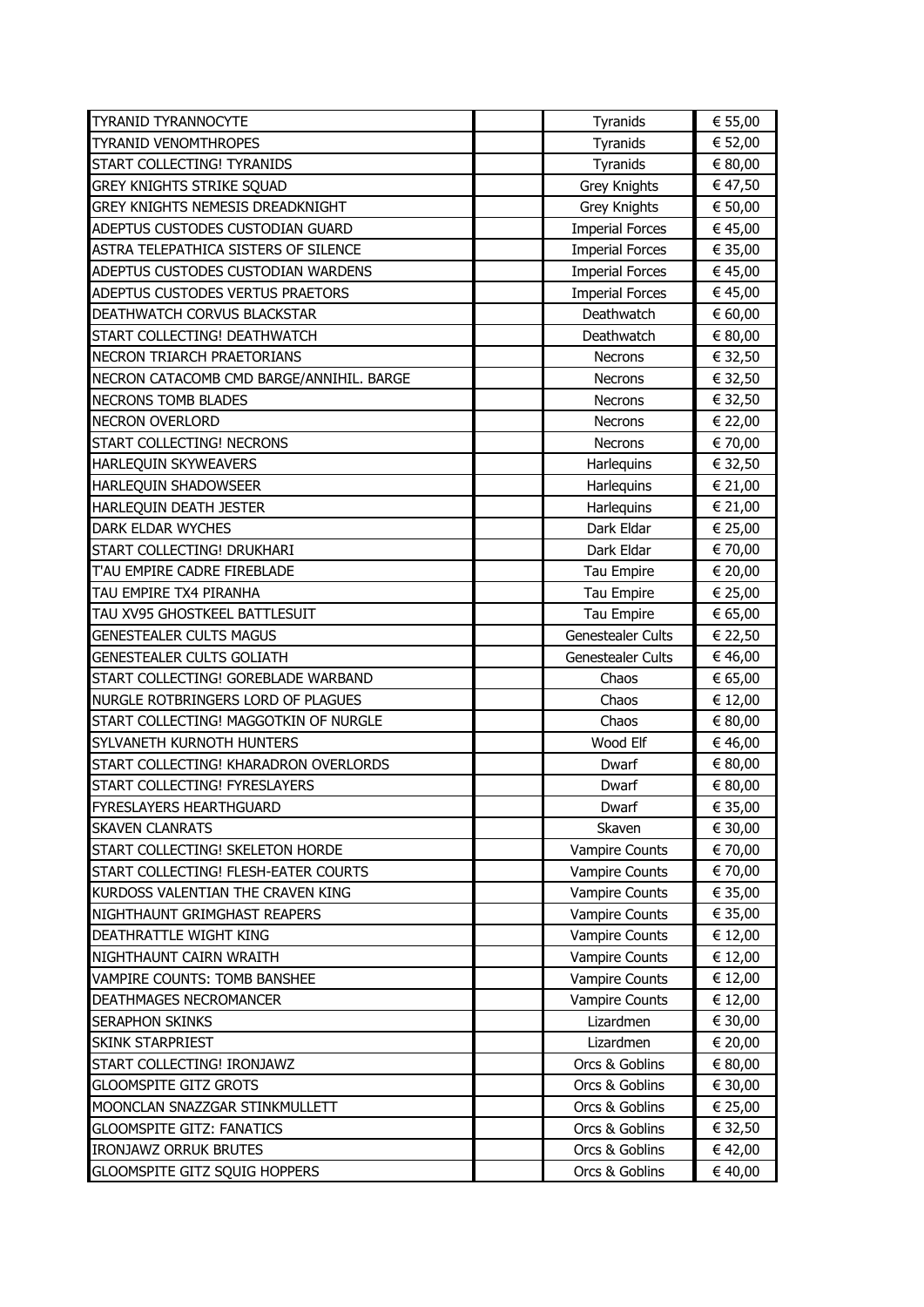| <b>GLOOMSPITE GITZ SQUIG HERD</b>        | Orcs & Goblins             | € 35,00  |
|------------------------------------------|----------------------------|----------|
| DAUGHTERS OF KHAINE WITCH AELVES         | Dark Elf                   | € 45,00  |
| DAUGHTERS OF KHAINE MELUSAI              | Dark Elf                   | € 40,00  |
| DARK ELF SUPREME SORCERESS               | Dark Elf                   | € 12,00  |
| START COLLECTING! BEASTCLAW RAIDERS      | Ogre Kingdoms              | € 70,00  |
| START COLLECTING! BEASTS OF CHAOS        | Beastmen                   | € 80,00  |
| STORMCAST ETERNALS GRYPH-HOUNDS          | <b>Stormcast Eternals</b>  | € 20,00  |
| STORMCAST ETERNALS EVOCATORS             | <b>Stormcast Eternals</b>  | € 45,00  |
| START COLLECTING! IDONETH DEEPKIN        | Aelves                     | € 70,00  |
| IDONETH DEEPKIN: AKHELIAN GUARD          | Aelves                     | € 40,00  |
| WH UNDERWORLDS: THE EYES OF THE NINE ENG | Chaos                      | € 22,50  |
| WH UNDERWORLDS: GODSWORN HUNT (ENG)      | Chaos                      | € 22,50  |
| WH UNDERWORLDS: ZARBAG'S GITZ (ENGLISH)  | Orruks                     | € 22,50  |
| LOTR: BATTLE OF PELENNOR FIELDS (ENG)    | <b>LOTR Generic</b>        | € 120,00 |
| START COLLECTING! DAEMONS OF KHORNE      | Chaos Daemons              | € 70,00  |
| START COLLECTING! DAEMONS OF NURGLE      | Chaos Daemons              | € 70,00  |
| DAEMONS OF NURGLE GREAT UNCLEAN ONE      | Chaos Daemons              | € 110,00 |
| DAEMONS OF SLAANESH KEEPER OF SECRETS    | Chaos Daemons              | € 110,00 |
| DAEMONS OF NURGLE PLAGUEBEARERS          | Chaos Daemons              | € 25,00  |
| DAEMONS OF KHORNE SKULLTAKER             | Chaos Daemons              | € 25,00  |
| DAEMONS OF TZEENTCH THE CHANGELING       | Chaos Daemons              | € 25,00  |
| WH40K: KILL TEAM CORE MANUAL (ENGLISH)   | <b>WH40K Generic</b>       | € 32,50  |
| WARHAMMER 40000: DARK IMPERIUM (ENGLISH) | <b>WH40K Generic</b>       | € 125,00 |
| MUNITORIUM ARMOURED CONTAINERS           | <b>WH40K Generic</b>       | € 42,50  |
| CODEX: BLOOD ANGELS (HB) (ENGLISH)       | <b>Space Marines</b>       | € 32,50  |
| BLOOD ANGELS DEATH COMPANY               | <b>Space Marines</b>       | € 30,00  |
| BLOOD ANGELS SANGUINARY GUARD            | <b>Space Marines</b>       | € 32,50  |
| CODEX: DARK ANGELS (HB) (ENGLISH)        | <b>Space Marines</b>       | € 32,50  |
| DARK ANGELS RAVENWING COMMAND SQUAD      | <b>Space Marines</b>       | € 40,00  |
| SPACE MARINE TERMINATOR SQUAD            | <b>Space Marines</b>       | € 40,00  |
| SPACE MARINE COMMAND SQUAD               | <b>Space Marines</b>       | € 31,00  |
| S/MARINE LAND RAIDER CRUSADER/REDEEMER   | <b>Space Marines</b>       | € 65,00  |
| MARNEUS CALGAR: U/MARINES CHAPTER MASTER | <b>Space Marines</b>       | € 42,50  |
| SPACE MARINE IRONCLAD DREADNOUGHT        | <b>Space Marines</b>       | € 40,00  |
| SPACE MARINES PRIMARIS APOTHECARY        | <b>Space Marines</b>       | € 30,00  |
| EASY TO BUILD S/M PRIMARIS INTERCESSORS  | <b>Space Marines</b>       | € 12,00  |
| EASY TO BUILD S/MARINES PRIMARIS REIVERS | <b>Space Marines</b>       | € 12,00  |
| <b>SPACE MARINES PRIMARIS REIVERS</b>    | <b>Space Marines</b>       | € 45,00  |
| SPACE MARINES PRIMARIS INTERCESSORS      | <b>Space Marines</b>       | € 45,00  |
| SPACE MARINES PRIMARIS HELLBLASTERS      | <b>Space Marines</b>       | € 45,00  |
| S/M PRIMARIS REDEMPTOR DREADNOUGHT       | <b>Space Marines</b>       | € 55,00  |
| SPACE MARINES PRIMARIS INCEPTORS         | <b>Space Marines</b>       | € 40,00  |
| SPACE MARINES ROBOUTE GUILLIMAN          | <b>Space Marines</b>       | € 50,00  |
| EASY TO BUILD S/M PRIMARIS AGGRESSORS    | <b>Space Marines</b>       | € 24,00  |
| CODEX: SPACE WOLVES (HB) (ENGLISH)       | <b>Space Marines</b>       | € 32,50  |
| SPACE WOLVES PACK                        | <b>Space Marines</b>       | € 32,50  |
| SPACE WOLVES WOLF GUARD TERMINATORS      | <b>Space Marines</b>       | € 40,00  |
| SPACE WOLVES STORMFANG GUNSHIP           | <b>Space Marines</b>       | € 65,00  |
| SPACE WOLVES VENERABLE DREADNOUGHT       | <b>Space Marines</b>       | € 43,00  |
| CODEX: CHAOS SPACE MARINES 2 (ENGLISH)   | <b>Chaos Space Marines</b> | € 32,50  |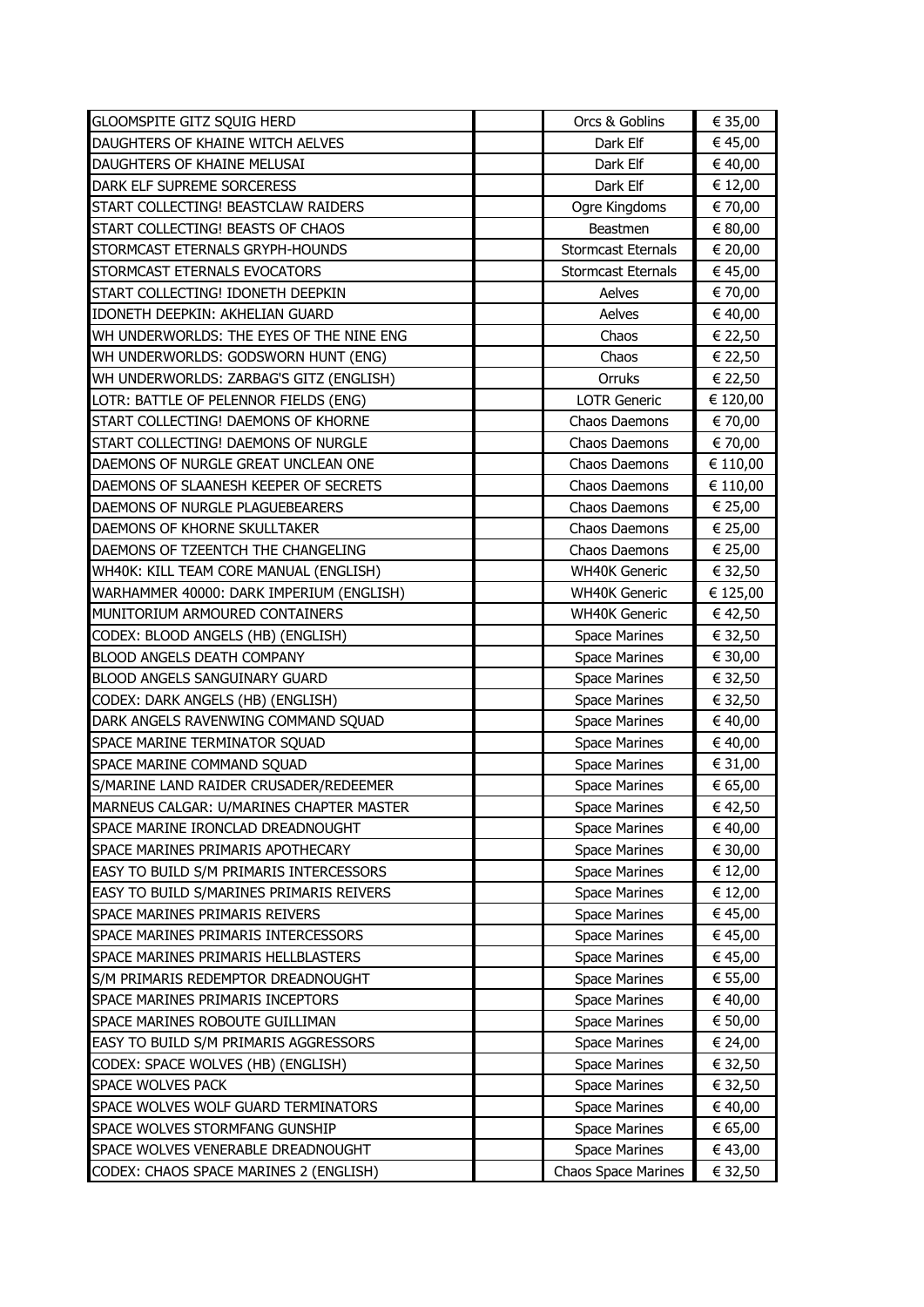| CODEX: DEATH GUARD (HB) (ENGLISH)               | <b>Chaos Space Marines</b> | € 32,50  |
|-------------------------------------------------|----------------------------|----------|
| CODEX: THOUSAND SONS (HB) (ENG)                 | <b>Chaos Space Marines</b> | € 32,50  |
| CHAOS SPACE MARINES RHINO                       | <b>Chaos Space Marines</b> | € 32,50  |
| CHAOS SPACE MARINES FORGEFIEND                  | <b>Chaos Space Marines</b> | € 60,00  |
| <b>CHAOS SPACE MARINES HELDRAKE</b>             | <b>Chaos Space Marines</b> | € 59,00  |
| CHAOS S/M: HAARKEN WORLDCLAIMER                 | <b>Chaos Space Marines</b> | € 25,00  |
| KHARN THE BETRAYER                              | <b>Chaos Space Marines</b> | € 29,00  |
| <b>EASY TO BUILD DEATH GUARD PLAGUE MARINES</b> | <b>Chaos Space Marines</b> | € 12,00  |
| THOUSAND SONS SCARAB OCCULT TERMINATORS         | <b>Chaos Space Marines</b> | € 45,00  |
| THOUSAND SONS EXALTED SORCERERS                 | <b>Chaos Space Marines</b> | € 45,00  |
| <b>EASY TO BUILD DEATH GUARD POXWALKERS</b>     | <b>Chaos Space Marines</b> | € 12,00  |
| TYPHUS: HERALD OF THE PLAGUE GOD                | <b>Chaos Space Marines</b> | € 32,50  |
| DEATH GUARD PLAGUE MARINES                      | <b>Chaos Space Marines</b> | € 40,00  |
| CHAOS S/MARINES ABADDON THE DESPOILER           | <b>Chaos Space Marines</b> | € 50,00  |
| CODEX: ORKS (HB) (ENGLISH)                      | Orks                       | € 32,50  |
| ORK TRUKK                                       | Orks                       | € 32,50  |
| <b>ORK LOOTAS</b>                               | Orks                       | € 22,50  |
| ORK WAZBOM BLASTAJET                            | Orks                       | € 60,00  |
| CODEX: CRAFTWORLDS (HB) (ENGLISH)               | Eldar                      | € 32,50  |
| <b>CRAFTWORLDS DIRE AVENGERS</b>                | Eldar                      | € 30,00  |
| <b>CRAFTWORLDS SKYRUNNER</b>                    | Eldar                      | € 26,00  |
| <b>CRAFTWORLDS WAVE SERPENT</b>                 | Eldar                      | € 40,00  |
| <b>CRAFTWORLDS WRAITHKNIGHT</b>                 | Eldar                      | € 110,00 |
| CODEX: ASTRA MILITARUM (HB) (ENGLISH)           | Astra Militarum            | € 32,50  |
| ASTRA MILITARUM LEMAN RUSS BATTLE TANK          | Astra Militarum            | € 42,50  |
| ASTRA MILITARUM CHIMERA                         | Astra Militarum            | € 32,50  |
| ASTRA MILITARUM VALKYRIE                        | Astra Militarum            | € 60,00  |
| ASTRA MILITARUM LEMAN RUSS DEMOLISHER           | Astra Militarum            | € 42,50  |
| MILITARUM TEMPESTUS SCIONS                      | Astra Militarum            | € 30,00  |
| CODEX: TYRANIDS (HB) (ENGLISH)                  | Tyranids                   | € 32,50  |
| TYRANID TYRANNOFEX / TERVIGON                   | Tyranids                   | € 47,00  |
| CODEX: GREY KNIGHTS (HB) (ENGLISH)              | <b>Grey Knights</b>        | € 32,50  |
| GREY KNIGHTS PALADIN SQUAD                      | Grey Knights               | € 40,00  |
| ADEPTUS CUSTODES ALLARUS CUSTODIANS             | <b>Imperial Forces</b>     | € 40,00  |
| CODEX: ADEPTUS CUSTODES (HB) (ENGLISH)          | <b>Imperial Forces</b>     | € 32,50  |
| OFFICIO ASSASSINORUM VINDICARE ASSASSIN         | <b>Imperial Forces</b>     | € 25,00  |
| OFFICIO ASSASSINORUM CULEXUS ASSASSIN           | <b>Imperial Forces</b>     | € 25,00  |
| OFFICIO ASSASSINORUM EVERSOR ASSASSIN           | <b>Imperial Forces</b>     | € 25,00  |
| CODEX: IMPERIAL KNIGHTS (HB) (ENGLISH)          | <b>Imperial Forces</b>     | € 32,50  |
| IMPERIAL KNIGHTS: KNIGHT CASTELLAN              | <b>Imperial Forces</b>     | € 130,00 |
| CODEX: DEATHWATCH (HARDBACK) (ENGLISH)          | Deathwatch                 | € 32,50  |
| DEATHWATCH KILL TEAM                            | Deathwatch                 | € 30,00  |
| <b>DEATHWATCH UPGRADES</b>                      | Deathwatch                 | € 10,00  |
| CODEX: NECRONS (HB) (ENGLISH)                   | <b>Necrons</b>             | € 32,50  |
| NECRON WARRIORS WITH CANOPTEK SCARABS           | <b>Necrons</b>             | € 30,00  |
| NECRON CANOPTEK SPYDER                          | Necrons                    | € 30,00  |
| CODEX: HARLEQUINS (HB) (ENGLISH)                | Harlequins                 | € 25,00  |
| <b>HARLEQUIN TROUPE</b>                         | Harlequins                 | € 32,50  |
| <b>HARLEQUIN STARWEAVER</b>                     | Harlequins                 | € 33,00  |
| CODEX: DRUKHARI (HB) (ENGLISH)                  | Dark Eldar                 | € 32,50  |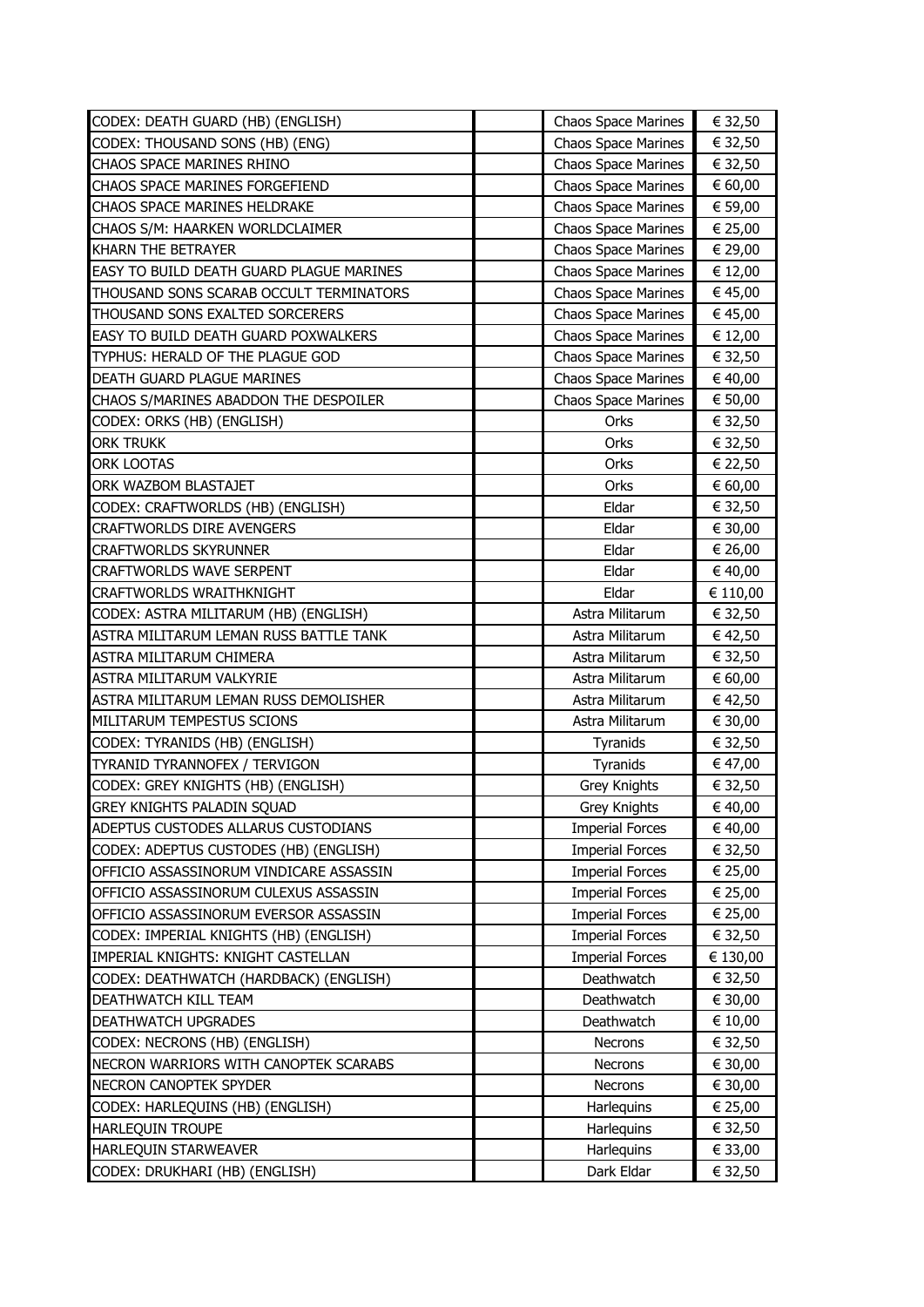| <b>DRUKHARI RAIDER</b>                                      | Dark Eldar                                   | € 32,50            |
|-------------------------------------------------------------|----------------------------------------------|--------------------|
| <b>DRUKHARI TALOS</b>                                       | Dark Eldar                                   | € 42,50            |
| <b>DRUKHARI SCOURGES</b>                                    | Dark Eldar                                   | € 22,50            |
| idrukhari venom                                             | Dark Eldar                                   | € 25,00            |
| CODEX: T'AU EMPIRE (HB) (ENGLISH)                           | Tau Empire                                   | € 32,50            |
| TAU EMPIRE FIRE WARRIORS                                    | Tau Empire                                   | € 40,00            |
| <b>HAMMERHEAD GUNSHIP</b>                                   | Tau Empire                                   | € 50,00            |
| TAU EMPIRE XV104 RIPTIDE BATTLESUIT                         | Tau Empire                                   | € 85,00            |
| TAU EMPIRE KV128 STORMSURGE                                 | Tau Empire                                   | € 130,00           |
| CODEX: CHAOS DAEMONS (HB) (ENGLISH)                         | Chaos Daemons                                | € 32,50            |
| CODEX: ADEPTUS MECHANICUS (HB) (ENGLISH)                    | <b>Adeptus Mechanicus</b>                    | € 32,50            |
| ADEPTUS MECHANICUS SICARIANS                                | <b>Adeptus Mechanicus</b>                    | € 36,00            |
| ADEPTUS MECHANICUS ONAGER DUNECRAWLER                       | <b>Adeptus Mechanicus</b>                    | € 60,00            |
| ADEPTUS MECH. KATAPHRON BATTLE SERVITORS                    | <b>Adeptus Mechanicus</b>                    | € 46,00            |
| ADEPTUS MECHANICUS ELECTRO-PRIESTS                          | <b>Adeptus Mechanicus</b>                    | € 35,00            |
| CODEX: GENESTEALER CULTS (HB) (ENGLISH)                     | Genestealer Cults                            | € 32,50            |
| <b>GENESTEALER CULTS SANCTUS</b>                            | <b>Genestealer Cults</b>                     | € 22,50            |
| GENESTEALER CULTS ACOLYTE HYBRIDS                           | Genestealer Cults                            | € 33,00            |
| GENESTEALER CULTS NEOPHYTE HYBRIDS                          | <b>Genestealer Cults</b>                     | € 33,00            |
| WARHAMMER QUEST: BLACKSTONE FORTRESS ENG                    | Generic                                      | € 125,00           |
| AGE OF SIGMAR: WARCRY CORE BOOK (ENG)                       | Warhammer Generic                            | € 32,50            |
| AGE OF SIGMAR: SOUL WARS (ENGLISH)                          | Warhammer Generic                            | € 125,00           |
| AGE OF SIGMAR: MALIGN SORCERY (ENGLISH)                     | Warhammer Generic                            | € 60,00            |
| <b>WARCRY: CORVUS CABAL</b>                                 | Chaos                                        | € 40,00            |
| <b>WARCRY: CYPHER LORDS</b>                                 | Chaos                                        | € 40,00            |
|                                                             |                                              |                    |
| <b>CHAOS SPAWN</b>                                          | Chaos                                        | € 33,00            |
| <b>TZEENTCH ARCANITES TZAANGORS</b>                         | Chaos                                        | € 32,50            |
| SYLVANETH TREE-REVENANTS                                    | Wood Elf                                     | € 32,50            |
| AGE OF SIGMAR: AWAKENED WYLDWOOD                            | Wood Elf                                     | € 40,00            |
| <b>SKAVEN STORMFIENDS</b>                                   | Skaven                                       | € 55,00            |
| BATTLETOME: NIGHTHAUNT (HB) (ENGLISH)                       | <b>Vampire Counts</b>                        | € 32,50            |
| <b>IRONJAWZ ORRUK MEGABOSS</b>                              | Orcs & Goblins                               | € 34,00            |
| IRONJAWZ ORRUK WEIRDNOB SHAMAN                              | Orcs & Goblins                               | € 28,00            |
| BATTLETOME: STORMCAST ETERNALS (HB) ENG                     | Stormcast Eternals                           | € 32,50            |
| WH UNDERWORLDS: MOLLOG'S MOB (ENG)                          | Generic                                      | € 22,50            |
| BLOOD BOWL (ENGLISH 2016 EDITION)                           | Generic                                      | € 90,00            |
| MARK III SPACE MARINES                                      | Loyalist Space Marines                       | € 40,00            |
| DAEMONS OF TZEENTCH LORD OF CHANGE                          | Chaos Daemons                                | € 110,00           |
| DAEMONS OF KHORNE BLOODTHIRSTER                             | Chaos Daemons                                | € 110,00           |
| NIGHT LORDS: THE OMNIBUS (PB)                               | <b>Black Library</b>                         | € 17,50            |
| <b>HORUS HERESY: SCARS</b>                                  | <b>Black Library</b>                         | € 11,50            |
| HORUS HERESY: FALSE GODS                                    | <b>Black Library</b>                         | € 11,50            |
| HORUS HERESY: GALAXY IN FLAMES                              | <b>Black Library</b>                         | € 11,50            |
| HORUS HERESY: PROSPERO BURNS                                | <b>Black Library</b>                         | € 11,50            |
| HORUS HERESY: A THOUSAND SONS (PB)                          | <b>Black Library</b>                         | € 11,50            |
| HORUS HERESY: FULGRIM (PB)                                  | <b>Black Library</b>                         | € 11,50            |
| <b>HORUS HERESY: LEGION (PB)</b>                            | <b>Black Library</b>                         | € 11,50            |
| HORUS HERESY: FLIGHT OF THE EISENSTEIN                      | <b>Black Library</b>                         | € 11,50            |
| HORUS HERESY: HORUS RISING<br>HORUS HERESY: VENGEFUL SPIRIT | <b>Black Library</b><br><b>Black Library</b> | € 11,50<br>€ 11,50 |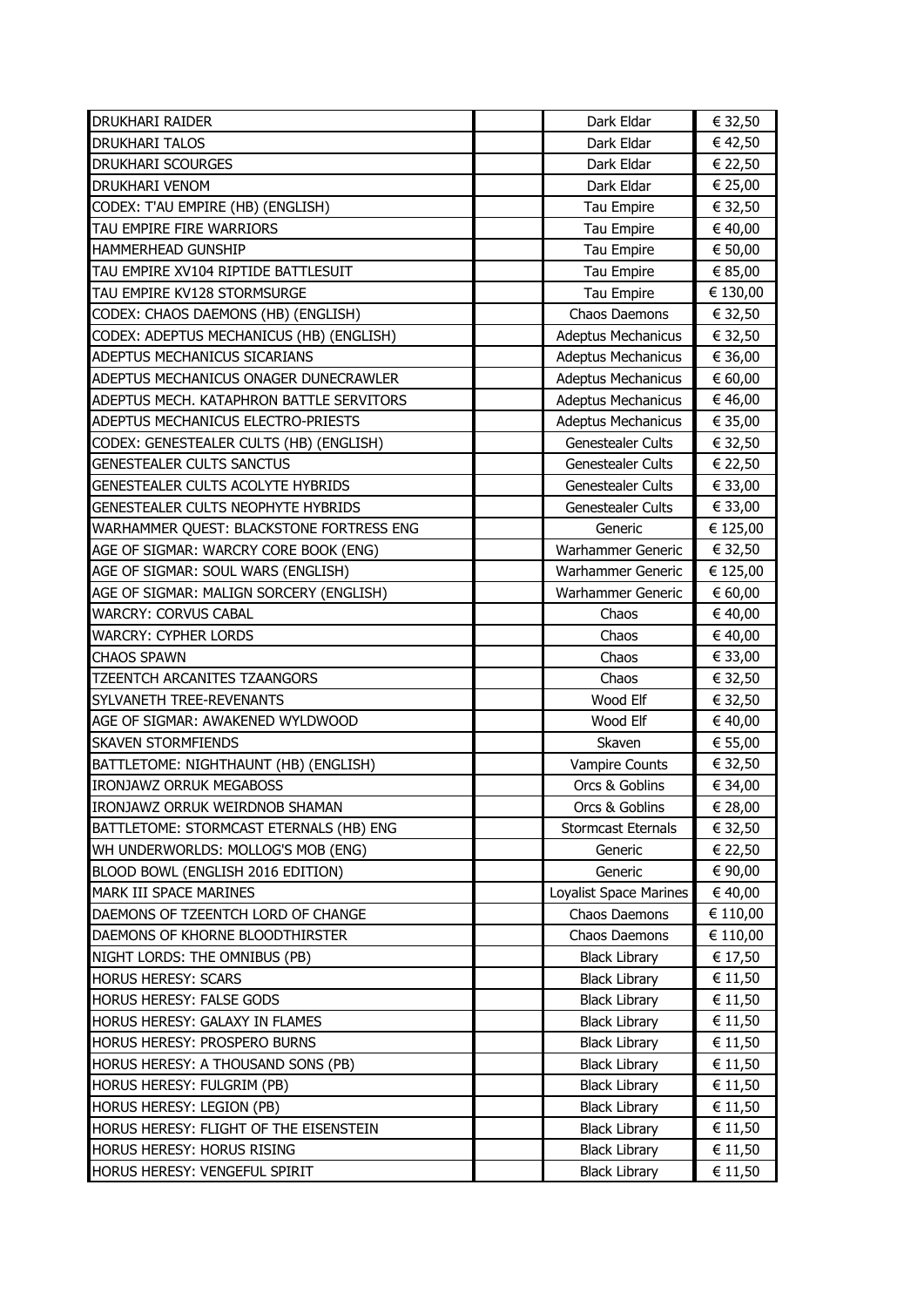| EISENHORN: XENOS (PB)                                                | <b>Black Library</b> | € 12,50 |
|----------------------------------------------------------------------|----------------------|---------|
| THE TALON OF HORUS (PB)                                              | <b>Black Library</b> | € 12,50 |
| LEGACY OF CALIBAN: THE OMNIBUS (PB)                                  | <b>Black Library</b> | € 20,00 |
| <b>FORGES OF MARS OMNIBUS (PB)</b>                                   | <b>Black Library</b> | € 20,00 |
| AHRIMAN: THE OMNIBUS (PB)                                            | <b>Black Library</b> | € 20,00 |
| CARCHARODONS: RED TITHE (PB)                                         | <b>Black Library</b> | € 12,50 |
| HORUS HERESY: PATH OF HEAVEN (PB)                                    | <b>Black Library</b> | € 11,50 |
| KINGSBLADE (PB)                                                      | <b>Black Library</b> | € 12,50 |
| DEATHWATCH: THE OMNIBUS (PB)                                         | <b>Black Library</b> | € 20,00 |
| DEVASTATION OF BAAL (PB)                                             | <b>Black Library</b> | € 12,50 |
| WH40K: CRUSADE + OTHER STORIES (PB)                                  | <b>Black Library</b> | € 7,00  |
| FABIUS BILE: PRIMOGENITOR (PB)                                       | <b>Black Library</b> | € 12,50 |
| GAUNT'S GHOSTS: THE FOUNDING (PB)                                    | <b>Black Library</b> | € 20,00 |
| FARSIGHT: CRISIS OF FAITH (PB)                                       | <b>Black Library</b> | € 12,50 |
| WARDEN OF THE BLADE (PB)                                             | <b>Black Library</b> | € 12,50 |
| DARK IMPERIUM NOVEL (PB)                                             | <b>Black Library</b> | € 12,50 |
| HORUS HERESY: PRAETORIAN OF DORN (PB)                                | <b>Black Library</b> | € 11,50 |
| SHROUD OF NIGHT (PB)                                                 | <b>Black Library</b> | € 12,50 |
| S/M CONQUESTS: ASHES OF PROSPERO (PB)                                | <b>Black Library</b> | € 12,50 |
| CADIA STANDS (PB)                                                    | <b>Black Library</b> | € 12,50 |
| HH: THE FIRST HERETIC (PB)                                           | <b>Black Library</b> | € 10,50 |
| HORUS HERESY: CORAX (PB)                                             | <b>Black Library</b> | € 11,50 |
| GHOST WARRIOR: RISE OF THE YNNARI (PB)                               | <b>Black Library</b> | € 12,50 |
| S/MARINE CONQUESTS: WAR OF SECRETS (PB)                              | <b>Black Library</b> | € 12,50 |
| HORUS HERESY: THE MASTER OF MANKIND                                  | <b>Black Library</b> | € 11,50 |
|                                                                      |                      |         |
| <b>BLACK LEGION (PB)</b>                                             | <b>Black Library</b> | € 12,50 |
| RESURRECTION: THE HORUSIAN WARS (PB)                                 | <b>Black Library</b> | € 12,50 |
| HORUS HERESY: GARRO (PB)                                             | <b>Black Library</b> | € 11,50 |
| HORUS HERESY: KNOW NO FEAR (PB)                                      | <b>Black Library</b> | € 10,50 |
| CIAPHAS CAIN: HERO OF THE IMPERIUM                                   | <b>Black Library</b> | € 15,95 |
| LEGENDS OF THE AGE OF SIGMAR (PB)                                    | <b>Black Library</b> | € 15,95 |
| WH CHRONICLES: THE RISE OF NAGASH (PB)                               | <b>Black Library</b> | € 20,00 |
| AGE OF SIGMAR: PLAGUE GARDEN (PB)                                    | <b>Black Library</b> | € 12,50 |
| EIGHT LAMENTATIONS: SPEAR OF SHADOWS PB                              | <b>Black Library</b> | € 12,50 |
| OVERLORDS OF THE IRON DRAGON (PB)                                    | <b>Black Library</b> | € 12,50 |
| AOS: SACROSANCT & OTHER STORIES (PB)                                 | <b>Black Library</b> | € 7,00  |
| JOKAERO ORANGE (6-PACK)                                              | Paint - Base         | € 3,60  |
| <b>INCUBI DARKNESS (6-PACK)</b>                                      | Paint - Base         | € 3,60  |
| <b>CASTELLAN GREEN (6-PACK)</b>                                      | Paint - Base         | € 3,60  |
| BUGMAN'S GLOW 12ML (6-PACK)                                          | Paint - Base         | € 3,60  |
| BASE: RATSKIN FLESH (12ML) (6-PACK)                                  | Paint - Base         | € 3,60  |
| DRYAD BARK 12ML (6-PACK)                                             | Paint - Base         | € 3,60  |
| RAKARTH FLESH 12ML (6-PACK)                                          | Paint - Base         | € 3,60  |
| WARPLOCK BRONZE (6-PACK)                                             | Paint - Base         | € 3,60  |
| SCREAMER PINK 12ML (6-PACK)                                          | Paint - Base         | € 3,60  |
| BASE: THOUSAND SONS BLUE (12ML) (6-PACK)                             | Paint - Base         | € 3,60  |
| BASE: IRON WARRIORS (12ML) (6-PACK)                                  | Paint - Base         | € 3,60  |
| BASE: BARAK-NAR BURGUNDY (12ML) (6-PACK)                             | Paint - Base         | € 3,60  |
| BASE: GREY SEER (12ML) (6-PACK)<br>TROLL SLAYER ORANGE 12ML (6-PACK) | Paint - Base         | € 3,60  |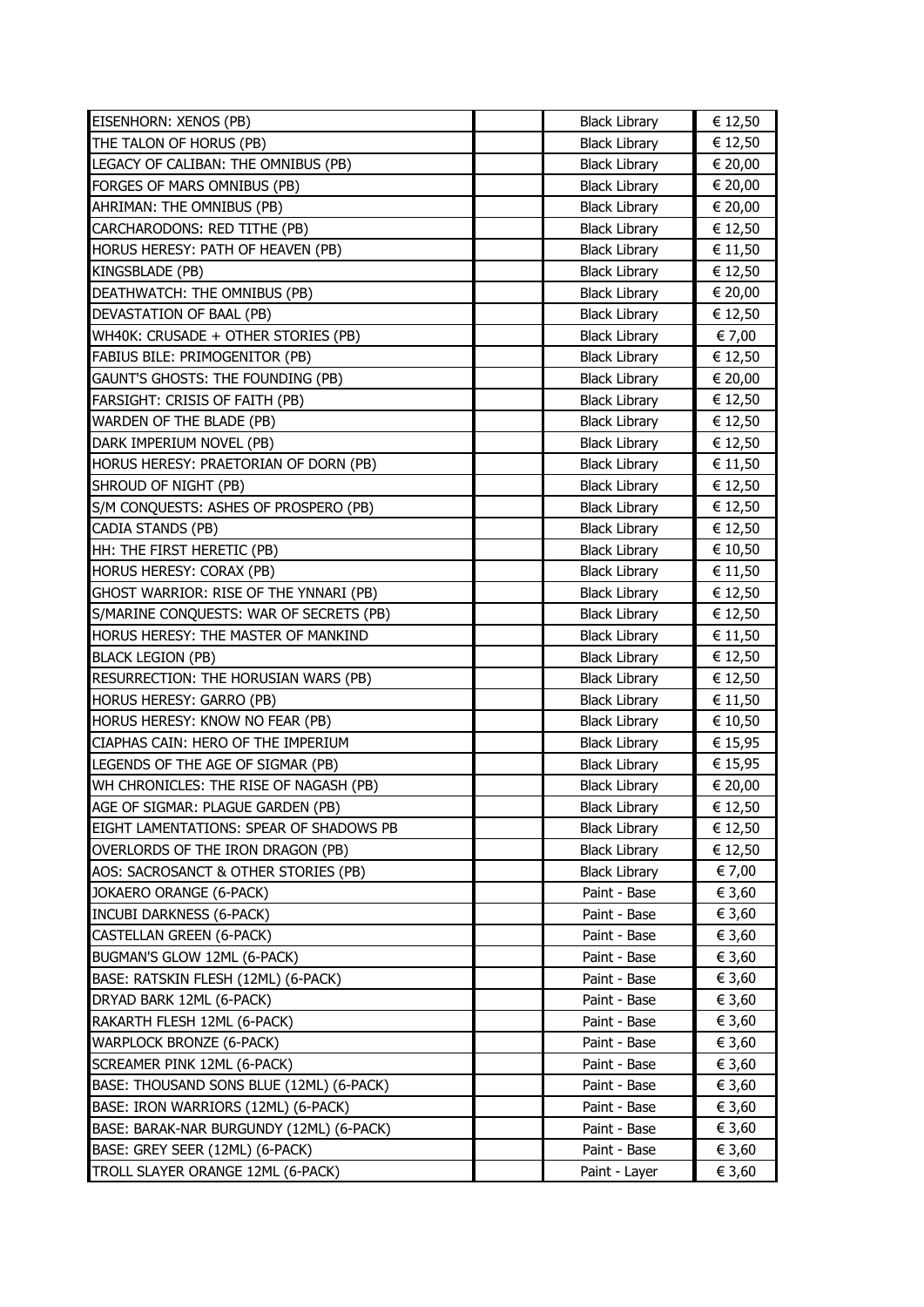| FIRE DRAGON BRIGHT 12ML (6-PACK)          | Paint - Layer        | € 3,60  |
|-------------------------------------------|----------------------|---------|
| KABALITE GREEN (6-PACK)                   | Paint - Layer        | € 3,60  |
| SYBARITE GREEN (6-PACK)                   | Paint - Layer        | € 3,60  |
| LAYER: LOREN FOREST (12ML) (6-PACK)       | Paint - Layer        | € 3,60  |
| STRAKEN GREEN (6-PACK)                    | Paint - Layer        | € 3,60  |
| LAYER: BESTIGOR FLESH (12ML) (6-PACK)     | Paint - Layer        | € 3,60  |
| <b>UNGOR FLESH (6-PACK)</b>               | Paint - Layer        | € 3,60  |
| <b>GORTHOR BROWN (6-PACK)</b>             | Paint - Layer        | € 3,60  |
| BANEBLADE BROWN 12ML (6-PACK)             | Paint - Layer        | € 3,60  |
| PALLID WYCH FLESH 12ML (6-PACK)           | Paint - Layer        | € 3,60  |
| GEHENNA'S GOLD (6-PACK)                   | Paint - Layer        | € 3,60  |
| LAYER: HASHUT COPPER (12ML) (6-PACK)      | Paint - Layer        | € 3,60  |
| SYCORAX BRONZE (6-PACK)                   | Paint - Layer        | € 3,60  |
| LAYER: RUNELORD BRASS (12ML) (6-PACK)     | Paint - Layer        | € 3,60  |
| PINK HORROR 12ML (6-PACK)                 | Paint - Layer        | € 3,60  |
| <b>EMPEROR'S CHILDREN (6-PACK)</b>        | Paint - Layer        | € 3,60  |
| LAYER: SKULLCRUSHER BRASS (12ML) (6-PACK) | Paint - Layer        | € 4,80  |
| LAYER: AHRIMAN BLUE (12ML) (6-PACK)       | Paint - Layer        | € 3,60  |
| KINDLEFLAME (6-PACK)                      | Paint - Dry          | € 3,60  |
| DRY: ETHERIUM BLUE (12ML) (6-PACK)        | Paint - Dry          | € 3,60  |
| DRY: ELDAR FLESH (12ML) (6-PACK)          | Paint - Dry          | € 3,60  |
| RYZA RUST (6-PACK)                        | Paint - Dry          | € 3,60  |
| DRY: IMRIK BLUE (6-PACK)                  | Paint - Dry          | € 3,60  |
| DRY: WRACK WHITE (6-PACK)                 | Paint - Dry          | € 3,60  |
| DRY: GOLGFAG BROWN (6-PACK)               | Paint - Dry          | € 3,60  |
| DRY: VERMINLORD HIDE (6-PACK)             | Paint - Dry          | € 3,60  |
| DRY: SYLVANETH BARK (6-PACK)              | Paint - Dry          | € 3,60  |
| SHADE: FUEGAN ORANGE (24ML) (6-PACK)      | Paint - Shade        | € 6,30  |
| SHADE: AGRAX EARTHSHADE GLOSS 24ML 6-PACK | Paint - Shade        | € 6,30  |
| TECHNICAL: 'ARDCOAT (24ML) (6-PACK)       | Paint - Technical    | € 6,30  |
| NIHILAKH OXIDE 12ML (6-PACK)              | Paint - Technical    | € 3,60  |
| TYPHUS CORROSION (6-PACK)                 | Paint - Technical    | € 3,60  |
| TECHNICAL: STIRLAND BATTLEMIRE 24ML 6PK   | Paint - Technical    | € 6,30  |
| TECHNICAL: ARMAGEDDON DUNES (24ML) (6PK)  | Paint - Technical    | € 6,30  |
| TECHNICAL: ASTROGRANITE DEBRIS 24ML 6PK   | Paint - Technical    | € 6,30  |
| CONTRAST: GRYPH-HOUND ORANGE (18ML) 6PK   | Paint - Contrast     | € 6,30  |
| CONTRAST: VOLUPUS PINK (18ML) (6-PACK)    | Paint - Contrast     | € 6,30  |
| CONTRAST: SHYISH PURPLE (18ML) (6-PACK)   | Paint - Contrast     | € 6,30  |
| CONTRAST: CREED CAMO (18ML) (6-PACK)      | Paint - Contrast     | € 6,30  |
| CONTRAST: WYLDWOOD (18ML) (6-PACK)        | Paint - Contrast     | € 6,30  |
| CONTRAST: DARKOATH FLESH (18ML) (6-PACK)  | Paint - Contrast     | € 6,30  |
| CONTRAST: TALASSAR BLUE (18ML) (6-PACK)   | Paint - Contrast     | € 6,30  |
| CONTRAST: WARP LIGHTNING (18ML) (6-PACK)  | Paint - Contrast     | € 6,30  |
| CONTRAST: AETHERMATIC BLUE (18ML) (6PK)   | Paint - Contrast     | € 6,30  |
| CONTRAST: PLAGUEBEARER FLESH (18ML) 6PK   | Paint - Contrast     | € 6,30  |
| CONTRAST: TERRADON TURQUOISE (18ML) 6PK   | Paint - Contrast     | € 6,30  |
| WARHAMMER 40000: HERO BASES               | <b>WH40K Generic</b> | € 30,00 |
| SECTOR IMPERIALIS: 25 & 40MM ROUND BASES  | <b>WH40K Generic</b> | € 30,00 |
| S/IMPERIALIS: 60MM RD+75/90MM OVAL BASES  | <b>WH40K Generic</b> | € 30,00 |
| SECTOR IMPERIALIS: LARGE BASE DETAIL KIT  | <b>WH40K Generic</b> | € 30,00 |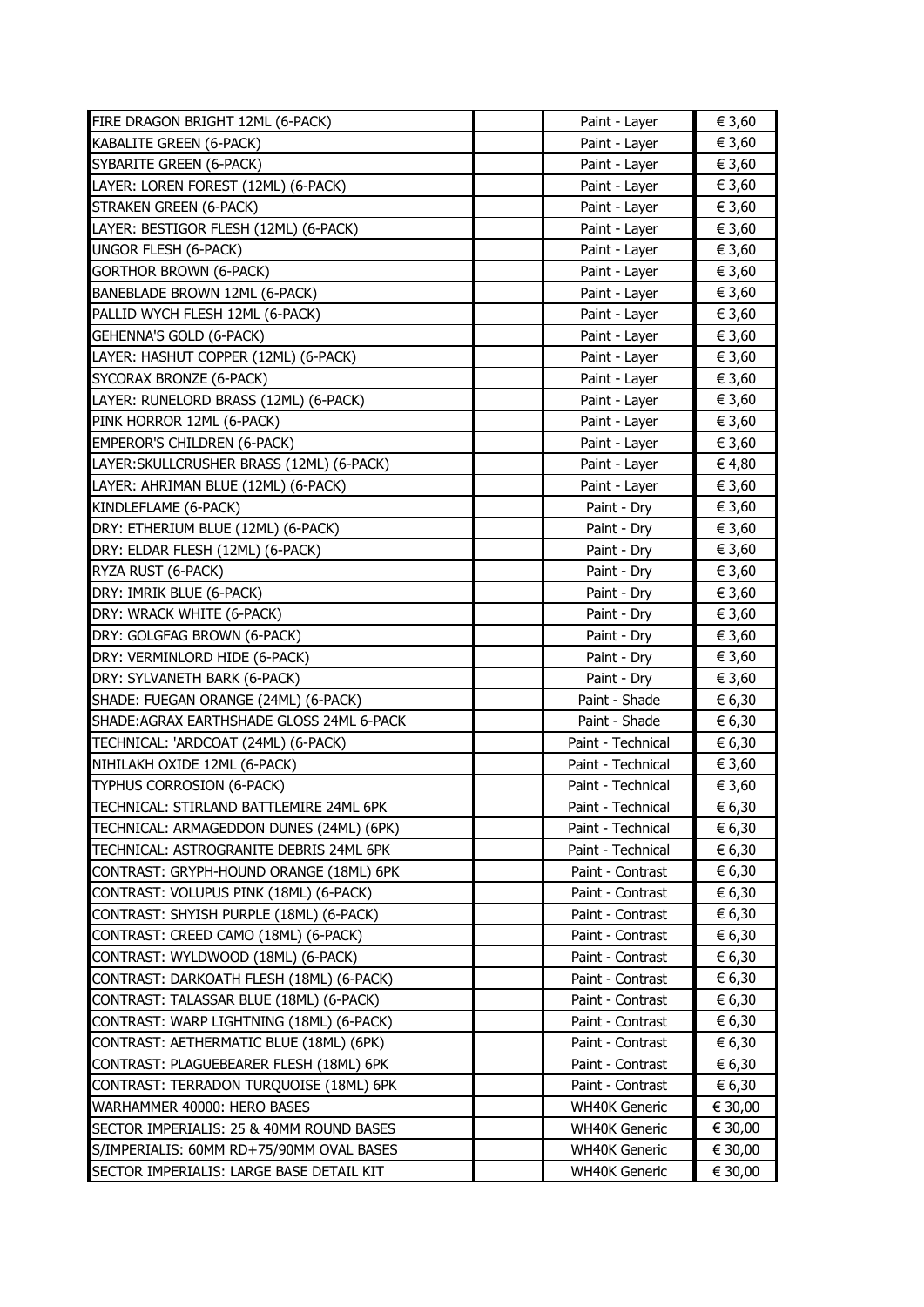| SECTOR MECHANICUS: INDUSTRIAL BASES                                              | <b>WH40K Generic</b>           | € 30,00          |
|----------------------------------------------------------------------------------|--------------------------------|------------------|
| AGE OF SIGMAR HERO BASES                                                         | Warhammer Generic              | € 30,00          |
| AOS: SHATTERED DOMINION: 65 & 40MM ROUND                                         | Warhammer Generic              | € 30,00          |
| AOS: SHATTERED DOMINION: 60 & 90MM OVAL                                          | <b>Warhammer Generic</b>       | € 30,00          |
| AOS SHATTERED DOMINION LARGE BASE DETAIL                                         | <b>Warhammer Generic</b>       | € 30,00          |
| CITADEL PALETTE PAD (6-PACK)                                                     | Generic                        | € 7,00           |
| CITADEL SKIRMISH FIGURE CASE                                                     | Generic                        | € 42,50          |
| CITADEL CRUSADE FIGURE CASE                                                      | Generic                        | € 105,00         |
| CITADEL HOBBY PROJECT BOX                                                        | Generic                        | € 65,00          |
| <b>CITADEL PAINT RACK</b>                                                        | Generic                        | € 14,50          |
| CORAX WHITE SPRAY (N/EUROPE) (6-PACK)                                            | Generic                        | € 13,50          |
| CITADEL MUNITORUM VARNISH (N/E) (6-PACK)                                         | Generic                        | € 15,50          |
| MEPHISTON RED SPRAY (6-PACK)                                                     | Generic                        | € 15,50          |
| MACRAGGE BLUE SPRAY (6-PACK)                                                     | Generic                        | € 15,50          |
| ZANDRI DUST SPRAY (6-PACK)                                                       | Generic                        | € 15,50          |
| LEADBELCHER SPRAY (6-PACK)                                                       | Generic                        | € 15,50          |
| RETRIBUTOR ARMOUR SPRAY (6-PACK)                                                 | Generic                        | € 22,00          |
| MECHANICUS STANDARD GREY SPRAY (6-PACK)                                          | Generic                        | € 15,50          |
| CITADEL DEATH GUARD GREEN SPRAY (6-PACK)                                         | Generic                        | € 15,50          |
| GREY SEER SPRAY 400ML (N/EUROP) (6-PACK)                                         | Generic                        | € 15,50          |
| CITADEL MEDIUM SCENERY BRUSH (3-PACK)                                            | Generic                        | € 7,00           |
| CITADEL LARGE SCENERY BRUSH (3-PACK)                                             | Generic                        | € 7,50           |
| CITADEL MEDIUM TEXTURE SPREADER (3-PACK)                                         | Generic                        | € 6,50           |
| CITADEL SMALL ARTIFICER LAYER BRUSH                                              | Generic                        | € 19,75          |
| CITADEL MEDIUM ARTIFICER LAYER BRUSH                                             | Generic                        | € 24,00          |
| <b>CITADEL SAW</b>                                                               | Generic                        | € 23,00          |
| CITADEL SUPER GLUE (N/EUROPE) 10-PACK                                            | Generic                        | € 7,50           |
| BASE: DAEMONETTE HIDE (12ML) (6-PACK)                                            | Paint - Base                   | € 3,60           |
| BASE: PHOENICIAN PURPLE (12ML) (6-PACK)                                          | Paint - Base                   | € 3,60           |
| BASE: DEATH KORPS DRAB (12ML) (6-PACK)                                           | Paint - Base                   | € 3,60           |
| BASE: GAL VORBAK RED (12ML) (6-PACK)                                             | Paint - Base                   | € 3,60           |
| BASE: NIGHT LORDS BLUE (12ML) (6-PACK)                                           | Paint - Base                   | € 3,60           |
| BASE: NOCTURNE GREEN (12ML) (6-PACK)                                             | Paint - Base                   | € 3,60           |
| BASE: CORVUS BLACK (12ML) (6-PACK)                                               | Paint - Base                   | € 3,60           |
| BASE: LUPERCAL GREEN (12ML) (6-PACK)                                             | Paint - Base                   | € 3,60           |
| BASE: IRON HANDS STEEL (12ML) (6-PACK)                                           | Paint - Base                   | € 3,60           |
| BASE: GREY KNIGHTS STEEL (12ML) (6-PACK)                                         | Paint - Base                   | € 3,60           |
| SQUIG ORANGE (6-PACK)                                                            | Paint - Layer                  | € 3,60           |
| LAYER: WARPFIEND GREY (12ML) (6-PACK)                                            | Paint - Layer                  | € 3,60           |
| LAYER: SLAANESH GREY (12ML) (6-PACK)                                             | Paint - Layer                  | € 3,60           |
| LAYER: DARK REAPER (12ML) (6-PACK)                                               | Paint - Layer                  | € 3,60           |
| LAYER: THUNDERHAWK BLUE (12ML) (6-PACK)                                          | Paint - Layer                  | € 3,60           |
| LAYER: GAUSS BLASTER GREEN (12ML) (6PK)<br>LAYER: BAHARROTH BLUE (12ML) (6-PACK) | Paint - Layer                  | € 3,60           |
| LAYER: DORN YELLOW (12ML) (6-PACK)                                               | Paint - Layer                  | € 3,60           |
| LAYER: FULGRIM PINK (12ML) (6-PACK)                                              | Paint - Layer<br>Paint - Layer | € 3,60<br>€ 3,60 |
| LAYER: DECHALA LILAC (12ML) (6-PACK)                                             | Paint - Layer                  | € 3,60           |
| LAYER: KRIEG KHAKI (12ML) (6-PACK)                                               | Paint - Layer                  | € 3,60           |
| LAYER: BLUE HORROR (12ML) (6-PACK)                                               | Paint - Layer                  | € 3,60           |
| LAYER: LUGGANATH ORANGE (12ML) (6-PACK)                                          | Paint - Layer                  | € 3,60           |
| LAYER: KAKOPHONI PURPLE (12ML) (6-PACK)                                          | Paint - Layer                  | € 3,60           |
| LAYER: SONS OF HORUS GREEN (12ML) (6-PACK)                                       | Paint - Layer                  | € 3,60           |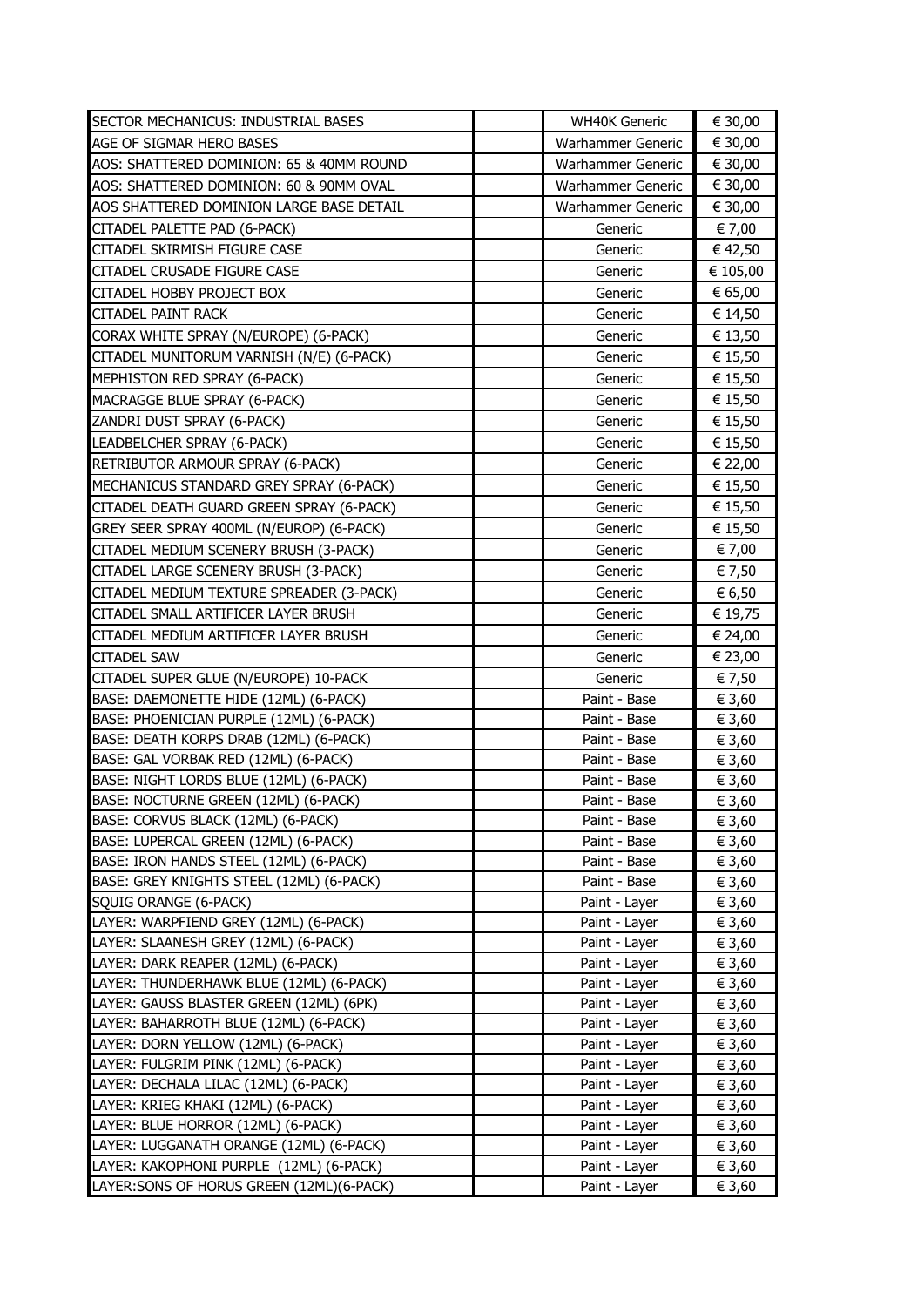| LAYER: PHALANX YELLOW (12ML) (6-PACK)    | Paint - Layer     | € 3,60 |
|------------------------------------------|-------------------|--------|
| LAYER: CASTELLAX BRONZE (12ML) (6-PACK)  | Paint - Layer     | € 3,60 |
| LAYER: VULKAN GREEN (12ML) (6-PACK)      | Paint - Layer     | € 3,60 |
| LAYER: WORD BEARERS RED (12ML) (6-PACK)  | Paint - Layer     | € 3,60 |
| <b>HELLION GREEN (6-PACK)</b>            | Paint - Dry       | € 3,60 |
| CHANGELING PINK (6-PACK)                 | Paint - Dry       | € 3,60 |
| DRY: CHRONUS BLUE (6-PACK)               | Paint - Dry       | € 3,60 |
| DRY: SLAANESH GREY (12ML) (6-PACK)       | Paint - Dry       | € 3,60 |
| DRY: THUNDERHAWK BLUE (12ML) (6-PACK)    | Paint - Dry       | € 3,60 |
| NURGLES ROT 12ML (6-PACK)                | Paint - Technical | € 3,60 |
| TECHNICAL: SPIRITSTONE RED (12ML) 6-PACK | Paint - Technical | € 3,60 |
| TECHNICAL: SOULSTONE BLUE (12ML) 6-PACK  | Paint - Technical | € 3,60 |
| TECHNICAL: WAYSTONE GREEN (12ML) 6-PACK  | Paint - Technical | € 3,60 |
| TECHNICAL: MORDANT EARTH (24ML) (6-PACK) | Paint - Technical | € 6,30 |
| TECHNICAL: AGRELLAN BADLAND (24ML) (6PK) | Paint - Technical | € 6,30 |
| TECHNICAL: MARTIAN IRONCRUST (24ML) 6PK  | Paint - Technical | € 6,30 |
| AIR: AVERLAND SUNSET (24ML) (6-PACK)     | Paint - Airbrush  | € 6,30 |
| AIR: MEPHISTON RED (24ML) (6-PACK)       | Paint -Airbrush   | € 6,30 |
| AIR: KHORNE RED (24ML) (6-PACK)          | Paint - Airbrush  | € 6,30 |
| AIR: KANTOR BLUE (24ML) (6-PACK)         | Paint -Airbrush   | € 6,30 |
| AIR: MACRAGGE BLUE (24ML) (6-PACK)       | Paint - Airbrush  | € 6,30 |
| AIR: CALEDOR SKY (24ML) (6-PACK)         | Paint - Airbrush  | € 6,30 |
| AIR: CALIBAN GREEN (24ML) (6-PACK)       | Paint - Airbrush  | € 6,30 |
| AIR: CASTELLAN GREEN (24ML) (6-PACK)     | Paint - Airbrush  | € 6,30 |
| AIR: DEATHWORLD FOREST (24ML) (6-PACK)   | Paint - Airbrush  | € 6,30 |
| AIR: ZANDRI DUST (24ML) (6-PACK)         | Paint -Airbrush   | € 6,30 |
| AIR: MOURNFANG BROWN (24ML) (6-PACK)     | Paint -Airbrush   | € 6,30 |
| AIR: XV-88 (24ML) (6-PACK)               | Paint - Airbrush  | € 6,30 |
| AIR: DRYAD BARK (24ML) (6-PACK)          | Paint -Airbrush   | € 6,30 |
| AIR: MECH STANDARD GREY (24ML) (6-PACK)  | Paint - Airbrush  | € 6,30 |
| AIR: ABADDON BLACK (24ML) (6-PACK)       | Paint -Airbrush   | € 6,30 |
| AIR: LEADBELCHER (24ML) (6-PACK)         | Paint - Airbrush  | € 6,30 |
| AIR: BALTHASAR GOLD 24ML (6-PACK)        | Paint - Airbrush  | € 6,30 |
| AIR: STEEL LEGION DRAB (24ML) (6-PACK)   | Paint - Airbrush  | € 6,30 |
| AIR: THE FANG (24ML) (6-PACK)            | Paint -Airbrush   | € 6,30 |
| AIR: FLASH GITZ YELLOW (24ML) (6-PACK)   | Paint -Airbrush   | € 6,30 |
| AIR: TROLL SLAYER ORANGE (24ML) (6-PACK) | Paint -Airbrush   | € 6,30 |
| AIR: EVIL SUNZ SCARLET (24ML) (6-PACK)   | Paint - Airbrush  | € 6,30 |
| AIR: GENESTEALER PURPLE (24ML) (6-PACK)  | Paint - Airbrush  | € 6,30 |
| AIR: CALGAR BLUE (24ML) (6-PACK)         | Paint - Airbrush  | € 6,30 |
| AIR: LOTHERN BLUE (24ML) (6-PACK)        | Paint - Airbrush  | € 6,30 |
| AIR: TEMPLE GUARD BLUE (24ML) (6-PACK)   | Paint - Airbrush  | € 6,30 |
| AIR: SYBARITE GREEN (24ML) (6-PACK)      | Paint - Airbrush  | € 6,30 |
| AIR: MOOT GREEN (24ML) (6-PACK)          | Paint -Airbrush   | € 6,30 |
| AIR: WARBOSS GREEN (24ML) (6-PACK)       | Paint - Airbrush  | € 6,30 |
| AIR: STRAKEN GREEN (24ML) (6-PACK)       | Paint - Airbrush  | € 6,30 |
| AIR: ELYSIAN GREEN (24ML) (6-PACK)       | Paint - Airbrush  | € 6,30 |
| AIR: OGRYN CAMO (24ML) (6-PACK)          | Paint - Airbrush  | € 6,30 |
| AIR: USHABTI BONE (24ML) (6-PACK)        | Paint - Airbrush  | € 6,30 |
| AIR: CASTE THINNER (24ML) (6-PACK)       | Paint - Airbrush  | € 6,30 |
| AIR: TALLARN SAND (24ML) (6-PACK)        | Paint - Airbrush  | € 6,30 |
| AIR: KARAK STONE (24ML) (6-PACK)         | Paint - Airbrush  | € 6,30 |
| AIR: KISLEV FLESH (24ML) (6-PACK)        | Paint - Airbrush  | € 6,30 |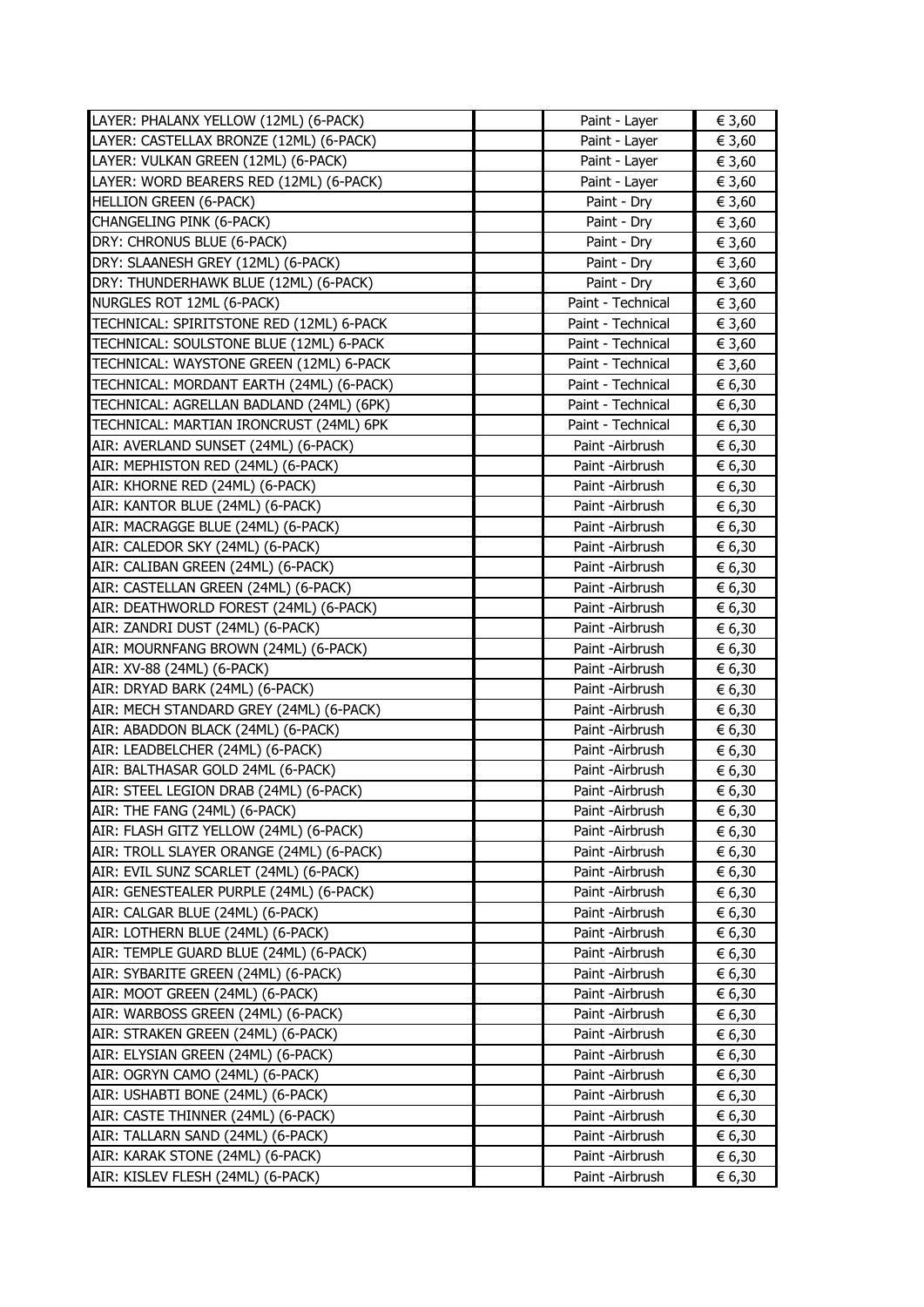| AIR: DEATHCLAW BROWN (24ML) (6-PACK)     |            | Paint -Airbrush       | € 6,30   |
|------------------------------------------|------------|-----------------------|----------|
| AIR: TAU LIGHT OCHRE (24ML) (6-PACK)     |            | Paint - Airbrush      | € 6,30   |
| AIR: BALOR BROWN (24ML) (6-PACK)         |            | Paint - Airbrush      | € 6,30   |
| AIR: TUSKGOR FUR (24ML) (6-PACK)         |            | Paint - Airbrush      | € 6,30   |
| AIR: BANEBLADE BROWN (24ML) (6-PACK)     |            | Paint - Airbrush      | € 6,30   |
| AIR: DAWNSTONE (24ML) (6-PACK)           |            | Paint -Airbrush       | € 6,30   |
| AIR: ADMINISTRATUM GREY (24ML) (6-PACK)  |            | Paint - Airbrush      | € 6,30   |
| AIR: ULTHUAN GREY (24ML) (6-PACK)        |            | Paint - Airbrush      | € 6,30   |
| AIR: WHITE SCAR (24ML) (6-PACK)          |            | Paint - Airbrush      | € 6,30   |
| AIR: IRONBREAKER (24ML) (6-PACK)         |            | Paint - Airbrush      | € 6,30   |
| AIR: RUNEFANG STEEL (24ML) (6-PACK)      |            | Paint - Airbrush      | € 6,30   |
| AIR: RELICTOR GOLD (24ML) (6-PACK)       |            | Paint - Airbrush      | € 6,30   |
| AIR: RUSS GREY (24ML) (6-PACK)           |            | Paint - Airbrush      | € 6,30   |
| AIR: FENRISIAN GREY (24ML) (6-PACK)      |            | Paint - Airbrush      | € 6,30   |
| AIR: TERMINATUS STONE (24ML) (6-PACK)    |            | Paint - Airbrush      | € 6,30   |
| AIR: ANGRON RED CLEAR (24ML) (6-PACK)    |            | Paint - Airbrush      | € 6,30   |
| AIR: CALTH BLUE CLEAR (24ML) (6-PACK)    |            | Paint - Airbrush      | € 6,30   |
| AIR: DEATHSHROUD CLEAR (24ML) (6-PACK)   |            | Paint - Airbrush      | € 6,30   |
| AIR: EIDOLON PURPLE CLEAR (24ML)(6-PACK) |            | Paint - Airbrush      | € 6,30   |
| AIR: MORTARION GREEN (24ML) (6-PACK)     |            | Paint - Airbrush      | € 6,30   |
| AIR: PHOENICIAN PURPLE (24ML) (6-PACK)   |            | Paint - Airbrush      | € 6,30   |
| AIR: PYROCLAST ORANGE CLEAR (24ML) 6PK   |            | Paint - Airbrush      | € 6,30   |
| AIR: SIGISMUND YELLOW CL (24ML) (6-PACK) |            | Paint - Airbrush      | € 6,30   |
| AIR: NIGHT LORDS BLUE (24ML) (6-PACK)    |            | Paint -Airbrush       | € 6,30   |
| AIR: DEATH KORPS DRAB (24ML) (6-PACK)    |            | Paint - Airbrush      | € 6,30   |
| AIR: VULKAN GREEN (24ML) (6-PACK)        |            | Paint - Airbrush      | € 6,30   |
| AIR: CORVUS BLACK (24ML) (6-PACK)        |            | Paint - Airbrush      | € 6,30   |
| AIR: CHEMOS PURPLE (24ML) (6-PACK)       |            | Paint -Airbrush       | € 6,30   |
| AIR: TYPHON ASH (24ML) (6-PACK)          |            | Paint - Airbrush      | € 6,30   |
| AIR: SONS OF HORUS GREEN (24ML) (6-PACK) |            | Paint - Airbrush      | € 6,30   |
| AIR: PHALANX YELLOW (24ML) (6-PACK)      |            | Paint - Airbrush      | € 6,30   |
| AIR: KAKOPHONI PURPLE (24ML) (6-PACK)    |            | Paint - Airbrush      | € 6,30   |
| AIR: NOCTURNE GREEN (24ML) (6-PACK)      |            | Paint - Airbrush      | € 6,30   |
| AIR: LUPERCAL GREEN (24ML) (6-PACK)      |            | Paint - Airbrush      | € 6,30   |
| AIR: GAL VORBAK RED (24ML) (6-PACK)      |            | Paint -Airbrush       | € 6,30   |
| AIR: WORD BEARERS RED (24ML) (6-PACK)    |            | Paint - Airbrush      | € 6,30   |
| AIR: CASTELLAX BRONZE (24ML) (6-PACK)    |            | Paint - Airbrush      | € 6,30   |
| AIR: VALDOR GOLD (24ML) (6-PACK)         |            | Paint - Airbrush      | € 6,30   |
| AIR: IRON HANDS STEEL (24ML) (6-PACK)    |            | Paint - Airbrush      | € 6,30   |
| AIR: GREY KNIGHTS STEEL (24ML) (6-PACK)  |            | Paint - Airbrush      | € 6,30   |
| AIR: THALLAX GOLD (24ML) (6-PACK)        |            | Paint - Airbrush      | € 6,30   |
| FIRST AND ONLY (20TH ANNIVERSARY ED.)    | 02/11/2019 | <b>Black Library</b>  | € 25,00  |
| AGE OF SIGMAR: FEAST OF BONES (ENGLISH)  | 02/11/2019 | Warhammer Generic     | € 150,00 |
| OSSIARCH BONEREAPERS DICE SET            | 02/11/2019 | Vampire Counts        | € 20,00  |
| B/TOME: OSSIARCH BONEREAPERS (HB) ENG    | 02/11/2019 | Vampire Counts        | € 32,50  |
| WARSCROLLS: OSSIARCH BONEREAPERS (ENG)   | 02/11/2019 | <b>Vampire Counts</b> | € 15,00  |
| ENDLESS SPELLS: OSSIARCH BONEREAPERS     | 02/11/2019 | <b>Vampire Counts</b> | € 30,00  |
| OSSIARCH BONEREAPERS: BONE-TITHE NEXUS   | 02/11/2019 | Vampire Counts        | € 40,00  |
| OGOR MAWTRIBES DICE PACK                 | 02/11/2019 | Ogre Kingdoms         | € 25,00  |
| BATTLETOME: OGOR MAWTRIBES (HB) (ENG)    | 02/11/2019 | Ogre Kingdoms         | € 32,50  |
| OGOR MAWTRIBES GREAT MAWPOT              | 02/11/2019 | Ogre Kingdoms         | € 32,50  |
| ADEPTUS TITANICUS QUESTORIS KNIGHTS      | 02/11/2019 | Generic               | € 32,50  |
| A/I: ORK AIR WAAAGH! 'EAVY BOMMERZ       | 02/11/2019 | Orks                  | € 40,00  |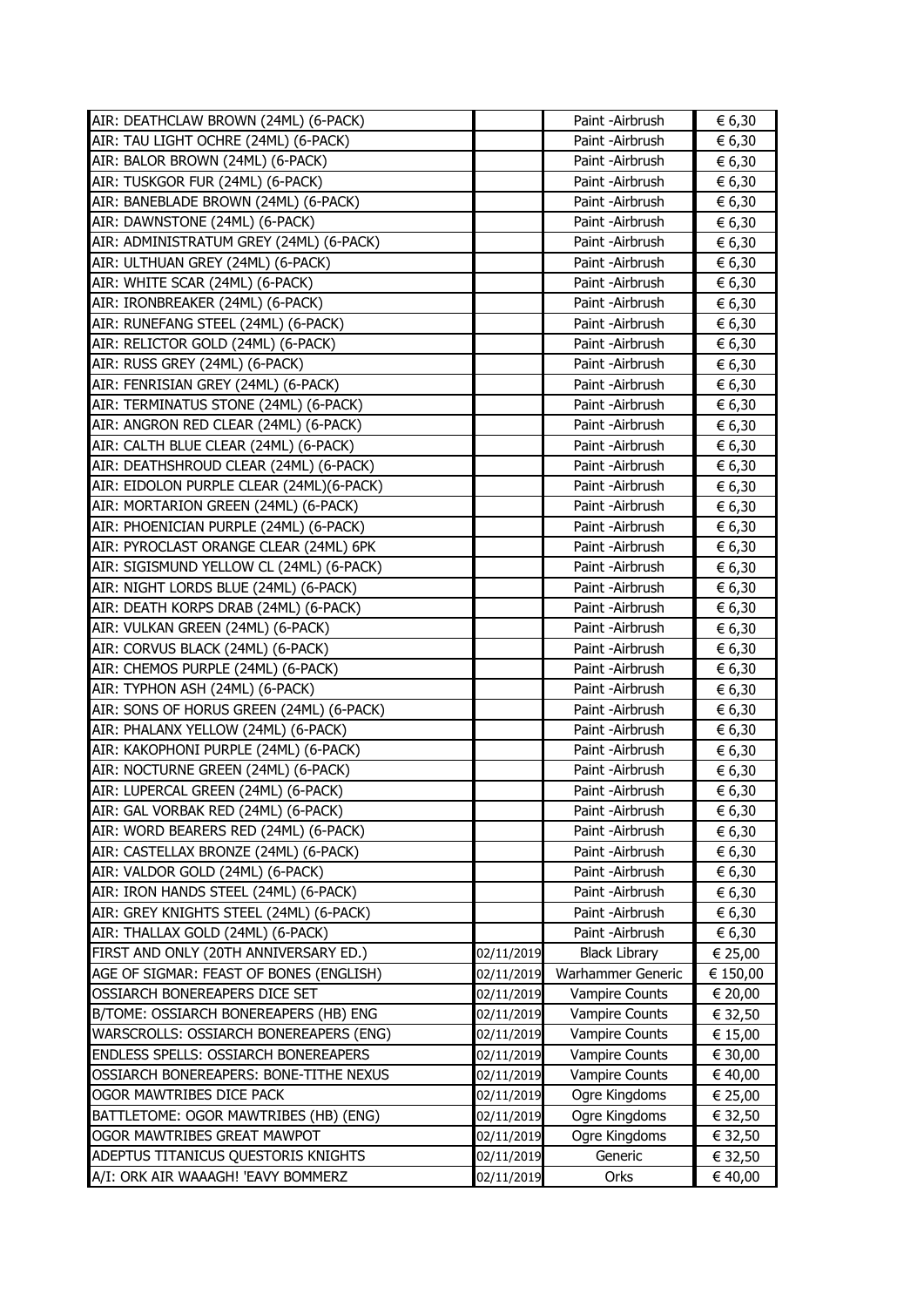| AGE OF SIGMAR: GAMING BOOK (ENGLISH)     |            | 05/10/2019 Warhammer Generic | € 25,00  |
|------------------------------------------|------------|------------------------------|----------|
| BATTLETOME: CITIES OF SIGMAR (HB) (ENG)  | 05/10/2019 | Warhammer Generic            | € 32,50  |
| BATTLETOME: ORRUK WARCLANS (HB) (ENG)    | 05/10/2019 | Orcs & Goblins               | € 32,50  |
| SCOURGE OF FATE (PB)                     | 05/10/2019 | <b>Black Library</b>         | € 12,50  |
| KING OF THE DEAD & HERALDS               | 05/10/2019 | <b>LOTR Monsters</b>         | € 32,50  |
| START COLLECTING! GREYWATER FASTNESS     | 05/10/2019 | Dwarf                        | € 80,00  |
| START COLLECTING! ANVILGARD              | 05/10/2019 | Dark Elf                     | € 80,00  |
| DA RED GOBBO                             | 09/11/2019 | Orks                         | € 25,00  |
| <b>WRECK AND RUIN (PB)</b>               | 09/11/2019 | <b>Black Library</b>         | € 4,00   |
| <b>IRON RESOLVE (PB)</b>                 | 09/11/2019 | <b>Black Library</b>         | € 4,00   |
| THE COLONEL'S MONOGRAPH (PB)             | 09/11/2019 | <b>Black Library</b>         | € 4,00   |
| ISHA'S LAMENT (PB)                       | 09/11/2019 | <b>Black Library</b>         | € 4,00   |
| LORDS OF THE STORM (PB)                  | 09/11/2019 | <b>Black Library</b>         | € 4,00   |
| SEVERED (PB)                             | 09/11/2019 | <b>Black Library</b>         | € 4,00   |
| THE WATCHER IN THE RAIN (AUDIOBOOK)      | 09/11/2019 | <b>Black Library</b>         | € 15,00  |
| DOMINION OF SIGMAR: HALLOWED STORMTHRONE | 09/11/2019 | Warhammer Generic            | € 80,00  |
| DOMINION OF SIGMAR: PENUMBRAL STORMVAULT | 09/11/2019 | Warhammer Generic            | € 100,00 |
| OSSIARCH BONEREAPERS MORTISAN SOULREAPER | 09/11/2019 | <b>Vampire Counts</b>        | € 22,50  |
| OSSIARCH BONEREAPERS MORTISAN BONESHAPER | 09/11/2019 | <b>Vampire Counts</b>        | € 22,50  |
| OSSIARCH BONEREAPERS MORTISAN SOULMASON  | 09/11/2019 | Vampire Counts               | € 25,00  |
| OSSIARCH BONEREAPERS MORTEK CRAWLER      | 09/11/2019 | <b>Vampire Counts</b>        | € 65,00  |
| OSSIARCH BONEREAPERS KAVALOS DEATHRIDERS | 09/11/2019 | <b>Vampire Counts</b>        | € 45,00  |
| KATAKROS MORTARCH OF THE NECROPOLIS      | 09/11/2019 | <b>Vampire Counts</b>        | € 85,00  |
| OSSIARCH BONEREAPERS GOTHIZZAR HARVESTER | 09/11/2019 | <b>Vampire Counts</b>        | € 40,00  |
| ARCH-KAVALOS ZANDTOS DARK LANCE OF OSSIA | 09/11/2019 | <b>Vampire Counts</b>        | € 40,00  |
| THIEVES' PARADISE (PB)                   | 09/11/2019 | <b>Black Library</b>         | € 4,00   |
| CODE OF THE SKIES (PB)                   | 09/11/2019 | <b>Black Library</b>         | € 4,00   |
| THE MEASURE OF IRON (PB)                 | 09/11/2019 | <b>Black Library</b>         | € 4,00   |
| CASTLE OF BLOOD (HB)                     | 09/11/2019 | <b>Black Library</b>         | € 15,95  |
| CITADEL COLOUR SPRAY STICK               | 09/11/2019 | Generic                      | € 14,50  |
| CITADEL COLOUR RED PAINTING HANDLE (X6)  | 09/11/2019 | Generic                      | € 8,50   |
| PAINTING HANDLE: BOX OF 5                | 09/11/2019 | Generic                      | € 32,50  |
| CITADEL PAINT POT HOLDER (6-PACK)        | 09/11/2019 | Generic                      | € 6,50   |
| WHITE DWARF APOCRYPHA (ENGLISH)          | 09/11/2019 | Generic                      | € 25,00  |
| NECROMUNDA: LOW LIVES (PB)               | 09/11/2019 | <b>Black Library</b>         | € 4,00   |
| OSSIARCH BONEREAPERS NECROPOLIS STALKERS | 09/11/2019 | <b>Vampire Counts</b>        | € 40,00  |
| OSSIARCH BONEREAPERS MORTEK GUARD        | 09/11/2019 | Vampire Counts               | € 45,00  |
| HH SOT: THE LOST AND THE DAMNED (A5 HB)  | 12/10/2019 | <b>Black Library</b>         | € 25,00  |
| REQUIEM INFERNAL (PB)                    | 12/10/2019 | <b>Black Library</b>         | € 12,50  |
| DEATHWATCH: SHADOWBREAKER (PB)           | 12/10/2019 | <b>Black Library</b>         | € 12,50  |
| LORDS AND TYRANTS (PB)                   | 12/10/2019 | <b>Black Library</b>         | € 12,50  |
| <b>DEATHWATCH (PB)</b>                   | 12/10/2019 | <b>Black Library</b>         | € 12,50  |
| B/S FORTRESS: ABOMINABLE INTELLECT (ENG) | 12/10/2019 | Generic                      | € 12,00  |
| B/STONE FORTRESS: CULTISTS OF THE ABYSS  | 12/10/2019 | Generic                      | € 20,00  |
| B/STONE FORTRESS: SERVANTS OF THE ABYSS  | 12/10/2019 | Generic                      | € 32,50  |
| NEFERATA: THE DOMINION OF BONES (HB)     | 12/10/2019 | <b>Black Library</b>         | € 22,00  |
| WH UNDERWORLDS: THE GRYMWATCH DICE PACK  | 12/10/2019 | Undead                       | € 10,00  |
| WHU: THE GRYMWATCH PREMIUM SLEEVES       | 12/10/2019 | Undead                       | € 10,00  |
| BB HEAD COACH'S RULES & ACCESSORIES PACK | 12/10/2019 | Generic                      | € 32,50  |
| BLOOD BOWL: GWAKA'MOLI CRATER GATORS     | 12/10/2019 | Lizardmen                    | € 30,00  |
| BLOOD BOWL GOBLIN TEAM CARD PACK (ENG)   | 12/10/2019 | Orruks                       | € 21,00  |
| WH UNDERWORLDS: THE GRYMWATCH (ENGLISH)  | 12/10/2019 | Undead                       | € 25,00  |
| <b>CADIAN HONOUR (PB)</b>                | 14/09/2019 | <b>Black Library</b>         | € 12,50  |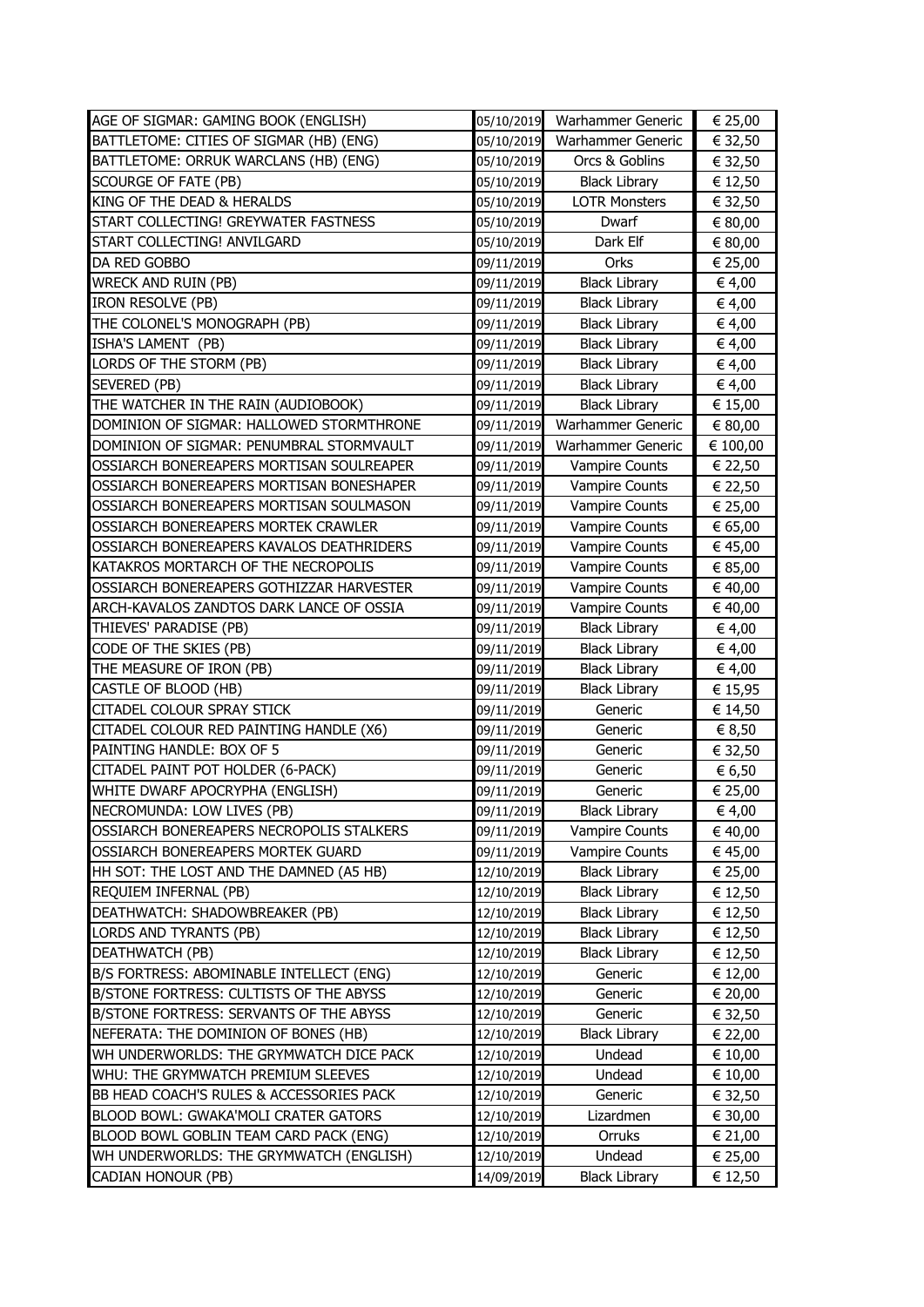| WARCRY: MONSTERS & MERCENARIES (ENGLISH)            |                          | 14/09/2019 Warhammer Generic | € 20,00            |
|-----------------------------------------------------|--------------------------|------------------------------|--------------------|
| <b>WARCRY: DEFILED RUINS</b>                        | 14/09/2019               | Warhammer Generic            | € 70,00            |
| <b>WARCRY: IRON GOLEM</b>                           | 14/09/2019               | Chaos Dwarf                  | € 40,00            |
| <b>WARCRY: UNTAMED BEASTS</b>                       | 14/09/2019               | Beastmen                     | € 40,00            |
| <b>WARCRY: CHAOTIC BEASTS</b>                       | 14/09/2019               | Beastmen                     | € 35,00            |
| WHC: GOTREK & FELIX: THE 4TH OMNIBUS (PB)           | 14/09/2019               | <b>Black Library</b>         | € 20,00            |
| R/SLAYER: BLOOD OF THE OLD WORLD (AUDIO)            | 14/09/2019               | <b>Black Library</b>         | € 45,00            |
| WHITE DWARF NOVEMBER 2019 (ENGLISH)                 | 15/11/2019               | Generic                      | € 8,00             |
| MYTHS AND REVENANTS (PB)                            | 16/11/2019               | <b>Black Library</b>         | € 12,50            |
| WHC: THANQUOL AND BONERIPPER (PB)                   | 16/11/2019               | <b>Black Library</b>         | € 15,95            |
| VAULTS OF OBSIDIAN (HB)                             | 16/11/2019               | <b>WH Quest</b>              | € 22,00            |
| NECROMUNDA: DARK UPRISING (ENGLISH)                 | 16/11/2019               | Generic                      | € 230,00           |
| NECROMUNDA DICE SET                                 | 16/11/2019               | Generic                      | € 12,00            |
| NECROMUNDA: ZONE MORTALIS FLOOR TILE SET            | 16/11/2019               | Generic                      | € 55,00            |
| NECROMUNDA: THE BOOK OF RUIN (ENGLISH)              | 16/11/2019               | Generic                      | € 37,00            |
| NECROMUNDA ZONE MORTALIS SCENIC BASES               | 16/11/2019               | Generic                      | € 12,00            |
| WHITE DWARF OCTOBER 2019 (ENGLISH)                  | 18/10/2019               | Generic                      | € 8,00             |
| PSYCHIC AWAKENING: PHOENIX RISING (ENG)             | 19/10/2019               | <b>WH40K Generic</b>         | € 32,50            |
| WH40K: BLOOD OF THE PHOENIX (ENGLISH)               | 19/10/2019               | <b>WH40K Generic</b>         | € 180,00           |
| THE HORUSIAN WARS: DIVINATION (HB)                  | 19/10/2019               | <b>Black Library</b>         | € 22,00            |
| INFERNO! VOLUME 4 (PB)                              | 19/10/2019               | <b>Black Library</b>         | € 12,50            |
| WHITE DWARF SEPTEMBER 2019 (ENGLISH)                | 20/09/2019               | Generic                      | € 8,00             |
| <b>RAVEN GUARD PRIMARIS UPGRADES &amp; TRANSFRS</b> | 21/09/2019               | <b>Space Marines</b>         | € 20,00            |
| IRON HANDS PRIMARIS UPGRADES & TRANSFERS            | 21/09/2019               | <b>Space Marines</b>         | € 20,00            |
| PRIMARIS LIEUTENANT IN PHOBOS ARMOUR                | 21/09/2019               | <b>Space Marines</b>         | € 25,00            |
| RAVEN GUARD KAYVAAN SHRIKE                          | 21/09/2019               | <b>Space Marines</b>         | € 32,50            |
| <b>IRON HANDS FEIRROS</b>                           | 21/09/2019               | <b>Space Marines</b>         | € 32,50            |
| SPACE MARINES PRIMARIS ELIMINATORS                  | 21/09/2019               | <b>Space Marines</b>         | € 40,00            |
| DATACARDS: RAVEN GUARD (ENGLISH)                    | 21/09/2019               | <b>Space Marines</b>         | € 12,00            |
| DATACARDS: IRON HANDS (ENGLISH)                     | 21/09/2019               | <b>Space Marines</b>         | € 12,00            |
| CODEX: RAVEN GUARD (HB) (ENGLISH)                   | 21/09/2019               | <b>Space Marines</b>         | € 22,50            |
| CODEX: IRON HANDS (HB) (ENGLISH)                    | 21/09/2019               | <b>Space Marines</b>         | € 22,50            |
| WHC: BRUNNER THE BOUNTYHUNTER (PB)                  | 21/09/2019               | <b>Black Library</b>         | € 15,95            |
| <b>IMPERIAL FISTS PRIMARIS UPGRADES &amp; TRNFS</b> | 26/10/2019               | <b>Space Marines</b>         | € 20,00            |
| SALAMANDERS PRIMARIS UPGRADES & TRANSFRS            | 26/10/2019               | Space Marines                | € 20,00            |
| <b>IMPERIAL FISTS TOR GARADON</b>                   | 26/10/2019               | <b>Space Marines</b>         | € 32,50            |
| <b>SALAMANDERS ADRAX AGATONE</b>                    | 26/10/2019               | Space Marines                | € 32,50            |
| <b>SPACE MARINES PRIMARIS IMPULSOR</b>              | 26/10/2019               | <b>Space Marines</b>         | € 60,00            |
| SPACE MARINES PRIMARIS INFILTRATORS                 | 26/10/2019               | <b>Space Marines</b>         | € 45,00            |
| DATACARDS: IMPERIAL FISTS (ENGLISH)                 | 26/10/2019               | <b>Space Marines</b>         | € 12,00            |
| DATACARDS: SALAMANDERS (ENGLISH)                    | 26/10/2019               | <b>Space Marines</b>         | € 12,00            |
| CODEX: IMPERIAL FISTS (ENGLISH)                     | 26/10/2019               | <b>Space Marines</b>         | € 22,50            |
| CODEX: SALAMANDERS (ENGLISH)                        | 26/10/2019               | <b>Space Marines</b>         | € 22,50            |
| THE WAY OUT (AUDIOBOOK)                             | 26/10/2019               | <b>Black Library</b>         | € 15,00            |
| THE HOUSE OF NIGHT AND CHAIN (PB)                   | 26/10/2019               | <b>Black Library</b>         | € 12,50            |
| THE RED FEAST (PB)                                  | 26/10/2019               | <b>Black Library</b>         | € 12,50            |
| BLACKSTONE FORTRESS: THE BEAST INSIDE CD            | 28/09/2019               | <b>Black Library</b>         | € 15,00            |
| WH UNDERWORLDS: BEASTGRAVE PLAYMAT                  | 28/09/2019               | Generic                      | € 14,50            |
| WH UNDERWORLDS: BEASTGRAVE DECK BOX                 |                          | Generic                      | € 6,50             |
| WH UNDERWORLDS: BEASTGRAVE PRIMAL LAIR              | 28/09/2019<br>28/09/2019 | Generic                      |                    |
| WHU BEASTGRAVE: COUNTER SET                         | 28/09/2019               | Generic                      | € 25,00<br>€ 12,00 |
| WH UNDERWORLDS: BEASTGRAVE CARRY CASE               | 28/09/2019               | Generic                      | € 40,00            |
| WH UNDERWORLDS: SKAETH'S WILD HUNT DICE             | 28/09/2019               | Sylvaneth                    | € 10,00            |
|                                                     |                          |                              |                    |